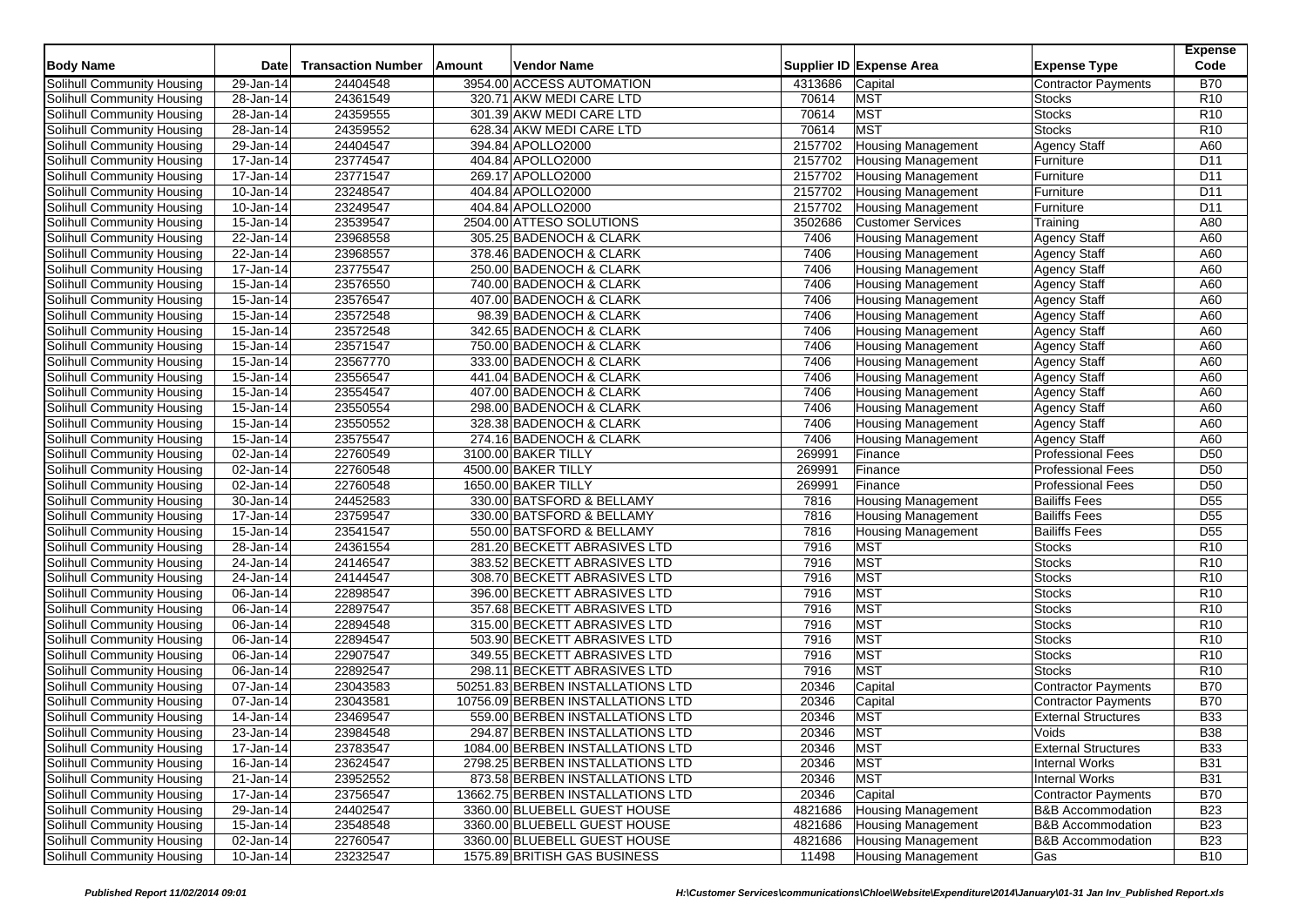| <b>Body Name</b>                                         | <b>Date</b>             | <b>Transaction Number</b> | Amount     | Vendor Name                                                           |                 | Supplier ID Expense Area<br><b>Expense Type</b>       | <b>Expense</b><br>Code   |
|----------------------------------------------------------|-------------------------|---------------------------|------------|-----------------------------------------------------------------------|-----------------|-------------------------------------------------------|--------------------------|
| Solihull Community Housing                               | 23-Jan-14               | 24108551                  |            | 450.00 BROPHY RIAZ AND PARTNERS CHARTERED                             | 167258          | <b>Contractor Payments</b><br>Capital                 | <b>B70</b>               |
| Solihull Community Housing                               | $\overline{23}$ -Jan-14 | 24108548                  |            | 225.00 BROPHY RIAZ AND PARTNERS CHARTERED                             | 167258          | Capital<br><b>Contractor Payments</b>                 | <b>B70</b>               |
| Solihull Community Housing                               | 23-Jan-14               | 24108547                  |            | 225.00 BROPHY RIAZ AND PARTNERS CHARTERED                             | 167258          | Capital<br><b>Contractor Payments</b>                 | <b>B70</b>               |
| Solihull Community Housing                               | $\overline{23}$ -Jan-14 | 24105547                  |            | 1548.00 BROPHY RIAZ AND PARTNERS CHARTERED                            | 167258          | Capital<br><b>Contractor Payments</b>                 | <b>B70</b>               |
| Solihull Community Housing                               | 23-Jan-14               | 24104548                  |            | 1548.00 BROPHY RIAZ AND PARTNERS CHARTERED                            | 167258          | Capital<br><b>Contractor Payments</b>                 | <b>B70</b>               |
| Solihull Community Housing                               | 23-Jan-14               | 24103547                  |            | 1308.00 BROPHY RIAZ AND PARTNERS CHARTERED                            | 167258          | Capital<br><b>Contractor Payments</b>                 | <b>B70</b>               |
| Solihull Community Housing                               | 23-Jan-14               | 24101547                  |            | 1308.00 BROPHY RIAZ AND PARTNERS CHARTERED                            | 167258          | Capital<br><b>Contractor Payments</b>                 | <b>B70</b>               |
| Solihull Community Housing                               | 23-Jan-14               | 24102547                  |            | 270.00 BROPHY RIAZ AND PARTNERS CHARTERED                             | 167258          | Capital<br><b>Contractor Payments</b>                 | <b>B70</b>               |
| Solihull Community Housing                               | 09-Jan-14               | 23174547                  |            | 450.00 BROPHY RIAZ AND PARTNERS CHARTERED                             | 167258          | Capital<br><b>Contractor Payments</b>                 | <b>B70</b>               |
| Solihull Community Housing                               | 28-Jan-14               | 24361570                  |            | 722.05 BUILDBASE                                                      | 56468           | <b>MST</b><br><b>Stocks</b>                           | R <sub>10</sub>          |
| Solihull Community Housing                               | 28-Jan-14               | 24361567                  |            | 699.35 BUILDBASE                                                      | 56468           | <b>MST</b><br><b>Stocks</b>                           | R <sub>10</sub>          |
| Solihull Community Housing                               | 16-Jan-14               | 23624548                  |            | 258.70 BUILDBASE                                                      | 56468           | <b>MST</b><br><b>Stocks</b>                           | R <sub>10</sub>          |
| Solihull Community Housing                               | 14-Jan-14               | 23486654                  |            | 1022.20 BUILDBASE                                                     | 56468           | MST<br><b>Stocks</b>                                  | R <sub>10</sub>          |
| Solihull Community Housing                               | 06-Jan-14               | 22933547                  |            | 292.50 BUILDBASE                                                      | 56468           | <b>MST</b><br><b>Stocks</b>                           | R <sub>10</sub>          |
| Solihull Community Housing                               | 06-Jan-14               | 22931547                  |            | 810.15 BUILDBASE                                                      | 56468           | <b>MST</b><br><b>Stocks</b>                           | R <sub>10</sub>          |
| Solihull Community Housing                               | 03-Jan-14               | 22797551                  |            | 725.09 C & C FLOORING                                                 | 164498          | <b>MST</b><br>Voids                                   | <b>B38</b>               |
| Solihull Community Housing                               | 27-Jan-14               | 24202549                  |            | 1643.29 C & C FLOORING                                                | 164498          | <b>MST</b><br><b>Internal Works</b>                   | <b>B31</b>               |
| Solihull Community Housing                               | 21-Jan-14               | 23952548                  |            | 267.10 C & C FLOORING                                                 | 164498          | <b>MST</b><br><b>Internal Works</b>                   | <b>B31</b>               |
| Solihull Community Housing                               | $\overline{27}$ -Jan-14 | 24202553                  |            | 256.20 C & C FLOORING                                                 | 164498          | <b>MST</b><br><b>Internal Works</b>                   | <b>B31</b>               |
| Solihull Community Housing                               | 27-Jan-14               | 24202551                  |            | 285.99 C & C FLOORING                                                 | 164498          | <b>MST</b><br><b>Internal Works</b>                   | <b>B31</b>               |
| Solihull Community Housing                               | 03-Jan-14               | 22797549                  |            | 215.80 C & C FLOORING                                                 | 164498          | <b>MST</b><br><b>Internal Works</b>                   | <b>B31</b>               |
| Solihull Community Housing                               | 28-Jan-14               | 24356549                  |            | 213.68 C & C FLOORING                                                 | 164498          | <b>MST</b><br><b>Internal Works</b>                   | <b>B31</b>               |
| Solihull Community Housing                               | 27-Jan-14               | 24202552                  |            | 233.06 C & C FLOORING                                                 | 164498          | <b>MST</b><br><b>Internal Works</b>                   | <b>B31</b>               |
| Solihull Community Housing                               | 21-Jan-14               | 23952551                  |            | 331.20 C & C FLOORING                                                 | 164498          | <b>MST</b><br><b>Internal Works</b>                   | <b>B31</b>               |
| Solihull Community Housing                               | $\overline{21}$ -Jan-14 | 23952550                  |            | 256.42 C & C FLOORING                                                 | 164498          | <b>MST</b><br><b>Internal Works</b>                   | <b>B31</b>               |
| Solihull Community Housing                               | 16-Jan-14               | 23640548                  |            | 256.42 C & C FLOORING                                                 | 164498          | MST<br><b>Internal Works</b>                          | <b>B31</b>               |
| Solihull Community Housing                               | $\overline{03}$ -Jan-14 | 22797548                  |            | 235.05 C & C FLOORING                                                 | 164498          | MST<br><b>Internal Works</b>                          | <b>B31</b>               |
| Solihull Community Housing                               | 10-Jan-14               | 23232549                  |            | 4200.00 CAPITA SYMONDS LTD                                            | 218112          | Capital<br><b>Contractor Payments</b>                 | <b>B70</b>               |
| Solihull Community Housing                               | 10-Jan-14               | 23232548                  |            | 1350.00 CAPITA SYMONDS LTD                                            | 218112          | Capital<br><b>Contractor Payments</b>                 | <b>B70</b>               |
| Solihull Community Housing                               | $23$ -Jan-14            | 24109551                  |            | 1822.70 CARETECH (UK) LTD                                             | 1610610         | Investment, Planning & Services Adaptations           | <b>B83</b>               |
| Solihull Community Housing                               | 23-Jan-14               | 24109548                  |            | 1018.98 CARETECH (UK) LTD                                             | 1610610         | Investment, Planning & Service: Adaptations           | <b>B83</b>               |
| Solihull Community Housing                               | 10-Jan-14               | 23234547                  | 440.00 CCA |                                                                       | 110648          | Professional Subscription<br><b>Customer Services</b> | A94                      |
| Solihull Community Housing                               | 15-Jan-14               | 23576553                  |            | 0.61 CCG BUILDERS                                                     | 3934686         | <b>MST</b><br><b>External Structures</b>              | <b>B33</b>               |
| Solihull Community Housing                               | 15-Jan-14               | 23576553                  |            | 702.00 CCG BUILDERS                                                   | 3934686         | MST<br><b>External Structures</b>                     | <b>B33</b>               |
| Solihull Community Housing                               | 22-Jan-14               | 23968562                  |            | 450.00 CDC TECHNICAL SERVICES LTD                                     | 2212688         | Investment, Planning & Services Utility Related Works | <b>B34</b>               |
|                                                          | $\overline{22}$ -Jan-14 | 23968562                  |            | 2000.00 CDC TECHNICAL SERVICES LTD                                    | 2212688         | Investment, Planning & Services Utility Related Works | <b>B34</b>               |
| Solihull Community Housing<br>Solihull Community Housing | 28-Jan-14               | 24356552                  |            | 2099.79 CHUBB FIRE LTD                                                | 11217           | Investment, Planning & Service: Other Building costs  | <b>B39</b>               |
|                                                          |                         | 23232550                  |            |                                                                       |                 |                                                       |                          |
| Solihull Community Housing<br>Solihull Community Housing | 10-Jan-14               | 24278547                  |            | 10895.35 CHUBB FIRE LTD                                               | 11217<br>121213 | Investment, Planning & Service: Other Building costs  | <b>B39</b><br><b>B13</b> |
|                                                          | 27-Jan-14               |                           |            | 3848.64 CLEARWATER TECHNOLOGY LTD                                     |                 | <b>MST</b><br><b>Water Risks</b><br><b>MST</b>        | <b>B13</b>               |
| Solihull Community Housing                               | 27-Jan-14<br>28-Jan-14  | 24275547<br>24364632      |            | 8235.22 CLEARWATER TECHNOLOGY LTD<br>344.52 COLLECTIVE ENTERPRISE LTD | 121213          | <b>Water Risks</b>                                    | D <sub>25</sub>          |
| Solihull Community Housing                               |                         |                           |            |                                                                       | 200600          | Finance<br>Stationery                                 |                          |
| Solihull Community Housing                               | 14-Jan-14               | 23468563                  |            | 961.46 COLLECTIVE ENTERPRISE LTD                                      | 200600          | Finance<br>Stationery                                 | D <sub>25</sub>          |
| Solihull Community Housing                               | 28-Jan-14               | 24364632                  |            | 78.80 COLLECTIVE ENTERPRISE LTD                                       | 200600          | Finance<br>Devolved Charges: Other                    | H <sub>20</sub>          |
| Solihull Community Housing                               | 14-Jan-14               | 23468563                  |            | 78.80 COLLECTIVE ENTERPRISE LTD                                       | 200600          | Devolved Charges: Other<br>Finance                    | H <sub>20</sub>          |
| Solihull Community Housing                               | 28-Jan-14               | 24364632                  |            | 22.40 COLLECTIVE ENTERPRISE LTD                                       | 200600          | Printing<br>Finance                                   | D80                      |
| Solihull Community Housing                               | 14-Jan-14               | 23468563                  |            | 22.40 COLLECTIVE ENTERPRISE LTD                                       | 200600          | Finance<br>Printing                                   | D80                      |
| Solihull Community Housing                               | 28-Jan-14               | 24364632                  |            | 551.32 COLLECTIVE ENTERPRISE LTD                                      | 200600          | <b>ICT Consumables</b><br>Finance                     | D33                      |
| Solihull Community Housing                               | 14-Jan-14               | 23468563                  |            | 1889.09 COLLECTIVE ENTERPRISE LTD                                     | 200600          | <b>ICT Consumables</b><br>Finance                     | D33                      |
| Solihull Community Housing                               | 28-Jan-14               | 24364632                  |            | 160.00 COLLECTIVE ENTERPRISE LTD                                      | 200600          | <b>Customer Services</b><br>Other Communication Co    | D49                      |
| <b>Solihull Community Housing</b>                        | 30-Jan-14               | 24452587                  |            | 462.50 DECISION RECRUITMENT LTD                                       | 2370689         | <b>Contractor Payments</b><br>Capital                 | <b>B70</b>               |
| Solihull Community Housing                               | 30-Jan-14               | 24452586                  |            | 481.00 DECISION RECRUITMENT LTD                                       | 2370689         | Contractor Payments<br>Capital                        | <b>B70</b>               |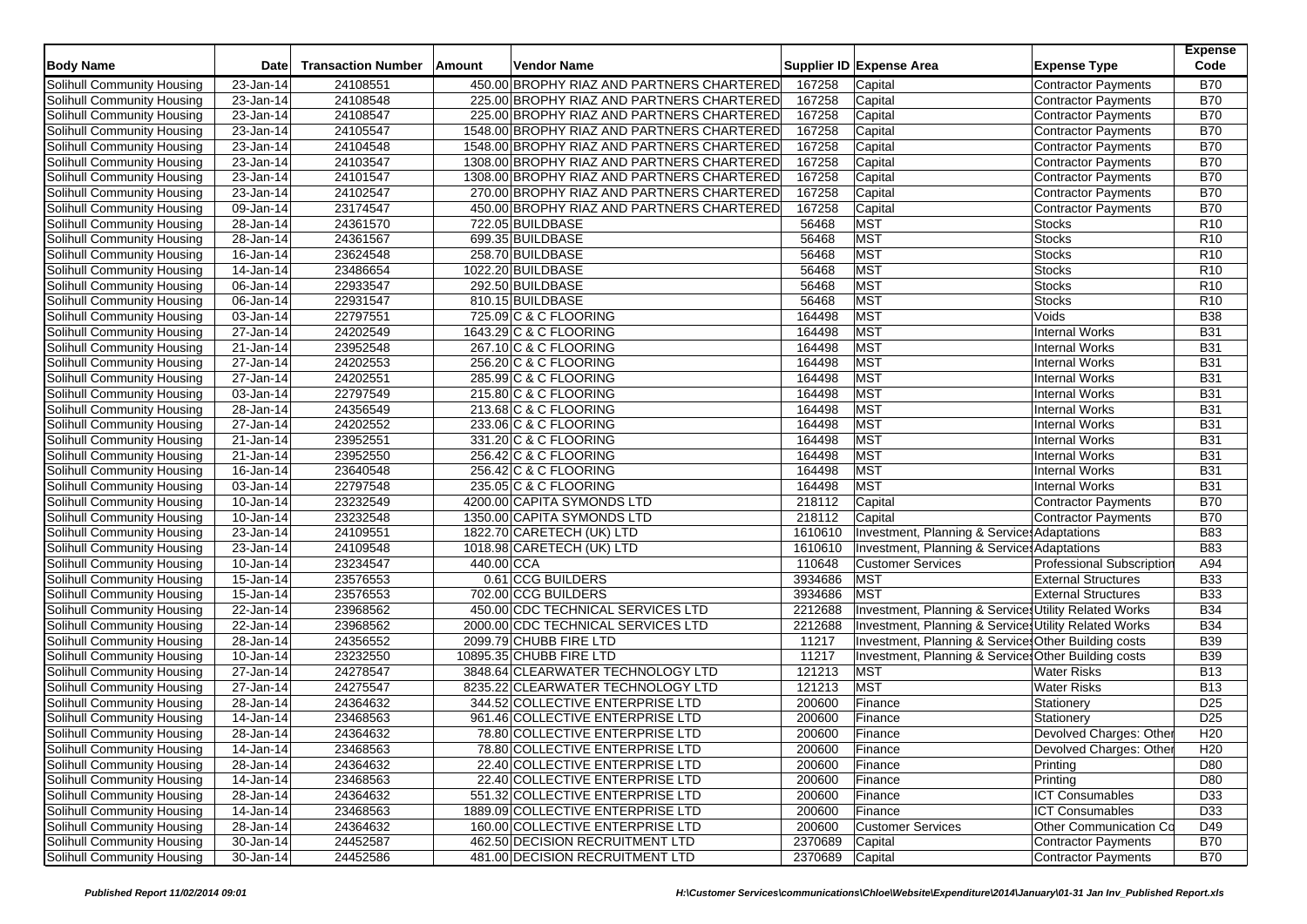| <b>Body Name</b>                  | <b>Date</b>             | <b>Transaction Number</b> | Amount | Vendor Name                               |         | Supplier ID Expense Area                              | <b>Expense Type</b>        | <b>Expense</b><br>Code |
|-----------------------------------|-------------------------|---------------------------|--------|-------------------------------------------|---------|-------------------------------------------------------|----------------------------|------------------------|
| Solihull Community Housing        | 15-Jan-14               | 23582559                  |        | 286.00 DECISION RECRUITMENT LTD           | 2370689 | Capital                                               | Contractor Payments        | <b>B70</b>             |
| Solihull Community Housing        | 15-Jan-14               | 23582557                  |        | 325.00 DECISION RECRUITMENT LTD           | 2370689 | Capital                                               | <b>Contractor Payments</b> | <b>B70</b>             |
| Solihull Community Housing        | 07-Jan-14               | 23043593                  |        | 481.00 DECISION RECRUITMENT LTD           | 2370689 | Capital                                               | Contractor Payments        | <b>B70</b>             |
| Solihull Community Housing        | 07-Jan-14               | 23043589                  |        | 462.50 DECISION RECRUITMENT LTD           | 2370689 | Capital                                               | Contractor Payments        | <b>B70</b>             |
| Solihull Community Housing        | 07-Jan-14               | 23043586                  |        | 481.00 DECISION RECRUITMENT LTD           | 2370689 | Capital                                               | <b>Contractor Payments</b> | <b>B70</b>             |
| Solihull Community Housing        | 07-Jan-14               | 23043587                  |        | 462.50 DECISION RECRUITMENT LTD           | 2370689 | Capital                                               | <b>Contractor Payments</b> | <b>B70</b>             |
| Solihull Community Housing        | 23-Jan-14               | 24000548                  |        | 375.00 DIGITAL PLUS LTD                   | 243489  | <b>Customer Services</b>                              | Printing                   | D80                    |
| Solihull Community Housing        | 23-Jan-14               | 24109554                  |        | 2950.00 DLA PIPER UK LLP                  | 147168  | <b>Customer Services</b>                              | <b>Professional Fees</b>   | D <sub>50</sub>        |
| Solihull Community Housing        | 28-Jan-14               | 24361596                  |        | 546.00 DOORFIT PRODUCTS LTD               | 5228    | <b>MST</b>                                            | <b>Stocks</b>              | R <sub>10</sub>        |
| Solihull Community Housing        | 22-Jan-14               | 23974597                  |        | 886.80 DOORFIT PRODUCTS LTD               | 5228    | MST                                                   | <b>Stocks</b>              | R <sub>10</sub>        |
| Solihull Community Housing        | 22-Jan-14               | 23974599                  |        | 234.00 DOORFIT PRODUCTS LTD               | 5228    | <b>MST</b>                                            | <b>Stocks</b>              | R <sub>10</sub>        |
| Solihull Community Housing        | 16-Jan-14               | 23694601                  |        | 1030.00 DOORFIT PRODUCTS LTD              | 5228    | <b>MST</b>                                            | <b>Stocks</b>              | R <sub>10</sub>        |
| Solihull Community Housing        | 14-Jan-14               | 23486656                  |        | 267.10 DOORFIT PRODUCTS LTD               | 5228    | MST                                                   | <b>Stocks</b>              | R10                    |
| Solihull Community Housing        | 02-Jan-14               | 22760557                  |        | 1180.56 DR GAIL YOUNG                     | 221701  | <b>Housing Management</b>                             | <b>Tenant Medicals</b>     | D63                    |
| Solihull Community Housing        | 21-Jan-14               | 23952622                  |        | 607.50 DRAINTECH SERVICES (MIDLANDS) LTD  | 338596  | <b>MST</b>                                            | <b>Other Works</b>         | <b>B32</b>             |
| Solihull Community Housing        | 15-Jan-14               | 23497592                  |        | 581.16 DRAINTECH SERVICES (MIDLANDS) LTD  | 338596  | <b>MST</b>                                            | <b>Other Works</b>         | <b>B32</b>             |
| Solihull Community Housing        | 15-Jan-14               | 23497590                  |        | 315.40 DRAINTECH SERVICES (MIDLANDS) LTD  | 338596  | <b>MST</b>                                            | <b>Other Works</b>         | <b>B32</b>             |
| Solihull Community Housing        | 21-Jan-14               | 23952592                  |        | 292.50 DRAINTECH SERVICES (MIDLANDS) LTD  | 338596  | MST                                                   | <b>External Structures</b> | <b>B33</b>             |
| Solihull Community Housing        | 15-Jan-14               | 23497601                  |        | 227.50 DRAINTECH SERVICES (MIDLANDS) LTD  | 338596  | <b>MST</b>                                            | <b>External Structures</b> | <b>B33</b>             |
| Solihull Community Housing        | 21-Jan-14               | 23952624                  |        | 2475.88 DRAINTECH SERVICES (MIDLANDS) LTD | 338596  | <b>MST</b>                                            | <b>Other Works</b>         | <b>B32</b>             |
| Solihull Community Housing        | 21-Jan-14               | 23952623                  |        | 1304.78 DRAINTECH SERVICES (MIDLANDS) LTD | 338596  | MST                                                   | <b>Other Works</b>         | <b>B32</b>             |
| Solihull Community Housing        | 21-Jan-14               | 23952594                  |        | 329.98 DRAINTECH SERVICES (MIDLANDS) LTD  | 338596  | <b>MST</b>                                            | <b>Other Works</b>         | <b>B32</b>             |
| Solihull Community Housing        | 15-Jan-14               | 23497594                  |        | 629.70 DRAINTECH SERVICES (MIDLANDS) LTD  | 338596  | <b>MST</b>                                            | Other Works                | <b>B32</b>             |
| Solihull Community Housing        | $\overline{21}$ -Jan-14 | 23952621                  |        | 389.00 DRAINTECH SERVICES (MIDLANDS) LTD  | 338596  | <b>MST</b>                                            | <b>Other Works</b>         | <b>B32</b>             |
| Solihull Community Housing        | 15-Jan-14               | 23497595                  |        | 437.25 DRAINTECH SERVICES (MIDLANDS) LTD  | 338596  | <b>MST</b>                                            | Other Works                | <b>B32</b>             |
| Solihull Community Housing        | 21-Jan-14               | 23952591                  |        | 297.50 DRAINTECH SERVICES (MIDLANDS) LTD  | 338596  | <b>MST</b>                                            | <b>Other Works</b>         | <b>B32</b>             |
| Solihull Community Housing        | $\overline{14}$ -Jan-14 | 23466552                  |        | 345.03 DULUX DECORATOR CENTRES            | 69460   | MST                                                   | Internal Works             | <b>B31</b>             |
| Solihull Community Housing        | $\overline{1}$ 4-Jan-14 | 23466550                  |        | 1145.72 DULUX DECORATOR CENTRES           | 69460   | <b>MST</b>                                            | <b>Internal Works</b>      | <b>B31</b>             |
| Solihull Community Housing        | 14-Jan-14               | 23466550                  |        | 228.15 DULUX DECORATOR CENTRES            | 69460   | <b>MST</b>                                            | <b>Internal Works</b>      | <b>B31</b>             |
| Solihull Community Housing        | $14$ -Jan-14            | 23466553                  |        | 1324.63 DULUX DECORATOR CENTRES           | 69460   | Capital                                               | Contractor Payments        | <b>B70</b>             |
| Solihull Community Housing        | 03-Jan-14               | 22797613                  |        | 406.09 ECLIPSE ACCESS SOLUTIONS LTD       | 141696  | Capital                                               | Contractor Payments        | <b>B70</b>             |
| Solihull Community Housing        | 17-Jan-14               | 23793547                  |        | 1435.00 ECONERGY                          | 3403689 | <b>Housing Management</b>                             | Equipment Maintenance      | D <sub>17</sub>        |
| Solihull Community Housing        | $17 - Jan-14$           | 23793547                  |        | 572.00 ECONERGY                           | 3403689 | <b>Housing Management</b>                             | <b>Professional Fees</b>   | D <sub>50</sub>        |
| Solihull Community Housing        | 22-Jan-14               | 23968566                  |        | 3278.60 ECONERGY                          | 3403689 | <b>Housing Management</b>                             | Materials                  | D <sub>13</sub>        |
| Solihull Community Housing        | 17-Jan-14               | 23794547                  |        | 4074.00 ECONERGY                          | 3403689 | <b>Housing Management</b>                             | Materials                  | D <sub>13</sub>        |
| <b>Solihull Community Housing</b> | 17-Jan-14               | 23796547                  |        | 212.25 EDEN BROWN RECRUITMENT LTD         | 5333    | <b>MST</b>                                            | <b>Agency Staff</b>        | A60                    |
| Solihull Community Housing        | 17-Jan-14               | 23796547                  |        | 151.61 EDEN BROWN RECRUITMENT LTD         | 5333    | <b>MST</b>                                            | <b>Agency Staff</b>        | A60                    |
| Solihull Community Housing        | 17-Jan-14               | 23796547                  |        | 121.29 EDEN BROWN RECRUITMENT LTD         | 5333    | Capital                                               | <b>Contractor Payments</b> | <b>B70</b>             |
| Solihull Community Housing        | 17-Jan-14               | 23796547                  |        | 121.28 EDEN BROWN RECRUITMENT LTD         | 5333    | Capital                                               | Contractor Payments        | <b>B70</b>             |
| Solihull Community Housing        | 17-Jan-14               | 23797547                  |        | 2.10 EDF ENERGY 1 LTD                     | 135472  | <b>Housing Management</b>                             | Electricity                | <b>B11</b>             |
| Solihull Community Housing        | 17-Jan-14               | 23797547                  |        | 2049.04 EDF ENERGY 1 LTD                  | 135472  | <b>Housing Management</b>                             | Electricity                | <b>B11</b>             |
| Solihull Community Housing        | 15-Jan-14               | 23582556                  |        | 4037.64 ELDERCARE                         | 78964   | <b>Housing Management</b>                             | Other Supplies And Serv    | D90                    |
| Solihull Community Housing        | 15-Jan-14               | 23582548                  |        | 3065.67 ELECTROTEST SERVICES LTD          | 31719   | Capital                                               | Contractor Payments        | <b>B70</b>             |
| Solihull Community Housing        | 10-Jan-14               | 23304547                  |        | 690.55 ELECTROTEST SERVICES LTD           | 31719   | Capital                                               | Contractor Payments        | <b>B70</b>             |
| Solihull Community Housing        | 10-Jan-14               | 23304547                  |        | 1035.00 ELECTROTEST SERVICES LTD          | 31719   | Investment, Planning & Services Utility Related Works |                            | <b>B34</b>             |
| Solihull Community Housing        | 22-Jan-14               | 23968563                  |        | 1987.00 ENCOMPASSED LTD                   | 1153667 | <b>Customer Services</b>                              | Training                   | A80                    |
| Solihull Community Housing        | 23-Jan-14               | 24000549                  |        | 7650.36 ENTERPRISE MANAGED SERVICES LTD   | 206418  | <b>MST</b>                                            | <b>Waste Disposal</b>      | E20                    |
| Solihull Community Housing        | 07-Jan-14               | 23043596                  |        | 8392.52 ENTERPRISE MANAGED SERVICES LTD   | 206418  | <b>MST</b>                                            | <b>Waste Disposal</b>      | E20                    |
| Solihull Community Housing        | 23-Jan-14               | 24000549                  |        | 617.64 ENTERPRISE MANAGED SERVICES LTD    | 206418  | <b>MST</b>                                            | <b>Waste Disposal</b>      | E20                    |
| <b>Solihull Community Housing</b> | 07-Jan-14               | 23043596                  |        | 621.05 ENTERPRISE MANAGED SERVICES LTD    | 206418  | <b>MST</b>                                            | <b>Waste Disposal</b>      | E20                    |
| Solihull Community Housing        | 27-Jan-14               | 24278548                  |        | 437.50 EXPERIAN LTD                       | 51482   | Finance                                               | <b>Professional Fees</b>   | D <sub>50</sub>        |
|                                   |                         |                           |        |                                           |         |                                                       |                            |                        |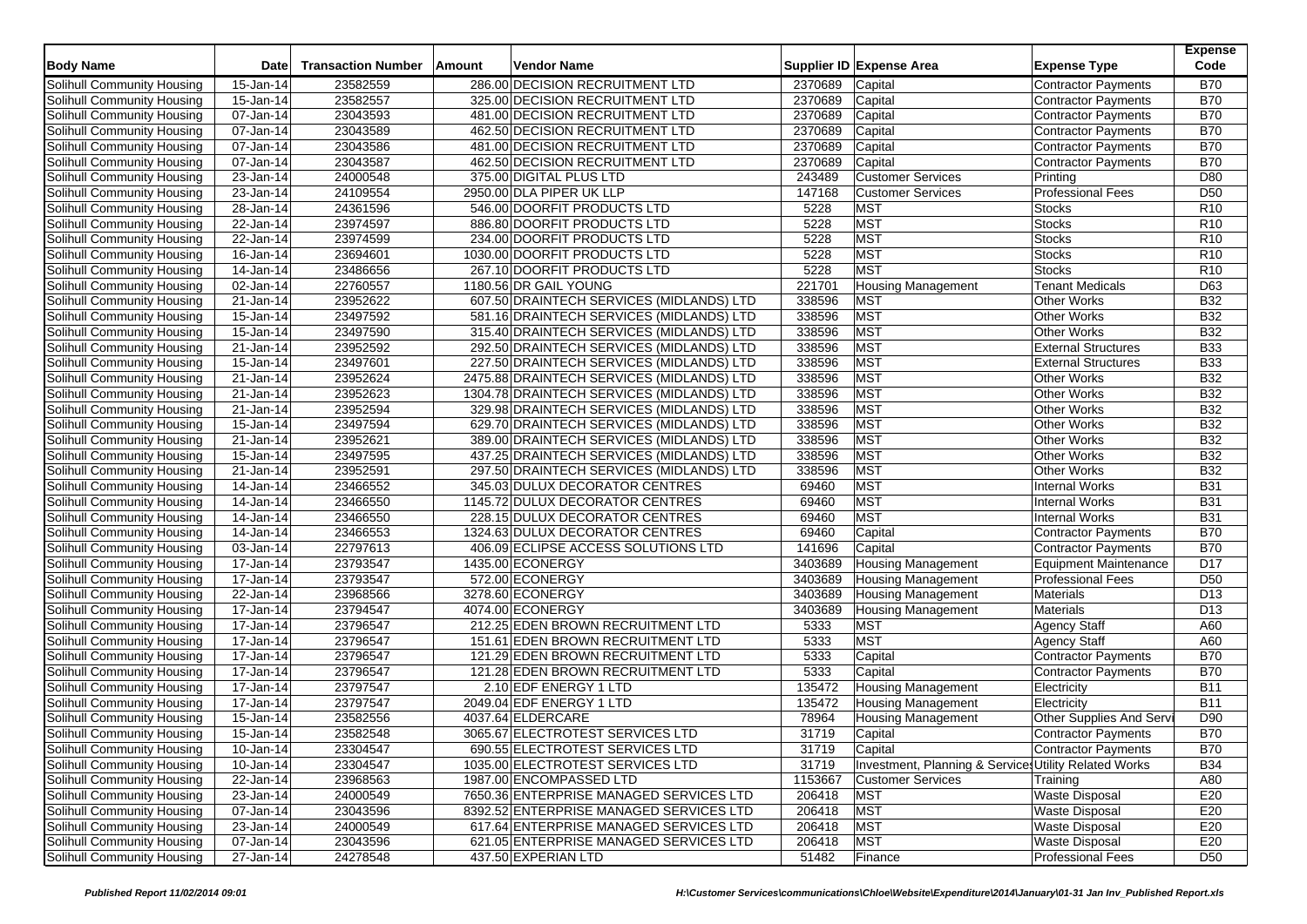| <b>Body Name</b>           | <b>Date</b>             | <b>Transaction Number</b> | Amount | <b>Vendor Name</b>                         |         | Supplier ID Expense Area                              | <b>Expense Type</b>            | <b>Expense</b><br>Code |
|----------------------------|-------------------------|---------------------------|--------|--------------------------------------------|---------|-------------------------------------------------------|--------------------------------|------------------------|
| Solihull Community Housing | 09-Jan-14               | 23179547                  |        | 375.00 FAMILY CARE TRUST (SOLIHULL)        | 5472    | <b>MST</b>                                            | Voids                          | <b>B38</b>             |
| Solihull Community Housing | 07-Jan-14               | 23043601                  |        | 4307.73 GARDINER CONSTRUCTION SERVICES     | 4777686 | Capital                                               | <b>Contractor Payments</b>     | <b>B70</b>             |
| Solihull Community Housing | 23-Jan-14               | 24109559                  |        | 350.00 GARNER CANNING & CO                 | 51602   | <b>Housing Management</b>                             | <b>Professional Fees</b>       | D <sub>50</sub>        |
| Solihull Community Housing | 07-Jan-14               | 23043598                  |        | 550.00 GLENDALE COUNTRYSIDE                | 24505   | Capital                                               | <b>Contractor Payments</b>     | <b>B70</b>             |
| Solihull Community Housing | 23-Jan-14               | 24013547                  |        | 230.00 GRANGE REMOVAL CO LTD               | 5676    | <b>Housing Management</b>                             | Other Supplies And Serv        | D90                    |
| Solihull Community Housing | 23-Jan-14               | 24012547                  |        | 210.00 GRANGE REMOVAL CO LTD               | 5676    | <b>Housing Management</b>                             | Other Supplies And Serv        | D90                    |
| Solihull Community Housing | 02-Jan-14               | 22760553                  |        | 230.00 GRANGE REMOVAL CO LTD               | 5676    | <b>Housing Management</b>                             | Other Supplies And Serv        | D90                    |
| Solihull Community Housing | 02-Jan-14               | 22760552                  |        | 230.00 GRANGE REMOVAL CO LTD               | 5676    | <b>Housing Management</b>                             | Other Supplies And Serv        | D90                    |
| Solihull Community Housing | 17-Jan-14               | 23851547                  |        | 230.00 GRANGE REMOVAL CO LTD               | 5676    | <b>Housing Management</b>                             | <b>Professional Fees</b>       | D <sub>50</sub>        |
| Solihull Community Housing | $\overline{17}$ -Jan-14 | 23850548                  |        | 230.00 GRANGE REMOVAL CO LTD               | 5676    | <b>Housing Management</b>                             | <b>Professional Fees</b>       | D <sub>50</sub>        |
| Solihull Community Housing | 15-Jan-14               | 23497550                  |        | 1825.00 HANDICARE ACCESSIBILITY LTD        | 277953  | Capital                                               | <b>Contractor Payments</b>     | <b>B70</b>             |
| Solihull Community Housing | $15 - Jan-14$           | 23497549                  |        | 3493.00 HANDICARE ACCESSIBILITY LTD        | 277953  | Capital                                               | <b>Contractor Payments</b>     | <b>B70</b>             |
| Solihull Community Housing | 29-Jan-14               | 24397547                  |        | 1989.00 HANDICARE ACCESSIBILITY LTD        | 277953  | Capital                                               | Contractor Payments            | <b>B70</b>             |
| Solihull Community Housing | 23-Jan-14               | 24112547                  |        | 4080.00 HANDICARE ACCESSIBILITY LTD        | 277953  | Capital                                               | <b>Contractor Payments</b>     | <b>B70</b>             |
| Solihull Community Housing | 23-Jan-14               | 24111547                  |        | 3389.00 HANDICARE ACCESSIBILITY LTD        | 277953  | Capital                                               | Contractor Payments            | <b>B70</b>             |
| Solihull Community Housing | 20-Jan-14               | 23945585                  |        | 3662.00 HANDICARE ACCESSIBILITY LTD        | 277953  | Capital                                               | Contractor Payments            | <b>B70</b>             |
| Solihull Community Housing | 20-Jan-14               | 23945580                  |        | 3768.00 HANDICARE ACCESSIBILITY LTD        | 277953  | Capital                                               | Contractor Payments            | <b>B70</b>             |
| Solihull Community Housing | 20-Jan-14               | 23945584                  |        | 1825.00 HANDICARE ACCESSIBILITY LTD        | 277953  | Capital                                               | <b>Contractor Payments</b>     | <b>B70</b>             |
| Solihull Community Housing | 08-Jan-14               | 23153548                  |        | 4152.00 HANDICARE ACCESSIBILITY LTD        | 277953  | Capital                                               | Contractor Payments            | <b>B70</b>             |
| Solihull Community Housing | 08-Jan-14               | 23150657                  |        | 3899.00 HANDICARE ACCESSIBILITY LTD        | 277953  | Capital                                               | <b>Contractor Payments</b>     | <b>B70</b>             |
| Solihull Community Housing | 03-Jan-14               | 22797561                  |        | 2079.00 HANDICARE ACCESSIBILITY LTD        | 277953  | Capital                                               | <b>Contractor Payments</b>     | <b>B70</b>             |
| Solihull Community Housing | 17-Jan-14               | 23806547                  |        | 9680.21 HARROLD-JONES SERVICES             | 5768    | Capital                                               | <b>Contractor Payments</b>     | <b>B70</b>             |
| Solihull Community Housing | 17-Jan-14               | 23804547                  |        | 13640.38 HARROLD-JONES SERVICES            | 5768    | Capital                                               | <b>Contractor Payments</b>     | <b>B70</b>             |
| Solihull Community Housing | 23-Jan-14               | 24109558                  |        | 2250.00 HAYS ACCOUNTANCY PERSONNEL         | 5787    | Finance                                               | <b>Agency Staff</b>            | A60                    |
| Solihull Community Housing | 22-Jan-14               | 23968572                  |        | 2250.00 HAYS ACCOUNTANCY PERSONNEL         | 5787    | Finance                                               | <b>Agency Staff</b>            | A60                    |
| Solihull Community Housing | 22-Jan-14               | 23968571                  |        | 1350.00 HAYS ACCOUNTANCY PERSONNEL         | 5787    | Finance                                               | <b>Agency Staff</b>            | A60                    |
| Solihull Community Housing | 22-Jan-14               | 23968570                  |        | 450.00 HAYS ACCOUNTANCY PERSONNEL          | 5787    | Finance                                               | Agency Staff                   | A60                    |
| Solihull Community Housing | 07-Jan-14               | 23043602                  |        | 2250.00 HAYS ACCOUNTANCY PERSONNEL         | 5787    | Finance                                               | <b>Agency Staff</b>            | A60                    |
| Solihull Community Housing | 07-Jan-14               | 23043614                  |        | 1089.30 HAYS ACCOUNTANCY PERSONNEL         | 5787    | Finance                                               | <b>Recruitment Advertising</b> | A71                    |
| Solihull Community Housing | 07-Jan-14               | 23043614                  |        | 4674.00 HAYS ACCOUNTANCY PERSONNEL         | 5787    | Finance                                               | <b>Recruitment Advertising</b> | A71                    |
| Solihull Community Housing | $\overline{30}$ -Jan-14 | 24452591                  |        | 429.00 HAYS ACCOUNTANCY PERSONNEL          | 5787    | <b>Customer Services</b>                              | <b>Agency Staff</b>            | A60                    |
| Solihull Community Housing | 30-Jan-14               | 24452590                  |        | 429.00 HAYS ACCOUNTANCY PERSONNEL          | 5787    | <b>Customer Services</b>                              | <b>Agency Staff</b>            | A60                    |
| Solihull Community Housing | 23-Jan-14               | 24109561                  |        | 245.00 HEALTH RESPONSE UK LTD              | 193762  | <b>Customer Services</b>                              | Other Communication Co         | D49                    |
| Solihull Community Housing | 10-Jan-14               | 23234548                  |        | 720.00 HQN LTD                             | 120599  | <b>Housing Management</b>                             | <b>Professional Fees</b>       | D <sub>50</sub>        |
| Solihull Community Housing | 08-Jan-14               | 23153549                  |        | 208.68 HUNTLEY REFRIGERATION LTD           | 2041642 | Finance                                               | <b>General Building Costs</b>  | <b>B30</b>             |
| Solihull Community Housing | 28-Jan-14               | 24356547                  |        | 5124.00 ILLUMINATION                       | 232938  | Investment, Planning & Services Utility Related Works |                                | <b>B34</b>             |
| Solihull Community Housing | 07-Jan-14               | 23043604                  |        | 1500.00 IN-TEND LTD                        | 2736689 | Finance                                               | <b>Professional Fees</b>       | D <sub>50</sub>        |
| Solihull Community Housing | 17-Jan-14               | 23811547                  |        | 110.00 INTERCARD LTD                       | 5986    | Capital                                               | ICT - General                  | D <sub>30</sub>        |
| Solihull Community Housing | 17-Jan-14               | 23811547                  |        | 817.00 INTERCARD LTD                       | 5986    | Capital                                               | ICT - General                  | D30                    |
| Solihull Community Housing | 28-Jan-14               | 24356561                  |        | 808.02 J LACEY STEEPLEJACKS                | 277406  | Investment, Planning & Services Utility Related Works |                                | <b>B34</b>             |
| Solihull Community Housing | 30-Jan-14               | 24452594                  |        | 1011.21 JAMES ANDREWS RECRUITMENT SOLUTION | 673596  | <b>Housing Management</b>                             | <b>Agency Staff</b>            | A60                    |
| Solihull Community Housing | 23-Jan-14               | 24002547                  |        | 1011.21 JAMES ANDREWS RECRUITMENT SOLUTION | 673596  | <b>Housing Management</b>                             | <b>Agency Staff</b>            | A60                    |
| Solihull Community Housing | 17-Jan-14               | 23814547                  |        | 1011.21 JAMES ANDREWS RECRUITMENT SOLUTION | 673596  | <b>Housing Management</b>                             | <b>Agency Staff</b>            | A60                    |
| Solihull Community Housing | 17-Jan-14               | 23812547                  |        | 341.63 JAMES ANDREWS RECRUITMENT SOLUTION  | 673596  | <b>Housing Management</b>                             | <b>Agency Staff</b>            | A60                    |
| Solihull Community Housing | 15-Jan-14               | 23583547                  |        | 778.91 JAMES ANDREWS RECRUITMENT SOLUTION  | 673596  | <b>Housing Management</b>                             | <b>Agency Staff</b>            | A60                    |
| Solihull Community Housing | 09-Jan-14               | 23183547                  |        | 1011.21 JAMES ANDREWS RECRUITMENT SOLUTION | 673596  | <b>Housing Management</b>                             | <b>Agency Staff</b>            | A60                    |
| Solihull Community Housing | 30-Jan-14               | 24452595                  |        | 720.25 JAMES ANDREWS RECRUITMENT SOLUTION  | 673596  | <b>Housing Management</b>                             | <b>Agency Staff</b>            | A60                    |
| Solihull Community Housing | 23-Jan-14               | 24004548                  |        | 483.75 JAMES ANDREWS RECRUITMENT SOLUTION  | 673596  | <b>Housing Management</b>                             | <b>Agency Staff</b>            | A60                    |
| Solihull Community Housing | 23-Jan-14               | 24002551                  |        | 236.50 JAMES ANDREWS RECRUITMENT SOLUTION  | 673596  | <b>Housing Management</b>                             | <b>Agency Staff</b>            | A60                    |
| Solihull Community Housing | 09-Jan-14               | 23182547                  |        | 795.50 JAMES ANDREWS RECRUITMENT SOLUTION  | 673596  | <b>Housing Management</b>                             | <b>Agency Staff</b>            | A60                    |
| Solihull Community Housing | 02-Jan-14               | 22760556                  |        | 795.50 JAMES ANDREWS RECRUITMENT SOLUTION  | 673596  | <b>Housing Management</b>                             | <b>Agency Staff</b>            | A60                    |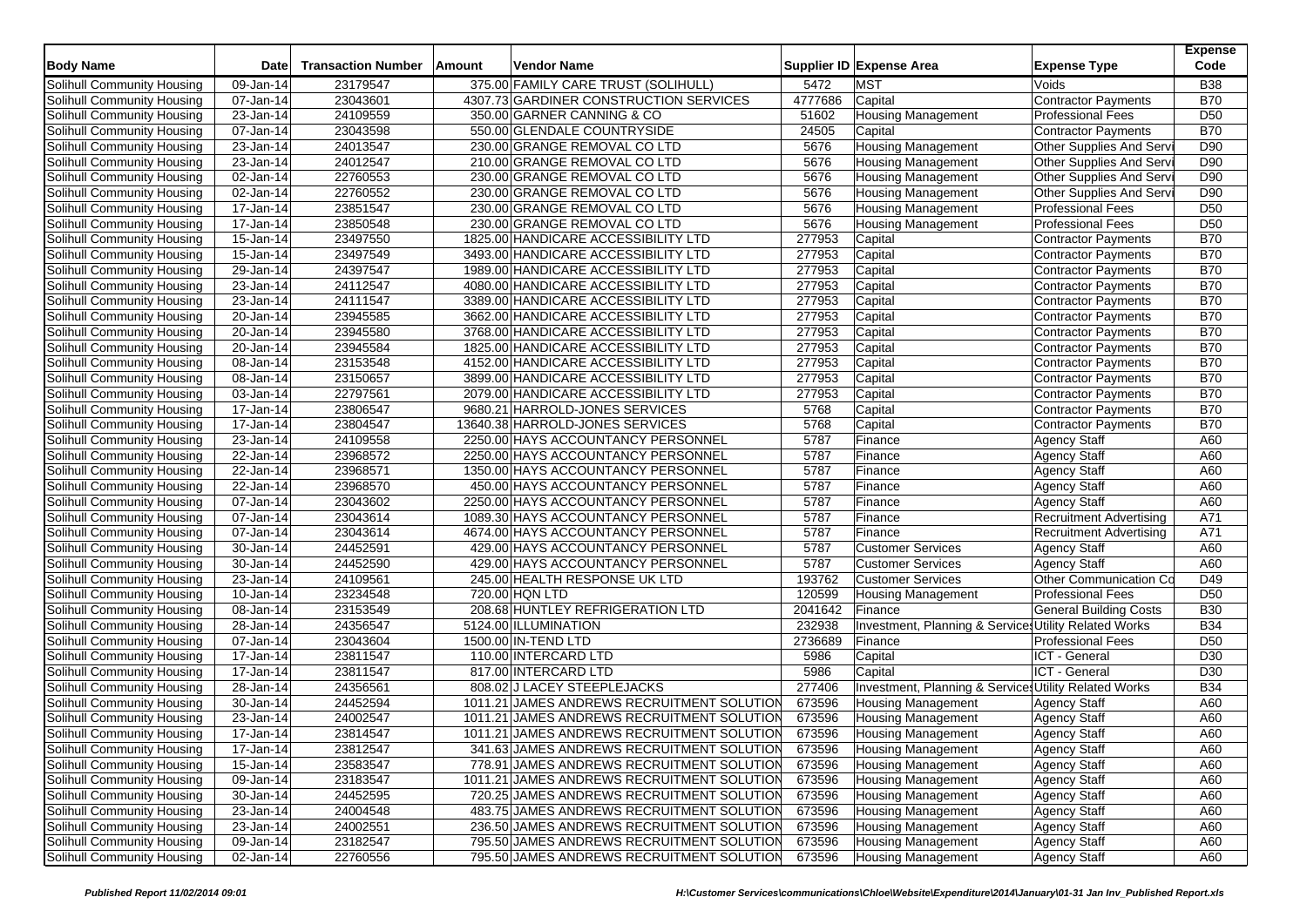| <b>Body Name</b>           | <b>Date</b>     | <b>Transaction Number</b> | Amount | <b>Vendor Name</b>                        |                 | Supplier ID Expense Area  | <b>Expense Type</b>         | <b>Expense</b><br>Code |
|----------------------------|-----------------|---------------------------|--------|-------------------------------------------|-----------------|---------------------------|-----------------------------|------------------------|
| Solihull Community Housing | 02-Jan-14       | 22760555                  |        | 795.50 JAMES ANDREWS RECRUITMENT SOLUTION | 673596          | <b>Housing Management</b> | <b>Agency Staff</b>         | A60                    |
| Solihull Community Housing | $28 - Jan - 14$ | 24361610                  |        | 586.83 JEWSON LTD                         | 6111            | <b>MST</b>                | <b>Stocks</b>               | R <sub>10</sub>        |
| Solihull Community Housing | 28-Jan-14       | 24361607                  |        | 546.98 JEWSON LTD                         | 6111            | <b>MST</b>                | <b>Stocks</b>               | R <sub>10</sub>        |
| Solihull Community Housing | 28-Jan-14       | 24361617                  |        | 312.80 JEWSON LTD                         | 6111            | <b>MST</b>                | <b>Stocks</b>               | R <sub>10</sub>        |
| Solihull Community Housing | 24-Jan-14       | 24167588                  |        | 772.83 JEWSON LTD                         | 6111            | <b>MST</b>                | <b>Stocks</b>               | R <sub>10</sub>        |
| Solihull Community Housing | 24-Jan-14       | 24167587                  |        | 1765.90 JEWSON LTD                        | 6111            | <b>MST</b>                | <b>Stocks</b>               | R10                    |
| Solihull Community Housing | 24-Jan-14       | 24167575                  |        | 1940.00 JEWSON LTD                        | 6111            | <b>MST</b>                | <b>Stocks</b>               | R <sub>10</sub>        |
| Solihull Community Housing | 24-Jan-14       | 24167581                  |        | 490.20 JEWSON LTD                         | 6111            | <b>MST</b>                | <b>Stocks</b>               | R <sub>10</sub>        |
| Solihull Community Housing | 24-Jan-14       | 24167590                  |        | 394.12 JEWSON LTD                         | 6111            | <b>MST</b>                | <b>Stocks</b>               | R <sub>10</sub>        |
| Solihull Community Housing | 24-Jan-14       | 24167573                  |        | 975.00 JEWSON LTD                         | 6111            | <b>MST</b>                | <b>Stocks</b>               | R <sub>10</sub>        |
| Solihull Community Housing | 24-Jan-14       | 24159547                  |        | 771.95 JEWSON LTD                         | 6111            | <b>MST</b>                | <b>Stocks</b>               | R <sub>10</sub>        |
| Solihull Community Housing | 24-Jan-14       | 24161547                  |        | 208.80 JEWSON LTD                         | 6111            | <b>MST</b>                | <b>Stocks</b>               | R <sub>10</sub>        |
| Solihull Community Housing | 24-Jan-14       | 24162547                  |        | 339.50 JEWSON LTD                         | 6111            | MST                       | <b>Stocks</b>               | R <sub>10</sub>        |
| Solihull Community Housing | 22-Jan-14       | 23974600                  |        | 848.25 JEWSON LTD                         | 6111            | <b>MST</b>                | <b>Stocks</b>               | R <sub>10</sub>        |
| Solihull Community Housing | 16-Jan-14       | 23694614                  |        | 860.88 JEWSON LTD                         | 6111            | <b>MST</b>                | <b>Stocks</b>               | R10                    |
| Solihull Community Housing | $16$ -Jan-14    | 23694613                  |        | 692.08 JEWSON LTD                         | 6111            | <b>MST</b>                | <b>Stocks</b>               | R <sub>10</sub>        |
| Solihull Community Housing | 16-Jan-14       | 23694610                  |        | 497.96 JEWSON LTD                         | 6111            | <b>MST</b>                | <b>Stocks</b>               | R <sub>10</sub>        |
| Solihull Community Housing | $16$ -Jan-14    | 23694607                  |        | 477.60 JEWSON LTD                         | 6111            | <b>MST</b>                | <b>Stocks</b>               | R <sub>10</sub>        |
| Solihull Community Housing | 16-Jan-14       | 23694604                  |        | 738.54 JEWSON LTD                         | 6111            | <b>MST</b>                | <b>Stocks</b>               | R10                    |
| Solihull Community Housing | 16-Jan-14       | 23694603                  |        | 385.60 JEWSON LTD                         | 6111            | <b>MST</b>                | <b>Stocks</b>               | R <sub>10</sub>        |
| Solihull Community Housing | 14-Jan-14       | 23486683                  |        | 221.40 JEWSON LTD                         | 6111            | <b>MST</b>                | <b>Stocks</b>               | R <sub>10</sub>        |
| Solihull Community Housing | 14-Jan-14       | 23486668                  |        | 517.78 JEWSON LTD                         | 6111            | <b>MST</b>                | <b>Stocks</b>               | R <sub>10</sub>        |
| Solihull Community Housing | 14-Jan-14       | 23486679                  |        | 1100.00 JEWSON LTD                        | 6111            | <b>MST</b>                | <b>Stocks</b>               | R <sub>10</sub>        |
| Solihull Community Housing | 08-Jan-14       | 23153913                  |        | 800.00 JEWSON LTD                         | 6111            | <b>MST</b>                | <b>Stocks</b>               | R <sub>10</sub>        |
| Solihull Community Housing | $08 - Jan - 14$ | 23153902                  |        | 1205.78 JEWSON LTD                        | 6111            | <b>MST</b>                | <b>Stocks</b>               | R <sub>10</sub>        |
| Solihull Community Housing | 08-Jan-14       | 23153891                  |        | 1840.26 JEWSON LTD                        | 6111            | <b>MST</b>                | <b>Stocks</b>               | R <sub>10</sub>        |
| Solihull Community Housing | 08-Jan-14       | 23153890                  |        | 631.30 JEWSON LTD                         | 6111            | <b>MST</b>                | <b>Stocks</b>               | R <sub>10</sub>        |
| Solihull Community Housing | 08-Jan-14       | 23153885                  |        | 1299.50 JEWSON LTD                        | 6111            | <b>MST</b>                | <b>Stocks</b>               | R <sub>10</sub>        |
| Solihull Community Housing | 08-Jan-14       | 23153882                  |        | 884.40 JEWSON LTD                         | 6111            | <b>MST</b>                | <b>Stocks</b>               | R <sub>10</sub>        |
| Solihull Community Housing | 08-Jan-14       | 23153879                  |        | 574.07 JEWSON LTD                         | 6111            | <b>MST</b>                | <b>Stocks</b>               | R <sub>10</sub>        |
| Solihull Community Housing | 08-Jan-14       | 23153878                  |        | 2831.54 JEWSON LTD                        | 6111            | <b>MST</b>                | <b>Stocks</b>               | R <sub>10</sub>        |
| Solihull Community Housing | 08-Jan-14       | 23153880                  |        | 770.36 JEWSON LTD                         | 6111            | <b>MST</b>                | Stocks                      | R <sub>10</sub>        |
| Solihull Community Housing | 06-Jan-14       | 22977778                  |        | 234.00 JEWSON LTD                         | 6111            | <b>MST</b>                | <b>Stocks</b>               | R <sub>10</sub>        |
| Solihull Community Housing | 06-Jan-14       | 22977776                  |        | 916.69 JEWSON LTD                         | 6111            | <b>MST</b>                | <b>Stocks</b>               | R <sub>10</sub>        |
| Solihull Community Housing | 06-Jan-14       | 22961553                  |        | 824.00 JEWSON LTD                         | 6111            | <b>MST</b>                | <b>Stocks</b>               | R <sub>10</sub>        |
| Solihull Community Housing | 06-Jan-14       | 22961550                  |        | 592.95 JEWSON LTD                         | 6111            | <b>MST</b>                | <b>Stocks</b>               | R <sub>10</sub>        |
| Solihull Community Housing | 06-Jan-14       | 22961551                  |        | 2503.50 JEWSON LTD                        | 6111            | <b>MST</b>                | <b>Stocks</b>               | R <sub>10</sub>        |
| Solihull Community Housing | 06-Jan-14       | 22954548                  |        | 300.05 JEWSON LTD                         | 6111            | <b>MST</b>                | <b>Stocks</b>               | R <sub>10</sub>        |
| Solihull Community Housing | 06-Jan-14       | 22949548                  |        | 614.86 JEWSON LTD                         | 6111            | <b>MST</b>                | <b>Stocks</b>               | R <sub>10</sub>        |
| Solihull Community Housing | 06-Jan-14       | 22953547                  |        | 674.10 JEWSON LTD                         | 6111            | <b>MST</b>                | <b>Stocks</b>               | R <sub>10</sub>        |
| Solihull Community Housing | 23-Jan-14       | 24004549                  |        | 429.88 KAYDEE                             | 130437          | <b>Customer Services</b>  | <b>Other Premises Costs</b> | <b>B90</b>             |
| Solihull Community Housing | 07-Jan-14       | 23043607                  |        | 1150.00 KENTON MANOR LTD                  | 6216            | Capital                   | <b>Contractor Payments</b>  | <b>B70</b>             |
| Solihull Community Housing | 16-Jan-14       | 23624555                  |        | 480.00 KENTON MANOR LTD                   | 6216            | Capital                   | Contractor Payments         | <b>B70</b>             |
| Solihull Community Housing | 09-Jan-14       | 23212553                  |        | 1925.70 KENTON MANOR LTD                  | 6216            | Capital                   | <b>Contractor Payments</b>  | <b>B70</b>             |
| Solihull Community Housing | 29-Jan-14       | 24407547                  |        | 650.00 KENTON MANOR LTD                   | 6216            | Capital                   | Contractor Payments         | <b>B70</b>             |
| Solihull Community Housing | 29-Jan-14       | 24401547                  |        | 500.00 KENTON MANOR LTD                   | 6216            | Capital                   | Contractor Payments         | <b>B70</b>             |
| Solihull Community Housing | 29-Jan-14       | 24401548                  |        | 500.00 KENTON MANOR LTD                   | 6216            | Capital                   | Contractor Payments         | <b>B70</b>             |
| Solihull Community Housing | 08-Jan-14       | 23153593                  |        | 575.00 KENTON MANOR LTD                   | 6216            | Capital                   | Contractor Payments         | <b>B70</b>             |
| Solihull Community Housing | 10-Jan-14       | 23236547                  |        | 182353.00 KIER PARTNERSHIP HOMES LTD      | 4046686         | Capital                   | Contractor Payments         | <b>B70</b>             |
| Solihull Community Housing | 17-Jan-14       | 23815547                  |        | 68861.06 KINGFISHER COMMERCIAL            | 4385687         | Capital                   | Contractor Payments         | <b>B70</b>             |
| Solihull Community Housing | 15-Jan-14       | 23583548                  |        | 15328.28 LAKER BMS                        | 4921686 Capital |                           | Contractor Payments         | <b>B70</b>             |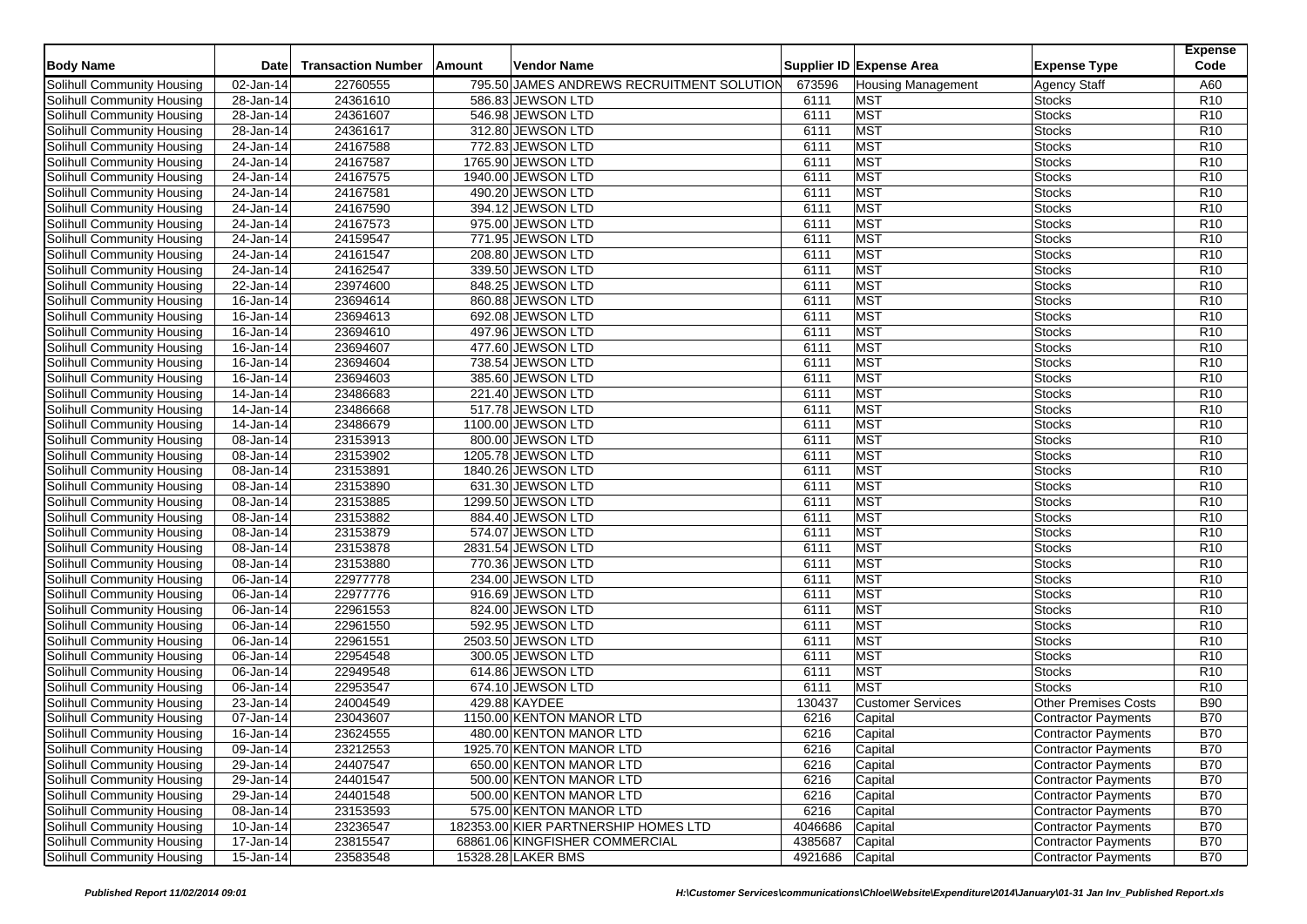| <b>Body Name</b>                  | <b>Date</b>             | <b>Transaction Number</b> | Amount | Vendor Name                               |         | Supplier ID Expense Area                              | <b>Expense Type</b>             | <b>Expense</b><br>Code |
|-----------------------------------|-------------------------|---------------------------|--------|-------------------------------------------|---------|-------------------------------------------------------|---------------------------------|------------------------|
| Solihull Community Housing        | 28-Jan-14               | 24364636                  |        | 2700.00 LIBERATA UK LIMITED               | 260485  | <b>Housing Management</b>                             | Court Fees                      | D <sub>54</sub>        |
| Solihull Community Housing        | 14-Jan-14               | 23468561                  |        | 4700.00 LIBERATA UK LIMITED               | 260485  | <b>Housing Management</b>                             | Court Fees                      | D <sub>54</sub>        |
| Solihull Community Housing        | 28-Jan-14               | 24356587                  |        | 494.00 LIFT & ENGINEERING SERVICES        | 1656614 | Investment, Planning & Services Utility Related Works |                                 | <b>B34</b>             |
| Solihull Community Housing        | 28-Jan-14               | 24356586                  |        | 494.00 LIFT & ENGINEERING SERVICES        | 1656614 | Investment, Planning & Services Utility Related Works |                                 | <b>B34</b>             |
| Solihull Community Housing        | 28-Jan-14               | 24356588                  |        | 494.00 LIFT & ENGINEERING SERVICES        | 1656614 | Investment, Planning & Services Utility Related Works |                                 | <b>B34</b>             |
| Solihull Community Housing        | 28-Jan-14               | 24356584                  |        | 494.00 LIFT & ENGINEERING SERVICES        | 1656614 | Investment, Planning & Services Utility Related Works |                                 | <b>B34</b>             |
| Solihull Community Housing        | 28-Jan-14               | 24356548                  |        | 3519.97 LIFT & ENGINEERING SERVICES       | 1656614 | Investment, Planning & Services Utility Related Works |                                 | <b>B34</b>             |
| Solihull Community Housing        | 28-Jan-14               | 24356585                  |        | 494.00 LIFT & ENGINEERING SERVICES        | 1656614 | Investment, Planning & Services Utility Related Works |                                 | <b>B34</b>             |
| Solihull Community Housing        | 10-Jan-14               | 23227580                  |        | 1848.45 LIFT & ENGINEERING SERVICES       | 1656614 | Investment, Planning & Services Utility Related Works |                                 | <b>B34</b>             |
| Solihull Community Housing        | 10-Jan-14               | 23227579                  |        | 1848.45 LIFT & ENGINEERING SERVICES       | 1656614 | Investment, Planning & Services Utility Related Works |                                 | <b>B34</b>             |
| Solihull Community Housing        | 10-Jan-14               | 23227575                  |        | 501.28 LIFT & ENGINEERING SERVICES        | 1656614 | Investment, Planning & Services Utility Related Works |                                 | <b>B34</b>             |
| Solihull Community Housing        | 10-Jan-14               | 23227574                  |        | 494.00 LIFT & ENGINEERING SERVICES        | 1656614 | Investment, Planning & Services Utility Related Works |                                 | <b>B34</b>             |
| Solihull Community Housing        | 10-Jan-14               | 23227573                  |        | 494.00 LIFT & ENGINEERING SERVICES        | 1656614 | Investment, Planning & Services Utility Related Works |                                 | <b>B34</b>             |
| Solihull Community Housing        | 10-Jan-14               | 23227572                  |        | 494.00 LIFT & ENGINEERING SERVICES        | 1656614 | Investment, Planning & Services Utility Related Works |                                 | <b>B34</b>             |
| Solihull Community Housing        | 10-Jan-14               | 23227571                  |        | 494.00 LIFT & ENGINEERING SERVICES        | 1656614 | Investment, Planning & Services Utility Related Works |                                 | <b>B34</b>             |
| Solihull Community Housing        | 10-Jan-14               | 23227570                  |        | 494.00 LIFT & ENGINEERING SERVICES        | 1656614 | Investment, Planning & Services Utility Related Works |                                 | <b>B34</b>             |
| Solihull Community Housing        | 10-Jan-14               | 23227569                  |        | 494.00 LIFT & ENGINEERING SERVICES        | 1656614 | Investment, Planning & Services Utility Related Works |                                 | <b>B34</b>             |
| Solihull Community Housing        | 10-Jan-14               | 23227568                  |        | 494.00 LIFT & ENGINEERING SERVICES        | 1656614 | Investment, Planning & Services Utility Related Works |                                 | <b>B34</b>             |
| Solihull Community Housing        | 10-Jan-14               | 23227567                  |        | 494.00 LIFT & ENGINEERING SERVICES        | 1656614 | Investment, Planning & Services Utility Related Works |                                 | <b>B34</b>             |
| Solihull Community Housing        | 10-Jan-14               | 23227566                  |        | 494.00 LIFT & ENGINEERING SERVICES        | 1656614 | Investment, Planning & Services Utility Related Works |                                 | <b>B34</b>             |
| Solihull Community Housing        | 10-Jan-14               | 23227565                  |        | 494.00 LIFT & ENGINEERING SERVICES        | 1656614 | Investment, Planning & Services Utility Related Works |                                 | <b>B34</b>             |
| Solihull Community Housing        | 10-Jan-14               | 23227564                  |        | 494.00 LIFT & ENGINEERING SERVICES        | 1656614 | Investment, Planning & Services Utility Related Works |                                 | <b>B34</b>             |
| Solihull Community Housing        | 10-Jan-14               | 23227563                  |        | 494.00 LIFT & ENGINEERING SERVICES        | 1656614 | Investment, Planning & Services Utility Related Works |                                 | <b>B34</b>             |
| Solihull Community Housing        | $\overline{10}$ -Jan-14 | 23227562                  |        | 494.00 LIFT & ENGINEERING SERVICES        | 1656614 | Investment, Planning & Services Utility Related Works |                                 | <b>B34</b>             |
| Solihull Community Housing        | 10-Jan-14               | 23227561                  |        | 494.00 LIFT & ENGINEERING SERVICES        | 1656614 | Investment, Planning & Services Utility Related Works |                                 | <b>B34</b>             |
| Solihull Community Housing        | 10-Jan-14               | 23227560                  |        | 494.00 LIFT & ENGINEERING SERVICES        | 1656614 | Investment, Planning & Services Utility Related Works |                                 | <b>B34</b>             |
| Solihull Community Housing        | 10-Jan-14               | 23227557                  |        | 494.00 LIFT & ENGINEERING SERVICES        | 1656614 | Investment, Planning & Services Utility Related Works |                                 | <b>B34</b>             |
| Solihull Community Housing        | 10-Jan-14               | 23227556                  |        | 494.00 LIFT & ENGINEERING SERVICES        | 1656614 | Investment, Planning & Services Utility Related Works |                                 | <b>B34</b>             |
| Solihull Community Housing        | 10-Jan-14               | 23227555                  |        | 494.00 LIFT & ENGINEERING SERVICES        | 1656614 | Investment, Planning & Services Utility Related Works |                                 | <b>B34</b>             |
| Solihull Community Housing        | 10-Jan-14               | 23227559                  |        | 494.00 LIFT & ENGINEERING SERVICES        | 1656614 | Investment, Planning & Services Utility Related Works |                                 | <b>B34</b>             |
| Solihull Community Housing        | 10-Jan-14               | 23227558                  |        | 494.00 LIFT & ENGINEERING SERVICES        | 1656614 | Investment, Planning & Services Utility Related Works |                                 | <b>B34</b>             |
| Solihull Community Housing        | 10-Jan-14               | 23227586                  |        | 494.00 LIFT & ENGINEERING SERVICES        | 1656614 | Investment, Planning & Services Utility Related Works |                                 | <b>B34</b>             |
| Solihull Community Housing        | 10-Jan-14               | 23227584                  |        | 494.00 LIFT & ENGINEERING SERVICES        | 1656614 | Investment, Planning & Services Utility Related Works |                                 | <b>B34</b>             |
| Solihull Community Housing        | 10-Jan-14               | 23227585                  |        | 494.00 LIFT & ENGINEERING SERVICES        | 1656614 | Investment, Planning & Services Utility Related Works |                                 | <b>B34</b>             |
| Solihull Community Housing        | 22-Jan-14               | 23968637                  |        | 18615.75 LLOYDS TSB AUTOLEASE LTD         | 101345  | <b>MST</b>                                            | Vehicle Hire                    | C30                    |
| <b>Solihull Community Housing</b> | 22-Jan-14               | 23968635                  |        | 537.32 LLOYDS TSB AUTOLEASE LTD           | 101345  | <b>MST</b>                                            | Vehicle Hire                    | C30                    |
| Solihull Community Housing        | 22-Jan-14               | 23968632                  |        | 344.55 LLOYDS TSB AUTOLEASE LTD           | 101345  | <b>MST</b>                                            | Vehicle Hire                    | C30                    |
| Solihull Community Housing        | 15-Jan-14               | 23583561                  |        | 989.75 LLOYDS TSB AUTOLEASE LTD           | 101345  | MST                                                   | Vehicle Hire                    | C30                    |
| Solihull Community Housing        | 15-Jan-14               | 23583559                  |        | 882.70 LLOYDS TSB AUTOLEASE LTD           | 101345  | <b>MST</b>                                            | Vehicle Hire                    | C30                    |
| Solihull Community Housing        | 15-Jan-14               | 23583558                  |        | 354.64 LLOYDS TSB AUTOLEASE LTD           | 101345  | <b>MST</b>                                            | Vehicle Hire                    | C30                    |
| Solihull Community Housing        | 15-Jan-14               | 23583550                  |        | 18615.75 LLOYDS TSB AUTOLEASE LTD         | 101345  | <b>MST</b>                                            | Vehicle Hire                    | C <sub>30</sub>        |
| Solihull Community Housing        | 27-Jan-14               | 24280548                  |        | 1245.15 LRQA LTD                          | 2838686 | <b>Customer Services</b>                              | <b>Grants and Subscriptions</b> | D92                    |
| Solihull Community Housing        | 09-Jan-14               | 23185547                  |        | 17240.43 MAN COMMERCIAL PROTECTION LTD    | 946596  | <b>Housing Management</b>                             | Security                        | <b>B43</b>             |
| Solihull Community Housing        | 14-Jan-14               | 23486700                  |        | 418.68 MANSE MASTERDOR LTD                | 52547   | <b>MST</b>                                            | <b>Stocks</b>                   | R <sub>10</sub>        |
| Solihull Community Housing        | 06-Jan-14               | 22980552                  |        | 259.05 MANSE MASTERDOR LTD                | 52547   | <b>MST</b>                                            | <b>Stocks</b>                   | R <sub>10</sub>        |
| Solihull Community Housing        | 27-Jan-14               | 24293570                  |        | 233.31 MATT HOUSING LTD T/A NORFOLK HOTEL | 3686690 | <b>Housing Management</b>                             | <b>B&amp;B Accommodation</b>    | <b>B23</b>             |
| Solihull Community Housing        | 27-Jan-14               | 24293569                  |        | 233.31 MATT HOUSING LTD T/A NORFOLK HOTEL | 3686690 | <b>Housing Management</b>                             | <b>B&amp;B Accommodation</b>    | <b>B23</b>             |
| Solihull Community Housing        | 17-Jan-14               | 23842547                  |        | 233.31 MATT HOUSING LTD T/A NORFOLK HOTEL | 3686690 | <b>Housing Management</b>                             | <b>B&amp;B Accommodation</b>    | <b>B23</b>             |
| Solihull Community Housing        | 15-Jan-14               | 23618563                  |        | 233.31 MATT HOUSING LTD T/A NORFOLK HOTEL | 3686690 | <b>Housing Management</b>                             | <b>B&amp;B Accommodation</b>    | <b>B23</b>             |
| <b>Solihull Community Housing</b> | 09-Jan-14               | 23196548                  |        | 350.00 MATT HOUSING LTD T/A NORFOLK HOTEL | 3686690 | <b>Housing Management</b>                             | <b>B&amp;B Accommodation</b>    | <b>B23</b>             |
| Solihull Community Housing        | 09-Jan-14               | 23193563                  |        | 758.38 MATT HOUSING LTD T/A NORFOLK HOTEL | 3686690 | <b>Housing Management</b>                             | <b>B&amp;B Accommodation</b>    | <b>B23</b>             |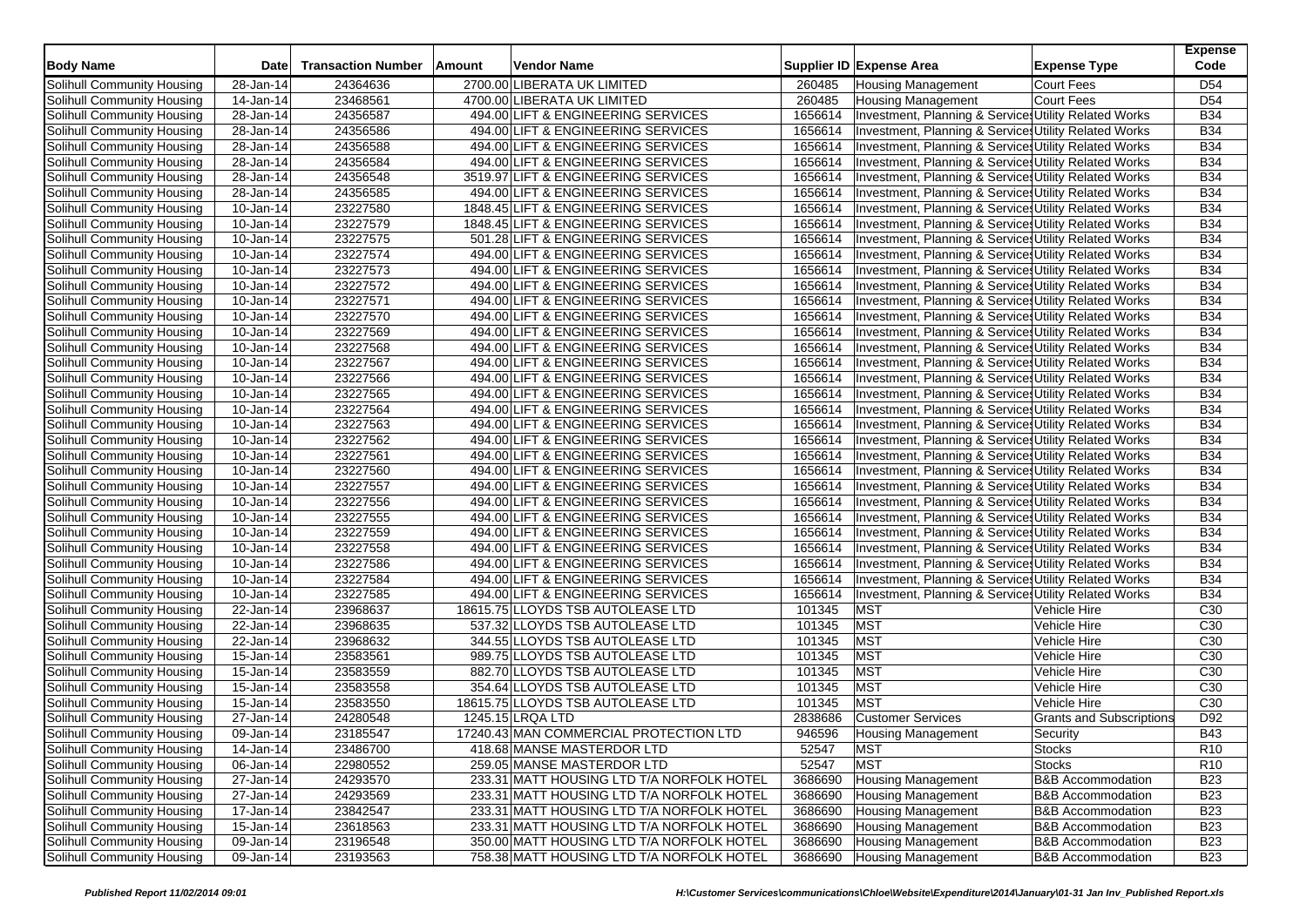| <b>Body Name</b>                  | <b>Date</b> | <b>Transaction Number</b> | Amount | Vendor Name                                  |         | Supplier ID Expense Area                              | <b>Expense Type</b>          | <b>Expense</b><br>Code |
|-----------------------------------|-------------|---------------------------|--------|----------------------------------------------|---------|-------------------------------------------------------|------------------------------|------------------------|
| Solihull Community Housing        | 09-Jan-14   | 23193552                  |        | 233.31 MATT HOUSING LTD T/A NORFOLK HOTEL    | 3686690 | <b>Housing Management</b>                             | <b>B&amp;B Accommodation</b> | <b>B23</b>             |
| Solihull Community Housing        | 09-Jan-14   | 23193551                  |        | 233.31 MATT HOUSING LTD T/A NORFOLK HOTEL    | 3686690 | <b>Housing Management</b>                             | <b>B&amp;B Accommodation</b> | <b>B23</b>             |
| Solihull Community Housing        | 09-Jan-14   | 23187547                  |        | 233.31 MATT HOUSING LTD T/A NORFOLK HOTEL    | 3686690 | <b>Housing Management</b>                             | <b>B&amp;B Accommodation</b> | <b>B23</b>             |
| Solihull Community Housing        | 09-Jan-14   | 23186547                  |        | 233.31 MATT HOUSING LTD T/A NORFOLK HOTEL    | 3686690 | <b>Housing Management</b>                             | <b>B&amp;B Accommodation</b> | <b>B23</b>             |
| Solihull Community Housing        | 09-Jan-14   | 23212554                  |        | 19755.43 MOSSVALE MAINTENANCE & SEALING SERV | 48908   | Capital                                               | <b>Contractor Payments</b>   | <b>B70</b>             |
| Solihull Community Housing        | 23-Jan-14   | 24112548                  |        | 891.15 MOSSVALE MAINTENANCE & SEALING SERV   | 48908   | <b>MST</b>                                            | Other Building costs         | <b>B39</b>             |
| Solihull Community Housing        | 22-Jan-14   | 23968643                  |        | 1645.20 MOSSVALE MAINTENANCE & SEALING SERV  | 48908   | <b>MST</b>                                            | Other Building costs         | <b>B39</b>             |
| Solihull Community Housing        | 22-Jan-14   | 23968641                  |        | 1645.20 MOSSVALE MAINTENANCE & SEALING SERV  | 48908   | <b>MST</b>                                            | Other Building costs         | <b>B39</b>             |
| Solihull Community Housing        | 07-Jan-14   | 23043608                  |        | 616.95 MOSSVALE MAINTENANCE & SEALING SERV   | 48908   | MST                                                   | Other Building costs         | <b>B39</b>             |
| Solihull Community Housing        | 27-Jan-14   | 24281547                  |        | 89.88 MOSSVALE MAINTENANCE & SEALING SERV    | 48908   | MST                                                   | Voids                        | <b>B38</b>             |
| Solihull Community Housing        | 22-Jan-14   | 23968645                  |        | 1141.60 MOSSVALE MAINTENANCE & SEALING SERV  | 48908   | <b>MST</b>                                            | Voids                        | <b>B38</b>             |
| Solihull Community Housing        | 17-Jan-14   | 23818547                  |        | 1544.18 MOSSVALE MAINTENANCE & SEALING SERV  | 48908   | MST                                                   | Voids                        | <b>B38</b>             |
| Solihull Community Housing        | 17-Jan-14   | 23817547                  |        | 567.98 MOSSVALE MAINTENANCE & SEALING SERV   | 48908   | <b>MST</b>                                            | Voids                        | <b>B38</b>             |
| Solihull Community Housing        | 07-Jan-14   | 23043610                  |        | 2805.98 MOSSVALE MAINTENANCE & SEALING SERV  | 48908   | <b>MST</b>                                            | Voids                        | <b>B38</b>             |
| Solihull Community Housing        | 07-Jan-14   | 23043609                  |        | 648.48 MOSSVALE MAINTENANCE & SEALING SERV   | 48908   | <b>MST</b>                                            | Voids                        | <b>B38</b>             |
| Solihull Community Housing        | 23-Jan-14   | 24112548                  |        | 137.10 MOSSVALE MAINTENANCE & SEALING SERV   | 48908   | <b>MST</b>                                            | <b>Other Building costs</b>  | <b>B39</b>             |
| Solihull Community Housing        | 22-Jan-14   | 23968643                  |        | 411.30 MOSSVALE MAINTENANCE & SEALING SERV   | 48908   | <b>MST</b>                                            | <b>Other Building costs</b>  | <b>B39</b>             |
| Solihull Community Housing        | 22-Jan-14   | 23968641                  |        | 391.35 MOSSVALE MAINTENANCE & SEALING SERV   | 48908   | <b>MST</b>                                            | Other Building costs         | <b>B39</b>             |
| Solihull Community Housing        | 22-Jan-14   | 23968641                  |        | 842.55 MOSSVALE MAINTENANCE & SEALING SERV   | 48908   | <b>MST</b>                                            | Other Building costs         | <b>B39</b>             |
| Solihull Community Housing        | 27-Jan-14   | 24281547                  |        | 278.02 MOSSVALE MAINTENANCE & SEALING SERV   | 48908   | <b>MST</b>                                            | Voids                        | <b>B38</b>             |
| Solihull Community Housing        | 22-Jan-14   | 23968645                  |        | 745.09 MOSSVALE MAINTENANCE & SEALING SERV   | 48908   | MST                                                   | Voids                        | <b>B38</b>             |
| Solihull Community Housing        | 17-Jan-14   | 23818547                  |        | 632.09 MOSSVALE MAINTENANCE & SEALING SERV   | 48908   | <b>MST</b>                                            | Voids                        | <b>B38</b>             |
| Solihull Community Housing        | 17-Jan-14   | 23817547                  |        | 367.30 MOSSVALE MAINTENANCE & SEALING SERV   | 48908   | MST                                                   | Voids                        | <b>B38</b>             |
| Solihull Community Housing        | 17-Jan-14   | 23817547                  |        | 319.66 MOSSVALE MAINTENANCE & SEALING SERV   | 48908   | MST                                                   | Voids                        | <b>B38</b>             |
| Solihull Community Housing        | 28-Jan-14   | 24356670                  |        | 227.78 MOSSVALE MAINTENANCE & SEALING SERV   | 48908   | Investment, Planning & Services Utility Related Works |                              | <b>B34</b>             |
| Solihull Community Housing        | 28-Jan-14   | 24356666                  |        | 223.39 MOSSVALE MAINTENANCE & SEALING SERV   | 48908   | Investment, Planning & Services Utility Related Works |                              | <b>B34</b>             |
| Solihull Community Housing        | 28-Jan-14   | 24356667                  |        | 223.39 MOSSVALE MAINTENANCE & SEALING SERV   | 48908   | Investment, Planning & Service Utility Related Works  |                              | <b>B34</b>             |
| Solihull Community Housing        | 28-Jan-14   | 24356657                  |        | 391.70 MOSSVALE MAINTENANCE & SEALING SERV   | 48908   | Investment, Planning & Services Utility Related Works |                              | <b>B34</b>             |
| Solihull Community Housing        | 28-Jan-14   | 24356656                  |        | 229.27 MOSSVALE MAINTENANCE & SEALING SERV   | 48908   | Investment, Planning & Services Utility Related Works |                              | <b>B34</b>             |
| Solihull Community Housing        | 28-Jan-14   | 24356652                  |        | 223.39 MOSSVALE MAINTENANCE & SEALING SERV   | 48908   | Investment, Planning & Services Utility Related Works |                              | <b>B34</b>             |
| Solihull Community Housing        | 28-Jan-14   | 24356650                  |        | 341.05 MOSSVALE MAINTENANCE & SEALING SERV   | 48908   | Investment, Planning & Service Utility Related Works  |                              | <b>B34</b>             |
| Solihull Community Housing        | 28-Jan-14   | 24356648                  |        | 217.10 MOSSVALE MAINTENANCE & SEALING SERV   | 48908   | Investment, Planning & Services Utility Related Works |                              | <b>B34</b>             |
| Solihull Community Housing        | 28-Jan-14   | 24356641                  |        | 223.39 MOSSVALE MAINTENANCE & SEALING SERV   | 48908   | Investment, Planning & Services Utility Related Works |                              | <b>B34</b>             |
| Solihull Community Housing        | 28-Jan-14   | 24356635                  |        | 223.39 MOSSVALE MAINTENANCE & SEALING SERV   | 48908   | Investment, Planning & Services Utility Related Works |                              | <b>B34</b>             |
| Solihull Community Housing        | 28-Jan-14   | 24356628                  |        | 308.08 MOSSVALE MAINTENANCE & SEALING SERV   | 48908   | Investment, Planning & Services Utility Related Works |                              | <b>B34</b>             |
| Solihull Community Housing        | 28-Jan-14   | 24356624                  |        | 355.40 MOSSVALE MAINTENANCE & SEALING SERV   | 48908   | Investment, Planning & Services Utility Related Works |                              | <b>B34</b>             |
| Solihull Community Housing        | 28-Jan-14   | 24356640                  |        | 223.39 MOSSVALE MAINTENANCE & SEALING SERV   | 48908   | Investment, Planning & Services Utility Related Works |                              | <b>B34</b>             |
| Solihull Community Housing        | 28-Jan-14   | 24356621                  |        | 227.78 MOSSVALE MAINTENANCE & SEALING SERV   | 48908   | Investment, Planning & Services Utility Related Works |                              | <b>B34</b>             |
| Solihull Community Housing        | 28-Jan-14   | 24356620                  |        | 223.39 MOSSVALE MAINTENANCE & SEALING SERV   | 48908   | Investment, Planning & Services Utility Related Works |                              | <b>B34</b>             |
| Solihull Community Housing        | 28-Jan-14   | 24356619                  |        | 223.39 MOSSVALE MAINTENANCE & SEALING SERV   | 48908   | Investment, Planning & Services Utility Related Works |                              | <b>B34</b>             |
| Solihull Community Housing        | 28-Jan-14   | 24356617                  |        | 217.10 MOSSVALE MAINTENANCE & SEALING SERV   | 48908   | Investment, Planning & Services Utility Related Works |                              | <b>B34</b>             |
| Solihull Community Housing        | 28-Jan-14   | 24356616                  |        | 239.10 MOSSVALE MAINTENANCE & SEALING SERV   | 48908   | Investment, Planning & Services Utility Related Works |                              | <b>B34</b>             |
| Solihull Community Housing        | 28-Jan-14   | 24356613                  |        | 490.75 MOSSVALE MAINTENANCE & SEALING SERV   | 48908   | Investment, Planning & Services Utility Related Works |                              | <b>B34</b>             |
| Solihull Community Housing        | 22-Jan-14   | 23968647                  |        | 5500.61 MOSSVALE MAINTENANCE & SEALING SERV  | 48908   | Investment, Planning & Services Utility Related Works |                              | <b>B34</b>             |
| Solihull Community Housing        | 22-Jan-14   | 23967555                  |        | 277.43 MOSSVALE MAINTENANCE & SEALING SERV   | 48908   | Investment, Planning & Services Utility Related Works |                              | <b>B34</b>             |
| Solihull Community Housing        | 22-Jan-14   | 23967554                  |        | 391.70 MOSSVALE MAINTENANCE & SEALING SERV   | 48908   | Investment, Planning & Services Utility Related Works |                              | <b>B34</b>             |
| Solihull Community Housing        | 22-Jan-14   | 23967556                  |        | 239.10 MOSSVALE MAINTENANCE & SEALING SERV   | 48908   | Investment, Planning & Services Utility Related Works |                              | <b>B34</b>             |
| Solihull Community Housing        | 15-Jan-14   | 23583565                  |        | 3919.32 MOSSVALE MAINTENANCE & SEALING SERV  | 48908   | Investment, Planning & Services Utility Related Works |                              | <b>B34</b>             |
| Solihull Community Housing        | 14-Jan-14   | 23469553                  |        | 391.70 MOSSVALE MAINTENANCE & SEALING SERV   | 48908   | Investment, Planning & Services Utility Related Works |                              | <b>B34</b>             |
| <b>Solihull Community Housing</b> | 14-Jan-14   | 23469552                  |        | 236.07 MOSSVALE MAINTENANCE & SEALING SERV   | 48908   | Investment, Planning & Services Utility Related Works |                              | <b>B34</b>             |
| Solihull Community Housing        | 08-Jan-14   | 23153594                  |        | 3913.55 MOSSVALE MAINTENANCE & SEALING SERV  | 48908   | Investment, Planning & Services Utility Related Works |                              | <b>B34</b>             |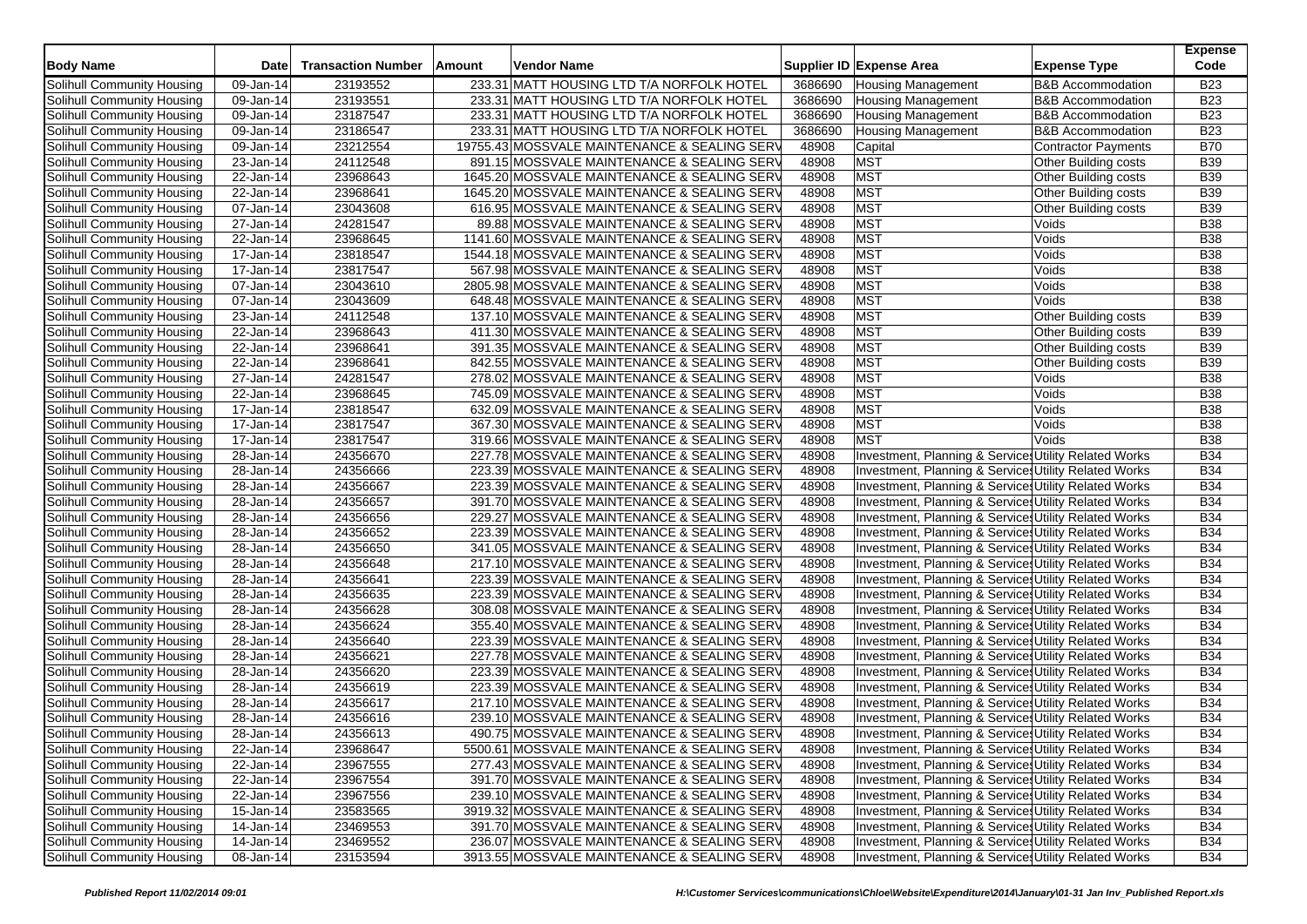| <b>Body Name</b>           | <b>Date</b>             | <b>Transaction Number</b> | Amount | <b>Vendor Name</b>                           |             | Supplier ID Expense Area                              | <b>Expense Type</b>        | <b>Expense</b><br>Code |
|----------------------------|-------------------------|---------------------------|--------|----------------------------------------------|-------------|-------------------------------------------------------|----------------------------|------------------------|
| Solihull Community Housing | 07-Jan-14               | 23004562                  |        | 223.39 MOSSVALE MAINTENANCE & SEALING SERV   | 48908       | Investment, Planning & Services Utility Related Works |                            | <b>B34</b>             |
| Solihull Community Housing | 07-Jan-14               | 23004558                  |        | 223.39 MOSSVALE MAINTENANCE & SEALING SERV   | 48908       | Investment, Planning & Services Utility Related Works |                            | <b>B34</b>             |
| Solihull Community Housing | 07-Jan-14               | 23004557                  |        | 435.70 MOSSVALE MAINTENANCE & SEALING SERV   | 48908       | Investment, Planning & Services Utility Related Works |                            | <b>B34</b>             |
| Solihull Community Housing | 07-Jan-14               | 23004564                  |        | 223.39 MOSSVALE MAINTENANCE & SEALING SERV   | 48908       | Investment, Planning & Services Utility Related Works |                            | <b>B34</b>             |
| Solihull Community Housing | 28-Jan-14               | 24356610                  |        | 1144.00 MOSSVALE MAINTENANCE & SEALING SERV  | 48908       | Investment, Planning & Services Utility Related Works |                            | <b>B34</b>             |
| Solihull Community Housing | 27-Jan-14               | 24202580                  |        | 1107.44 MOSSVALE MAINTENANCE & SEALING SERV  | 48908       | <b>MST</b>                                            | <b>Internal Works</b>      | <b>B31</b>             |
| Solihull Community Housing | 16-Jan-14               | 23640551                  |        | 2551.01 MOSSVALE MAINTENANCE & SEALING SERV  | 48908       | <b>MST</b>                                            | Internal Works             | <b>B31</b>             |
| Solihull Community Housing | 16-Jan-14               | 23640550                  |        | 989.60 MOSSVALE MAINTENANCE & SEALING SERV   | 48908       | <b>MST</b>                                            | <b>Internal Works</b>      | <b>B31</b>             |
| Solihull Community Housing | 14-Jan-14               | 23469557                  |        | 1328.86 MOSSVALE MAINTENANCE & SEALING SERV  | 48908       | <b>MST</b>                                            | <b>Internal Works</b>      | <b>B31</b>             |
| Solihull Community Housing | 30-Jan-14               | 24450629                  |        | 652.15 MOSSVALE MAINTENANCE & SEALING SERV   | 48908       | <b>MST</b>                                            | <b>Internal Works</b>      | <b>B31</b>             |
| Solihull Community Housing | 27-Jan-14               | 24202579                  |        | 459.73 MOSSVALE MAINTENANCE & SEALING SERV   | 48908       | <b>MST</b>                                            | <b>Internal Works</b>      | <b>B31</b>             |
| Solihull Community Housing | 27-Jan-14               | 24202578                  |        | 513.81 MOSSVALE MAINTENANCE & SEALING SERV   | 48908       | <b>MST</b>                                            | <b>Internal Works</b>      | <b>B31</b>             |
| Solihull Community Housing | 16-Jan-14               | 23624550                  |        | 464.19 MOSSVALE MAINTENANCE & SEALING SERV   | 48908       | <b>MST</b>                                            | <b>Internal Works</b>      | <b>B31</b>             |
| Solihull Community Housing | 14-Jan-14               | 23469556                  |        | 679.81 MOSSVALE MAINTENANCE & SEALING SERV   | 48908       | <b>MST</b>                                            | <b>Internal Works</b>      | <b>B31</b>             |
| Solihull Community Housing | 14-Jan-14               | 23469555                  |        | 408.21 MOSSVALE MAINTENANCE & SEALING SERV   | 48908       | <b>MST</b>                                            | <b>Internal Works</b>      | <b>B31</b>             |
| Solihull Community Housing | 14-Jan-14               | 23469554                  |        | 408.21 MOSSVALE MAINTENANCE & SEALING SERV   | 48908       | <b>MST</b>                                            | Internal Works             | <b>B31</b>             |
| Solihull Community Housing | 03-Jan-14               | 22797563                  |        | 397.94 MOSSVALE MAINTENANCE & SEALING SERV   | 48908       | <b>MST</b>                                            | <b>Internal Works</b>      | <b>B31</b>             |
| Solihull Community Housing | 16-Jan-14               | 23624549                  |        | 295.93 MOSSVALE MAINTENANCE & SEALING SERV   | 48908       | <b>MST</b>                                            | <b>Internal Works</b>      | <b>B31</b>             |
| Solihull Community Housing | 30-Jan-14               | 24450627                  |        | 699.32 MOSSVALE MAINTENANCE & SEALING SERV   | 48908       | Capital                                               | Contractor Payments        | <b>B70</b>             |
| Solihull Community Housing | 30-Jan-14               | 24450626                  |        | 718.02 MOSSVALE MAINTENANCE & SEALING SERV   | 48908       | Capital                                               | <b>Contractor Payments</b> | <b>B70</b>             |
| Solihull Community Housing | 23-Jan-14               | 24116547                  |        | 788.37 MOSSVALE MAINTENANCE & SEALING SERV   | 48908       | Capital                                               | <b>Contractor Payments</b> | <b>B70</b>             |
| Solihull Community Housing | $20 - Jan-14$           | 23945589                  |        | 806.78 MOSSVALE MAINTENANCE & SEALING SERV   | 48908       | Capital                                               | <b>Contractor Payments</b> | <b>B70</b>             |
| Solihull Community Housing | 08-Jan-14               | 23153561                  |        | 792.30 MOSSVALE MAINTENANCE & SEALING SERV   | 48908       | Capital                                               | <b>Contractor Payments</b> | <b>B70</b>             |
| Solihull Community Housing | $08 - Jan-14$           | 23153559                  |        | 667.23 MOSSVALE MAINTENANCE & SEALING SERV   | 48908       | Capital                                               | Contractor Payments        | <b>B70</b>             |
| Solihull Community Housing | 27-Jan-14               | 24287547                  |        | 41593.43 MOSSVALE MAINTENANCE & SEALING SERV | 48908       | Capital                                               | Contractor Payments        | <b>B70</b>             |
| Solihull Community Housing | 06-Jan-14               | 22870547                  |        | 1598.77 REDACTED PERSONAL DATA               | 3824704     | <b>Balance Sheet</b>                                  | Movement Incentive Sche    | U32                    |
| Solihull Community Housing | 09-Jan-14               | 23212550                  |        | 600.00 REDACTED PERSONAL DATA                | 791600      | <b>Balance Sheet</b>                                  | Mortgage Repossession      | U34                    |
| Solihull Community Housing | $\overline{27}$ -Jan-14 | 24205549                  |        | 820.49 REDACTED PERSONAL DATA                | 4813688     | <b>Balance Sheet</b>                                  | Movement Incentive Sche    | U32                    |
| Solihull Community Housing | 20-Jan-14               | 23945579                  |        | 3000.00 REDACTED PERSONAL DATA               | 61164       | <b>Balance Sheet</b>                                  | Movement Incentive Sche    | U32                    |
| Solihull Community Housing | 06-Jan-14               | 22871547                  |        | 2954.44 REDACTED PERSONAL DATA               | 157426      | <b>Balance Sheet</b>                                  | Movement Incentive Sch     | U32                    |
| Solihull Community Housing | 22-Jan-14               | 23976552                  |        | 12125.00 REDACTED PERSONAL DATA              | 2424754     | Capital                                               | Contractor Payments        | <b>B70</b>             |
| Solihull Community Housing | 09-Jan-14               | 23212552                  |        | 3064.09 REDACTED PERSONAL DATA               | 121816      | Capital                                               | <b>Contractor Payments</b> | <b>B70</b>             |
| Solihull Community Housing | 27-Jan-14               | 24202547                  |        | 1878.82 REDACTED PERSONAL DATA               | 229483      | Capital                                               | <b>Contractor Payments</b> | <b>B70</b>             |
| Solihull Community Housing | 27-Jan-14               | 24202575                  |        | 373.20 MTD SCAFFOLDING LTD                   | 233945      | <b>MST</b>                                            | <b>External Structures</b> | <b>B33</b>             |
| Solihull Community Housing | 27-Jan-14               | 24202574                  |        | 734.64 MTD SCAFFOLDING LTD                   | 233945      | <b>MST</b>                                            | <b>External Structures</b> | <b>B33</b>             |
| Solihull Community Housing | 27-Jan-14               | 24202577                  |        | 367.32 MTD SCAFFOLDING LTD                   | 233945      | <b>MST</b>                                            | <b>External Structures</b> | <b>B33</b>             |
| Solihull Community Housing | 03-Jan-14               | 22797553                  |        | 414.36 MTD SCAFFOLDING LTD                   | 233945      | <b>MST</b>                                            | <b>External Structures</b> | <b>B33</b>             |
| Solihull Community Housing | 27-Jan-14               | 24202576                  |        | 587.58 MTD SCAFFOLDING LTD                   | 233945      | <b>MST</b>                                            | <b>External Structures</b> | <b>B33</b>             |
| Solihull Community Housing | 08-Jan-14               | 23153600                  |        | 11188.80 NATIONAL GRID GAS PLC               | 153829      | Capital                                               | <b>Contractor Payments</b> | <b>B70</b>             |
| Solihull Community Housing | 08-Jan-14               | 23153600                  |        | 17924.40 NATIONAL GRID GAS PLC               | 153829      | Capital                                               | Contractor Payments        | <b>B70</b>             |
| Solihull Community Housing | 08-Jan-14               | 23153600                  |        | 16232.40 NATIONAL GRID GAS PLC               | 153829      | Capital                                               | Contractor Payments        | <b>B70</b>             |
| Solihull Community Housing | 14-Jan-14               | 23486702                  |        | 468.10 NATIONAL PLASTICS                     | 206818      | <b>MST</b>                                            | <b>Stocks</b>              | R <sub>10</sub>        |
| Solihull Community Housing | 22-Jan-14               | 23968553                  |        | 500.00 NATIONWIDE CRASH REPAIR CENTRES LTD   | 259138      | <b>MST</b>                                            | Vehicle service and repai  | C60                    |
| Solihull Community Housing | 17-Jan-14               | 23769547                  |        | 15.00 NEOPOST LTD                            | 6967        | Finance                                               | Postages                   | D <sub>21</sub>        |
| Solihull Community Housing | $17 - Jan-14$           | 23769547                  |        | 8413.10 NEOPOST LTD                          | 6967        | Finance                                               | Postages                   | D <sub>21</sub>        |
| Solihull Community Housing | 08-Jan-14               | 23153602                  |        | 553.98 NEOPOST LTD                           | 6967        | Finance                                               | Postages                   | D <sub>21</sub>        |
| Solihull Community Housing | 28-Jan-14               | 24361623                  |        | 420.00 NICHOLLS & CLARKE BUILDING PRODUCTS   | 176278      | <b>MST</b>                                            | <b>Stocks</b>              | R <sub>10</sub>        |
| Solihull Community Housing | 08-Jan-14               | 23153917                  |        | 210.00 NICHOLLS & CLARKE BUILDING PRODUCTS   | 176278      | <b>MST</b>                                            | <b>Stocks</b>              | R <sub>10</sub>        |
| Solihull Community Housing | 17-Jan-14               | 23820549                  |        | 551.00 NIYAA PEOPLE                          | 1651616     | <b>MST</b>                                            | Voids                      | <b>B38</b>             |
| Solihull Community Housing | 17-Jan-14               | 23820547                  |        | 543.75 NIYAA PEOPLE                          | 1651616 MST |                                                       | Voids                      | <b>B</b> 38            |
| Solihull Community Housing | 17-Jan-14               | 23820548                  |        | 337.12 NIYAA PEOPLE                          | 1651616 MST |                                                       | Voids                      | <b>B38</b>             |
|                            |                         |                           |        |                                              |             |                                                       |                            |                        |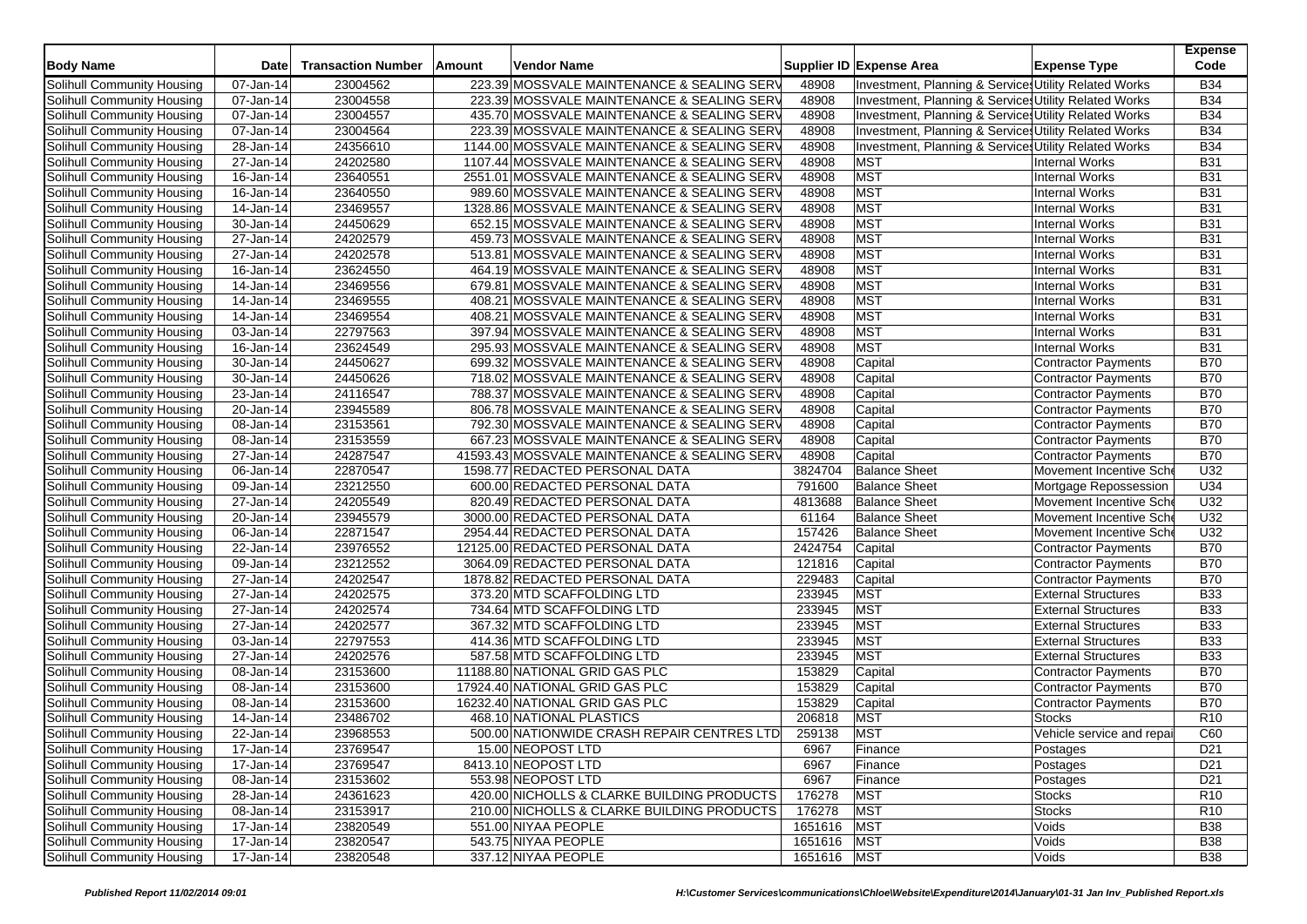| <b>Body Name</b>                  | <b>Date</b>             | <b>Transaction Number</b> | Amount | <b>Vendor Name</b>  |                                             |             | Supplier ID Expense Area                              | <b>Expense Type</b>    | <b>Expense</b><br>Code |
|-----------------------------------|-------------------------|---------------------------|--------|---------------------|---------------------------------------------|-------------|-------------------------------------------------------|------------------------|------------------------|
| Solihull Community Housing        | $\overline{09}$ -Jan-14 | 23212558                  |        | 384.25 NIYAA PEOPLE |                                             | 1651616 MST |                                                       | Voids                  | <b>B38</b>             |
| Solihull Community Housing        | 09-Jan-14               | 23212556                  |        | 387.88 NIYAA PEOPLE |                                             | 1651616     | MST                                                   | Voids                  | <b>B38</b>             |
| Solihull Community Housing        | 09-Jan-14               | 23212557                  |        | 311.75 NIYAA PEOPLE |                                             | 1651616     | <b>MST</b>                                            | Voids                  | <b>B38</b>             |
| Solihull Community Housing        | 07-Jan-14               | 23043637                  |        | 543.75 NIYAA PEOPLE |                                             | 1651616     | <b>MST</b>                                            | Voids                  | <b>B38</b>             |
| Solihull Community Housing        | 07-Jan-14               | 23043633                  |        | 641.62 NIYAA PEOPLE |                                             | 1651616     | <b>MST</b>                                            | Voids                  | <b>B38</b>             |
| Solihull Community Housing        | 07-Jan-14               | 23043635                  |        | 551.00 NIYAA PEOPLE |                                             | 1651616     | <b>MST</b>                                            | Voids                  | <b>B38</b>             |
| Solihull Community Housing        | 29-Jan-14               | 24408547                  |        | 551.00 NIYAA PEOPLE |                                             | 1651616     | <b>MST</b>                                            | <b>Agency Staff</b>    | A60                    |
| Solihull Community Housing        | 29-Jan-14               | 24408548                  |        | 543.75 NIYAA PEOPLE |                                             | 1651616     | <b>MST</b>                                            | <b>Agency Staff</b>    | A60                    |
| Solihull Community Housing        | $\overline{17}$ -Jan-14 | 23819547                  |        | 936.00 NIYAA PEOPLE |                                             | 1651616     | Investment, Planning & Services Agency Staff          |                        | A60                    |
| Solihull Community Housing        | 07-Jan-14               | 23043631                  |        | 926.85 NIYAA PEOPLE |                                             | 1651616     | Investment, Planning & Service: Agency Staff          |                        | A60                    |
| Solihull Community Housing        | 23-Jan-14               | 23984552                  |        |                     | 1089.52 NOVUS PROPERTY SOLUTIONS            | 3522686     | <b>MST</b>                                            | Voids                  | <b>B38</b>             |
| Solihull Community Housing        | 20-Jan-14               | 23944550                  |        |                     | 805.24 NOVUS PROPERTY SOLUTIONS             | 3522686     | <b>MST</b>                                            | Voids                  | <b>B38</b>             |
| Solihull Community Housing        | 20-Jan-14               | 23944549                  |        |                     | 343.30 NOVUS PROPERTY SOLUTIONS             | 3522686     | <b>MST</b>                                            | Voids                  | <b>B38</b>             |
| Solihull Community Housing        | 17-Jan-14               | 23751548                  |        |                     | 1506.00 NOVUS PROPERTY SOLUTIONS            | 3522686     | <b>MST</b>                                            | Voids                  | <b>B38</b>             |
| Solihull Community Housing        | 17-Jan-14               | 23751547                  |        |                     | 1754.80 NOVUS PROPERTY SOLUTIONS            | 3522686     | <b>MST</b>                                            | Voids                  | <b>B38</b>             |
| Solihull Community Housing        | $\overline{16}$ -Jan-14 | 23640556                  |        |                     | 797.00 NOVUS PROPERTY SOLUTIONS             | 3522686     | <b>MST</b>                                            | Voids                  | <b>B</b> 38            |
| Solihull Community Housing        | 10-Jan-14               | 23227593                  |        |                     | 1858.04 NOVUS PROPERTY SOLUTIONS            | 3522686     | <b>MST</b>                                            | Voids                  | <b>B38</b>             |
| Solihull Community Housing        | $\overline{28}$ -Jan-14 | 24356678                  |        |                     | 1202.92 NOVUS PROPERTY SOLUTIONS            | 3522686     | <b>MST</b>                                            | <b>Internal Works</b>  | <b>B31</b>             |
| Solihull Community Housing        | 22-Jan-14               | 23967593                  |        |                     | 286.87 NOVUS PROPERTY SOLUTIONS             | 3522686     | <b>MST</b>                                            | <b>Internal Works</b>  | <b>B31</b>             |
| Solihull Community Housing        | 22-Jan-14               | 23967590                  |        |                     | 534.27 NOVUS PROPERTY SOLUTIONS             | 3522686     | <b>MST</b>                                            | <b>Internal Works</b>  | <b>B31</b>             |
| Solihull Community Housing        | $\overline{22}$ -Jan-14 | 23967617                  |        |                     | 446.40 NOVUS PROPERTY SOLUTIONS             | 3522686     | <b>MST</b>                                            | Voids                  | <b>B38</b>             |
| Solihull Community Housing        | 22-Jan-14               | 23967600                  |        |                     | 2046.06 NOVUS PROPERTY SOLUTIONS            | 3522686     | <b>MST</b>                                            | Voids                  | <b>B</b> 38            |
| Solihull Community Housing        | 22-Jan-14               | 23967599                  |        |                     | 791.98 NOVUS PROPERTY SOLUTIONS             | 3522686     | <b>MST</b>                                            | Voids                  | <b>B38</b>             |
| Solihull Community Housing        | $\overline{20}$ -Jan-14 | 23944553                  |        |                     | 413.28 NOVUS PROPERTY SOLUTIONS             | 3522686     | <b>MST</b>                                            | Voids                  | <b>B38</b>             |
| Solihull Community Housing        | 20-Jan-14               | 23944548                  |        |                     | 236.26 NOVUS PROPERTY SOLUTIONS             | 3522686     | <b>MST</b>                                            | Voids                  | <b>B38</b>             |
| Solihull Community Housing        | 27-Jan-14               | 24202588                  |        |                     | 230.32 NOVUS PROPERTY SOLUTIONS             | 3522686     | <b>MST</b>                                            | <b>Internal Works</b>  | <b>B31</b>             |
| Solihull Community Housing        | 22-Jan-14               | 23967598                  |        |                     | 500.40 NOVUS PROPERTY SOLUTIONS             | 3522686     | <b>MST</b>                                            | Internal Works         | <b>B31</b>             |
| Solihull Community Housing        | 23-Jan-14               | 23990549                  |        |                     | 666.00 NOVUS PROPERTY SOLUTIONS             | 3522686     | <b>MST</b>                                            | <b>Internal Works</b>  | <b>B31</b>             |
| Solihull Community Housing        | 22-Jan-14               | 23967608                  |        |                     | 231.36 NOVUS PROPERTY SOLUTIONS             | 3522686     | <b>MST</b>                                            | <b>Internal Works</b>  | <b>B31</b>             |
| Solihull Community Housing        | 16-Jan-14               | 23640559                  |        |                     | 296.00 NOVUS PROPERTY SOLUTIONS             | 3522686     | <b>MST</b>                                            | <b>Internal Works</b>  | <b>B31</b>             |
| Solihull Community Housing        | 16-Jan-14               | 23640555                  |        |                     | 672.00 NOVUS PROPERTY SOLUTIONS             | 3522686     | <b>MST</b>                                            | <b>Internal Works</b>  | <b>B31</b>             |
| Solihull Community Housing        | 16-Jan-14               | 23640558                  |        |                     | 268.00 NOVUS PROPERTY SOLUTIONS             | 3522686     | <b>MST</b>                                            | <b>Internal Works</b>  | <b>B31</b>             |
| Solihull Community Housing        | $16$ -Jan-14            | 23640557                  |        |                     | 221.00 NOVUS PROPERTY SOLUTIONS             | 3522686     | <b>MST</b>                                            | <b>Internal Works</b>  | <b>B31</b>             |
| Solihull Community Housing        | 23-Jan-14               | 23990547                  |        |                     | 243.00 NOVUS PROPERTY SOLUTIONS             | 3522686     | Capital                                               | Contractor Payments    | <b>B70</b>             |
| Solihull Community Housing        | 15-Jan-14               | 23618564                  |        | 240.00 NOWMEDICAL   |                                             | 123622      | <b>Housing Management</b>                             | <b>Tenant Medicals</b> | D63                    |
| Solihull Community Housing        | 22-Jan-14               | 23968657                  |        |                     | 312.40 NPOWER BUSINESS & SOCIAL HOUSING LTI | 2846690     | <b>MST</b>                                            | Voids                  | <b>B38</b>             |
| Solihull Community Housing        | 22-Jan-14               | 23968655                  |        |                     | 225.96 NPOWER BUSINESS & SOCIAL HOUSING LTI | 2846690     | <b>MST</b>                                            | Voids                  | <b>B38</b>             |
| Solihull Community Housing        | 22-Jan-14               | 23968649                  |        |                     | 764.20 NPOWER BUSINESS & SOCIAL HOUSING LTI | 2846690     | <b>MST</b>                                            | Voids                  | <b>B</b> 38            |
| Solihull Community Housing        | 15-Jan-14               | 23618590                  |        |                     | 255.60 NPOWER BUSINESS & SOCIAL HOUSING LTI | 2846690     | <b>MST</b>                                            | Voids                  | <b>B38</b>             |
| Solihull Community Housing        | 15-Jan-14               | 23618584                  |        |                     | 170.40 NPOWER BUSINESS & SOCIAL HOUSING LTI | 2846690     | <b>MST</b>                                            | Voids                  | <b>B38</b>             |
| Solihull Community Housing        | 15-Jan-14               | 23618582                  |        |                     | 142.00 NPOWER BUSINESS & SOCIAL HOUSING LTI | 2846690     | <b>MST</b>                                            | Voids                  | <b>B</b> 38            |
| Solihull Community Housing        | $\overline{15}$ -Jan-14 | 23618578                  |        |                     | 355.08 NPOWER BUSINESS & SOCIAL HOUSING LTI | 2846690     | <b>MST</b>                                            | Voids                  | <b>B38</b>             |
| Solihull Community Housing        | 15-Jan-14               | 23618588                  |        |                     | 193.68 NPOWER BUSINESS & SOCIAL HOUSING LTI | 2846690     | <b>MST</b>                                            | Voids                  | <b>B38</b>             |
| Solihull Community Housing        | 07-Jan-14               | 23043626                  |        |                     | 227.20 NPOWER BUSINESS & SOCIAL HOUSING LTI | 2846690 MST |                                                       | Voids                  | <b>B38</b>             |
| Solihull Community Housing        | 22-Jan-14               | 23968655                  |        |                     | 64.56 NPOWER BUSINESS & SOCIAL HOUSING LTI  | 2846690 MST |                                                       | Voids                  | <b>B38</b>             |
| Solihull Community Housing        | 22-Jan-14               | 23968649                  |        |                     | 60.68 NPOWER BUSINESS & SOCIAL HOUSING LTI  | 2846690 MST |                                                       | Voids                  | <b>B38</b>             |
| Solihull Community Housing        | 15-Jan-14               | 23618584                  |        |                     | 113.60 NPOWER BUSINESS & SOCIAL HOUSING LTI | 2846690 MST |                                                       | Voids                  | <b>B38</b>             |
| Solihull Community Housing        | 15-Jan-14               | 23618582                  |        |                     | 113.60 NPOWER BUSINESS & SOCIAL HOUSING LTI | 2846690     | <b>MST</b>                                            | Voids                  | <b>B38</b>             |
| Solihull Community Housing        | 15-Jan-14               | 23618588                  |        |                     | 64.56 NPOWER BUSINESS & SOCIAL HOUSING LTI  | 2846690     | MST                                                   | Voids                  | <b>B38</b>             |
| <b>Solihull Community Housing</b> | 22-Jan-14               | 23967571                  |        |                     | 221.12 NPOWER BUSINESS & SOCIAL HOUSING LTI | 2846690     | Investment, Planning & Services Utility Related Works |                        | <b>B34</b>             |
| Solihull Community Housing        | 08-Jan-14               | 23153599                  |        |                     | 684.67 NPOWER BUSINESS & SOCIAL HOUSING LTI | 2846690     | Investment, Planning & Services Utility Related Works |                        | <b>B34</b>             |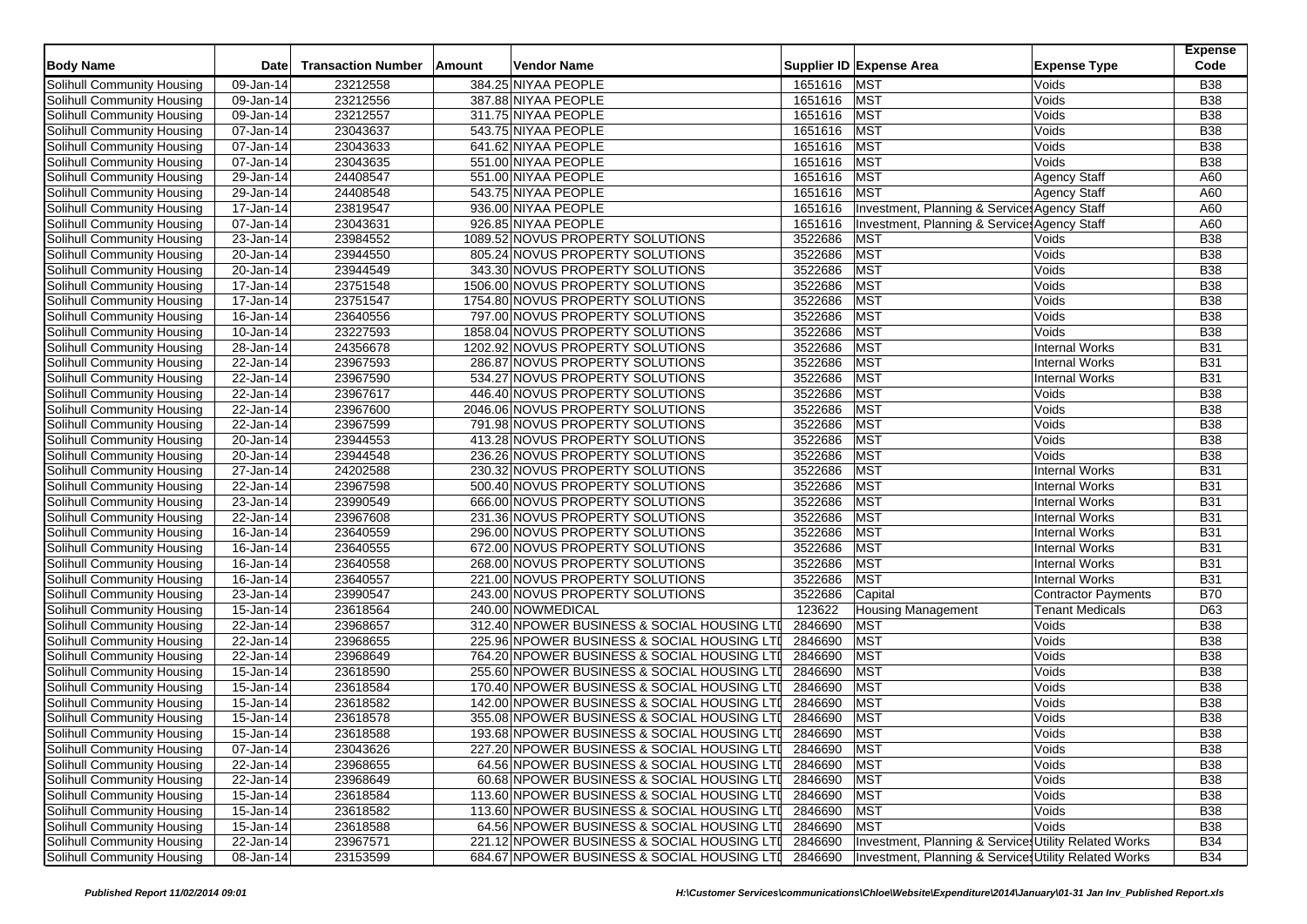| <b>Body Name</b>           | <b>Date</b>             | <b>Transaction Number</b> | Amount      | Vendor Name                             |                                               |         | Supplier ID Expense Area                                         | <b>Expense Type</b>         | <b>Expense</b><br>Code |
|----------------------------|-------------------------|---------------------------|-------------|-----------------------------------------|-----------------------------------------------|---------|------------------------------------------------------------------|-----------------------------|------------------------|
| Solihull Community Housing | 28-Jan-14               | 24356675                  |             |                                         | 308.40 NPOWER BUSINESS & SOCIAL HOUSING LTI   | 2846690 | Investment, Planning & Services Utility Related Works            |                             | <b>B34</b>             |
| Solihull Community Housing | 22-Jan-14               | 23967576                  |             |                                         | 984.92 NPOWER BUSINESS & SOCIAL HOUSING LTI   | 2846690 | Investment, Planning & Services Utility Related Works            |                             | <b>B34</b>             |
| Solihull Community Housing | 15-Jan-14               | 23497705                  |             |                                         | 1564.90 NPOWER BUSINESS & SOCIAL HOUSING LTI  | 2846690 | Investment, Planning & Services Utility Related Works            |                             | <b>B34</b>             |
| Solihull Community Housing | $08 - Jan-14$           | 23153595                  |             |                                         | 47531.73 NPOWER BUSINESS & SOCIAL HOUSING LTI | 2846690 | Investment, Planning & Services Utility Related Works            |                             | <b>B34</b>             |
| Solihull Community Housing | 03-Jan-14               | 22797602                  |             |                                         | 334.45 NPOWER BUSINESS & SOCIAL HOUSING LTI   | 2846690 | <b>Investment, Planning &amp; Services Utility Related Works</b> |                             | <b>B34</b>             |
| Solihull Community Housing | 03-Jan-14               | 22797569                  |             |                                         | 705.72 NPOWER BUSINESS & SOCIAL HOUSING LTI   | 2846690 | Investment, Planning & Services Utility Related Works            |                             | <b>B34</b>             |
| Solihull Community Housing | 03-Jan-14               | 22797596                  |             |                                         | 501.68 NPOWER BUSINESS & SOCIAL HOUSING LTI   | 2846690 | Investment, Planning & Services Utility Related Works            |                             | <b>B34</b>             |
| Solihull Community Housing | 03-Jan-14               | 22797605                  |             |                                         | 402.46 NPOWER BUSINESS & SOCIAL HOUSING LTI   | 2846690 | Investment, Planning & Services Utility Related Works            |                             | <b>B34</b>             |
| Solihull Community Housing | 08-Jan-14               | 23153598                  |             |                                         | 4177.74 NPOWER BUSINESS & SOCIAL HOUSING LTI  | 2846690 | Investment, Planning & Services Utility Related Works            |                             | <b>B34</b>             |
| Solihull Community Housing | 08-Jan-14               | 23153597                  |             |                                         | 3694.60 NPOWER BUSINESS & SOCIAL HOUSING LTI  | 2846690 | Investment, Planning & Services Utility Related Works            |                             | <b>B34</b>             |
| Solihull Community Housing | 08-Jan-14               | 23153596                  |             |                                         | 284.20 NPOWER BUSINESS & SOCIAL HOUSING LTI   | 2846690 | Investment, Planning & Services Utility Related Works            |                             | <b>B34</b>             |
| Solihull Community Housing | 23-Jan-14               | 23991548                  |             |                                         | 3631.94 NPOWER BUSINESS & SOCIAL HOUSING LTI  | 2846690 | <b>MST</b>                                                       | <b>Internal Works</b>       | <b>B31</b>             |
| Solihull Community Housing | 16-Jan-14               | 23640553                  |             |                                         | 3631.94 NPOWER BUSINESS & SOCIAL HOUSING LTI  | 2846690 | <b>MST</b>                                                       | Internal Works              | <b>B31</b>             |
| Solihull Community Housing | 16-Jan-14               | 23640552                  |             |                                         | 3073.19 NPOWER BUSINESS & SOCIAL HOUSING LTI  | 2846690 | <b>MST</b>                                                       | <b>Internal Works</b>       | <b>B31</b>             |
| Solihull Community Housing | 16-Jan-14               | 23640554                  |             |                                         | 3660.83 NPOWER BUSINESS & SOCIAL HOUSING LTI  | 2846690 | <b>MST</b>                                                       | <b>Internal Works</b>       | <b>B31</b>             |
| Solihull Community Housing | 30-Jan-14               | 24452585                  |             |                                         | 2168.18 NPOWER BUSINESS & SOCIAL HOUSING LTI  | 2846690 | Capital                                                          | <b>Contractor Payments</b>  | <b>B70</b>             |
| Solihull Community Housing | 08-Jan-14               | 23153569                  |             |                                         | 267.87 NPOWER BUSINESS & SOCIAL HOUSING LTI   | 2846690 | Capital                                                          | Contractor Payments         | <b>B70</b>             |
| Solihull Community Housing | 08-Jan-14               | 23153573                  |             |                                         | 240.39 NPOWER BUSINESS & SOCIAL HOUSING LTI   | 2846690 | Capital                                                          | <b>Contractor Payments</b>  | <b>B70</b>             |
| Solihull Community Housing | 28-Jan-14               | 24356596                  |             | 449.00 OPENVIEW SECURITY SOLUTIONS LTD  |                                               | 2385686 | Investment, Planning & Services Utility Related Works            |                             | <b>B34</b>             |
| Solihull Community Housing | 15-Jan-14               | 23497668                  |             | 304.50 OPENVIEW SECURITY SOLUTIONS LTD  |                                               | 2385686 | Investment, Planning & Services Utility Related Works            |                             | <b>B34</b>             |
| Solihull Community Housing | 15-Jan-14               | 23497683                  |             | 352.29 OPENVIEW SECURITY SOLUTIONS LTD  |                                               | 2385686 | Investment, Planning & Services Utility Related Works            |                             | <b>B34</b>             |
| Solihull Community Housing | $15 - Jan-14$           | 23497693                  |             | 1674.02 OPENVIEW SECURITY SOLUTIONS LTD |                                               | 2385686 | Investment, Planning & Services Utility Related Works            |                             | <b>B34</b>             |
| Solihull Community Housing | 15-Jan-14               | 23497677                  |             | 1550.26 OPENVIEW SECURITY SOLUTIONS LTD |                                               | 2385686 | Capital                                                          | ICT - General               | D30                    |
| Solihull Community Housing | 20-Jan-14               | 23945576                  |             | 2816.60 REDACTED PERSONAL DATA          |                                               | 4954686 | Capital                                                          | Contractor Payments         | <b>B70</b>             |
| Solihull Community Housing | 16-Jan-14               | 23694673                  |             | 7806.12 PACE PETROLEUM LTD              |                                               | 112230  | <b>MST</b>                                                       | <b>Stocks</b>               | R <sub>10</sub>        |
| Solihull Community Housing | 09-Jan-14               | 23212559                  |             | 1053.54 PENNINGTON CHOICE LTD           |                                               | 227134  | Investment, Planning & Services Other Fees and Charges           |                             | D <sub>59</sub>        |
| Solihull Community Housing | 07-Jan-14               | 23043662                  |             | 1014.52 PENNINGTON CHOICE LTD           |                                               | 227134  | Investment, Planning & Services Other Fees and Charges           |                             | D <sub>59</sub>        |
| Solihull Community Housing | 10-Jan-14               | 23231547                  |             |                                         | 1156.00 PERSIMMON HOMES SOUTH MIDLANDS LTD    | 177320  | <b>Balance Sheet</b>                                             | Bank                        | S30                    |
| Solihull Community Housing | 16-Jan-14               | 23624893                  |             | 89.50 PHS GROUP PLC                     |                                               | 82208   | Finance                                                          | <b>Other Premises Costs</b> | <b>B90</b>             |
| Solihull Community Housing | 16-Jan-14               | 23624893                  |             | 312.98 PHS GROUP PLC                    |                                               | 82208   | Finance                                                          | Other Premises Costs        | <b>B90</b>             |
| Solihull Community Housing | 16-Jan-14               | 23624890                  |             | 350.00 PHS GROUP PLC                    |                                               | 82208   | Finance                                                          | Other Premises Costs        | <b>B90</b>             |
| Solihull Community Housing | 16-Jan-14               | 23624888                  |             | 350.00 PHS GROUP PLC                    |                                               | 82208   | Finance                                                          | Other Premises Costs        | <b>B90</b>             |
| Solihull Community Housing | 16-Jan-14               | 23624878                  |             | 632.36 PHS GROUP PLC                    |                                               | 82208   | Finance                                                          | Other Premises Costs        | <b>B90</b>             |
| Solihull Community Housing | 16-Jan-14               | 23624878                  |             | 405.04 PHS GROUP PLC                    |                                               | 82208   | Finance                                                          | <b>Other Premises Costs</b> | <b>B90</b>             |
| Solihull Community Housing | 10-Jan-14               | 23304549                  |             | 15854.87 PINNACLE HOUSING LTD           |                                               | 280244  | <b>MST</b>                                                       | Voids                       | <b>B38</b>             |
| Solihull Community Housing | $\overline{09}$ -Jan-14 | 23196551                  |             | 1305.92 PINNACLE HOUSING LTD            |                                               | 280244  | <b>Balance Sheet</b>                                             | Creditors                   | S08                    |
| Solihull Community Housing | 09-Jan-14               | 23196549                  |             | 58183.91 PINNACLE HOUSING LTD           |                                               | 280244  | <b>Balance Sheet</b>                                             | Creditors                   | <b>S08</b>             |
| Solihull Community Housing | 09-Jan-14               | 23196550                  |             | 7469.16 PINNACLE HOUSING LTD            |                                               | 280244  | <b>Balance Sheet</b>                                             | <b>Creditors</b>            | S08                    |
| Solihull Community Housing | 16-Jan-14               | 23625148                  |             | 3601.96 PINNACLE HOUSING LTD            |                                               | 280244  | Finance                                                          | Cleaning                    | <b>B50</b>             |
| Solihull Community Housing | 17-Jan-14               | 23847548                  |             | 25.00 PLAIN ENGLISH CAMPAIGN LTD        |                                               | 25046   | <b>Customer Services</b>                                         | <b>Professional Fees</b>    | D <sub>50</sub>        |
| Solihull Community Housing | 17-Jan-14               | 23847548                  |             | 325.00 PLAIN ENGLISH CAMPAIGN LTD       |                                               | 25046   | <b>Customer Services</b>                                         | <b>Professional Fees</b>    | D <sub>50</sub>        |
| Solihull Community Housing | 17-Jan-14               | 23847547                  |             | 250.00 PLAIN ENGLISH CAMPAIGN LTD       |                                               | 25046   | <b>Customer Services</b>                                         | Professional Fees           | D <sub>50</sub>        |
| Solihull Community Housing | 27-Jan-14               | 24202593                  |             | 558.00 R J EVANS KNOWLES & PARTNERS     |                                               | 7412    | Capital                                                          | Contractor Payments         | <b>B70</b>             |
| Solihull Community Housing | 21-Jan-14               | 23952630                  |             | 1050.00 R J EVANS KNOWLES & PARTNERS    |                                               | 7412    | Capital                                                          | Contractor Payments         | <b>B70</b>             |
| Solihull Community Housing | 21-Jan-14               | 23952629                  |             | 822.40 R J EVANS KNOWLES & PARTNERS     |                                               | 7412    | Capital                                                          | Contractor Payments         | <b>B70</b>             |
| Solihull Community Housing | 21-Jan-14               | 23952628                  |             | 225.00 R J EVANS KNOWLES & PARTNERS     |                                               | 7412    | Capital                                                          | Contractor Payments         | <b>B70</b>             |
| Solihull Community Housing | 21-Jan-14               | 23952632                  |             | 267.00 R J EVANS KNOWLES & PARTNERS     |                                               | 7412    | Capital                                                          | Contractor Payments         | <b>B70</b>             |
| Solihull Community Housing | 07-Jan-14               | 23062549                  |             |                                         | 13796.85 R S MILLER ROOFING(WOLVERHAMPTON) L  | 75827   | Capital                                                          | Contractor Payments         | <b>B70</b>             |
| Solihull Community Housing | 08-Jan-14               | 23153608                  |             | 329.31 RAPIDE COMMUNICATION LIMITED     |                                               | 219590  | <b>MST</b>                                                       | Telephones                  | D40                    |
| Solihull Community Housing | 27-Jan-14               | 24293571                  | 464.25 REED |                                         |                                               | 260459  | <b>Customer Services</b>                                         | <b>Agency Staff</b>         | A60                    |
| Solihull Community Housing | 09-Jan-14               | 23196556                  | 371.40 REED |                                         |                                               | 260459  | Customer Services                                                | <b>Agency Staff</b>         | A60                    |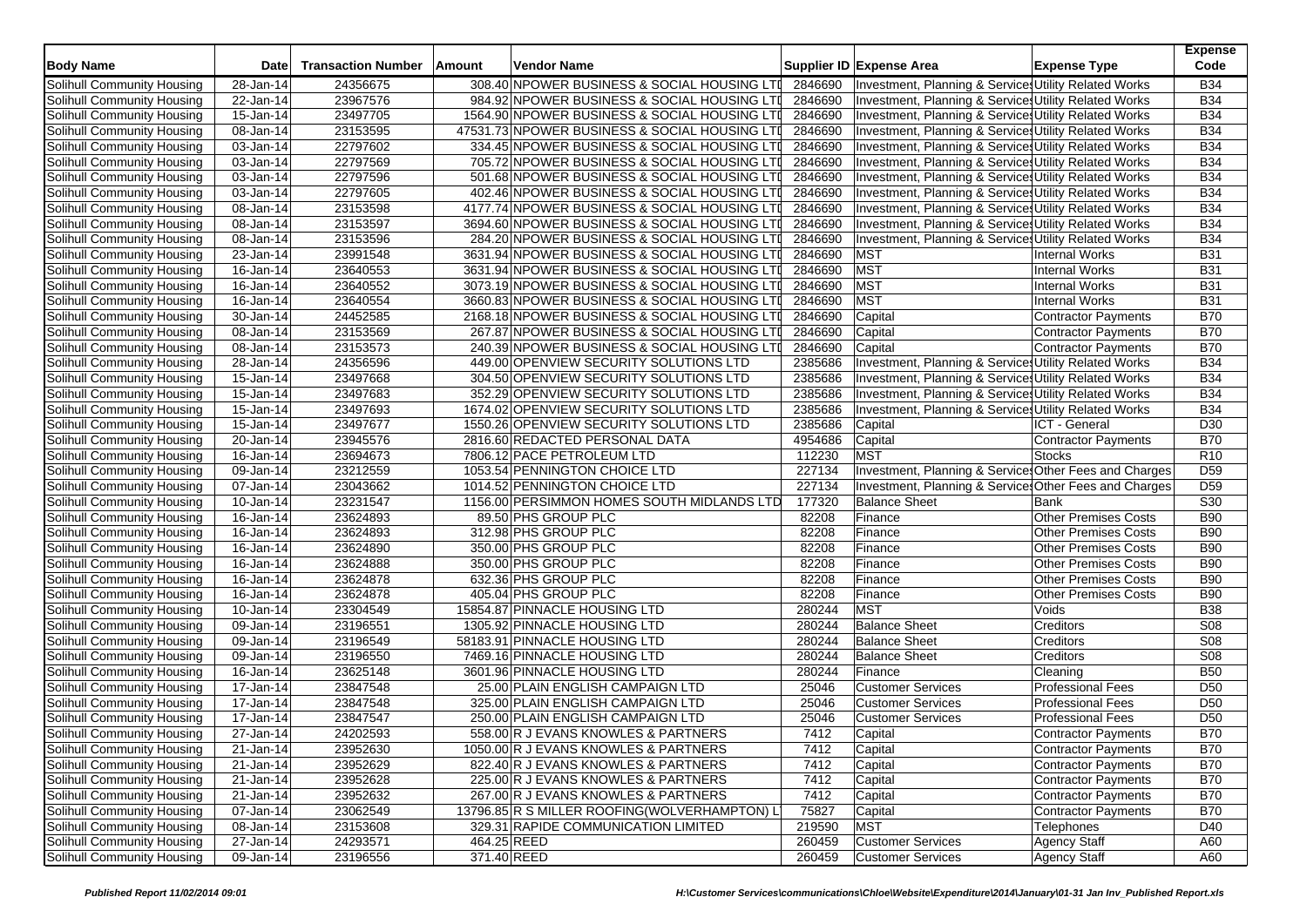| <b>Body Name</b>                  | <b>Date</b>   | <b>Transaction Number</b> | Amount      | <b>Vendor Name</b>                      |         | Supplier ID Expense Area                              | <b>Expense Type</b>          | <b>Expense</b><br>Code |
|-----------------------------------|---------------|---------------------------|-------------|-----------------------------------------|---------|-------------------------------------------------------|------------------------------|------------------------|
| Solihull Community Housing        | 09-Jan-14     | 23196554                  | 309.50 REED |                                         | 260459  | <b>Customer Services</b>                              | <b>Agency Staff</b>          | A60                    |
| Solihull Community Housing        | 09-Jan-14     | 23196553                  | 315.69 REED |                                         | 260459  | <b>Customer Services</b>                              | <b>Agency Staff</b>          | A60                    |
| Solihull Community Housing        | 09-Jan-14     | 23196552                  | 470.44 REED |                                         | 260459  | <b>Customer Services</b>                              | <b>Agency Staff</b>          | A60                    |
| Solihull Community Housing        | $30 - Jan-14$ | 24452600                  | 452.25 REED |                                         | 260459  | <b>Housing Management</b>                             | <b>Professional Fees</b>     | D <sub>50</sub>        |
| Solihull Community Housing        | 23-Jan-14     | 24007550                  | 428.29 REED |                                         | 260459  | <b>Housing Management</b>                             | <b>Professional Fees</b>     | D <sub>50</sub>        |
| Solihull Community Housing        | 17-Jan-14     | 23848547                  | 341.43 REED |                                         | 260459  | <b>Housing Management</b>                             | <b>Professional Fees</b>     | D <sub>50</sub>        |
| Solihull Community Housing        | 15-Jan-14     | 23618593                  |             | 395.34 REED                             | 260459  | <b>Housing Management</b>                             | <b>Professional Fees</b>     | D <sub>50</sub>        |
| Solihull Community Housing        | 10-Jan-14     | 23237547                  | 443.26 REED |                                         | 260459  | <b>Housing Management</b>                             | <b>Professional Fees</b>     | D <sub>50</sub>        |
| Solihull Community Housing        | 10-Jan-14     | 23236549                  | 443.26 REED |                                         | 260459  | <b>Housing Management</b>                             | <b>Professional Fees</b>     | D <sub>50</sub>        |
| Solihull Community Housing        | 17-Jan-14     | 23848548                  |             | 1490.00 RESOURCE PRINT SOLUTIONS        | 1030596 | Finance                                               | Postages                     | D <sub>21</sub>        |
| Solihull Community Housing        | 29-Jan-14     | 24408549                  |             | 1050.50 RESOURCING GROUP                | 131156  | Investment, Planning & Services Agency Staff          |                              | A60                    |
| Solihull Community Housing        | 22-Jan-14     | 23968662                  |             | 997.25 RESOURCING GROUP                 | 131156  | Investment, Planning & Services Agency Staff          |                              | A60                    |
| Solihull Community Housing        | 15-Jan-14     | 23618594                  |             | 363.75 RESOURCING GROUP                 | 131156  | Investment, Planning & Services Agency Staff          |                              | A60                    |
| Solihull Community Housing        | 28-Jan-14     | 24361587                  |             | 786.00 RESOURCING GROUP                 | 131156  | Investment, Planning & Services Agency Staff          |                              | A60                    |
| Solihull Community Housing        | 28-Jan-14     | 24361593                  |             | 888.00 RESOURCING GROUP                 | 131156  | Investment, Planning & Services Agency Staff          |                              | A60                    |
| Solihull Community Housing        | 28-Jan-14     | 24361575                  |             | 420.00 RESOURCING GROUP                 | 131156  | Investment, Planning & Services Agency Staff          |                              | A60                    |
| Solihull Community Housing        | 28-Jan-14     | 24360548                  |             | 888.00 RESOURCING GROUP                 | 131156  | Investment, Planning & Services Agency Staff          |                              | A60                    |
| Solihull Community Housing        | 22-Jan-14     | 23968668                  |             | 308.65 RESOURCING GROUP                 | 131156  | Investment, Planning & Services Agency Staff          |                              | A60                    |
| Solihull Community Housing        | 22-Jan-14     | 23968668                  |             | 579.35 RESOURCING GROUP                 | 131156  | Investment, Planning & Services Agency Staff          |                              | A60                    |
| Solihull Community Housing        | 29-Jan-14     | 24408551                  |             | 6721.52 RICOH UK LTD                    | 54723   | Capital                                               | ICT - General                | D30                    |
| Solihull Community Housing        | 08-Jan-14     | 23153606                  |             | 2312.56 RICOH UK LTD                    | 54723   | Finance                                               | <b>ICT Consumables</b>       | D33                    |
| <b>Solihull Community Housing</b> | 08-Jan-14     | 23153605                  |             | 704.80 RICOH UK LTD                     | 54723   | Finance                                               | <b>ICT Consumables</b>       | D33                    |
| Solihull Community Housing        | 28-Jan-14     | 24361601                  |             | 1469.88 SCCI ALPHATRACK LTD             | 2490687 | Investment, Planning & Services Utility Related Works |                              | <b>B34</b>             |
| Solihull Community Housing        | 22-Jan-14     | 23968669                  |             | 1519.12 SCCI ALPHATRACK LTD             | 2490687 | Investment, Planning & Services Utility Related Works |                              | <b>B34</b>             |
| Solihull Community Housing        | 08-Jan-14     | 23150563                  |             | 275.00 SITE DATA (SUTTON COLDFIELD) LTD | 52360   | Capital                                               | <b>Contractor Payments</b>   | <b>B70</b>             |
| Solihull Community Housing        | 10-Jan-14     | 23242547                  |             | 2980.31 SITEXORBIS                      | 234075  | <b>Customer Services</b>                              | Other Fees and Charges       | D <sub>59</sub>        |
| Solihull Community Housing        | 10-Jan-14     | 23242547                  |             | 308.33 SITEXORBIS                       | 234075  | <b>Customer Services</b>                              | Other Fees and Charges       | D <sub>59</sub>        |
| Solihull Community Housing        | 17-Jan-14     | 23850547                  |             | 1330.00 SMITHYS HOTEL UK LTD            | 4075686 | <b>Housing Management</b>                             | <b>B&amp;B Accommodation</b> | <b>B23</b>             |
| Solihull Community Housing        | 17-Jan-14     | 23849547                  |             | 1550.00 SMITHYS HOTEL UK LTD            | 4075686 | <b>Housing Management</b>                             | <b>B&amp;B Accommodation</b> | <b>B23</b>             |
| Solihull Community Housing        | 10-Jan-14     | 23282548                  |             | 7.35 SOLIHULL COMMUNITY HOUSING         | 102685  | <b>MST</b>                                            | <b>Materials</b>             | D <sub>13</sub>        |
| Solihull Community Housing        | 10-Jan-14     | 23282548                  |             | 206.00 SOLIHULL COMMUNITY HOUSING       | 102685  | <b>MST</b>                                            | Materials                    | D <sub>13</sub>        |
| Solihull Community Housing        | 10-Jan-14     | 23282548                  |             | 15.00 SOLIHULL COMMUNITY HOUSING        | 102685  | <b>MST</b>                                            | Materials                    | D <sub>13</sub>        |
| Solihull Community Housing        | 10-Jan-14     | 23282548                  |             | 44.11 SOLIHULL COMMUNITY HOUSING        | 102685  | <b>MST</b>                                            | Fuel                         | C40                    |
| Solihull Community Housing        | 27-Jan-14     | 24206549                  |             | 559.01 SOLIHULL MBC                     | 80026   | <b>Balance Sheet</b>                                  | Movement Incentive Sch       | U32                    |
| Solihull Community Housing        | 10-Jan-14     | 23243547                  |             | 5475.00 SOLIHULL MBC                    | 80026   | Capital                                               | <b>Contractor Payments</b>   | <b>B70</b>             |
| Solihull Community Housing        | 10-Jan-14     | 23243547                  |             | 300.00 SOLIHULL MBC                     | 80026   | Capital                                               | <b>Contractor Payments</b>   | <b>B70</b>             |
| Solihull Community Housing        | 23-Jan-14     | 24110548                  |             | 359.65 SOLIHULL MBC                     | 69188   | <b>Housing Management</b>                             | Council Tax                  | <b>B21</b>             |
| Solihull Community Housing        | 23-Jan-14     | 24109564                  |             | 447.54 SOLIHULL MBC                     | 69188   | <b>Housing Management</b>                             | Council Tax                  | <b>B21</b>             |
| Solihull Community Housing        | 23-Jan-14     | 24109562                  |             | 342.51 SOLIHULL MBC                     | 69188   | <b>Housing Management</b>                             | Council Tax                  | <b>B21</b>             |
| Solihull Community Housing        | 23-Jan-14     | 24109560                  |             | 359.65 SOLIHULL MBC                     | 69188   | <b>Housing Management</b>                             | Council Tax                  | <b>B21</b>             |
| Solihull Community Housing        | 23-Jan-14     | 24109557                  |             | 324.62 SOLIHULL MBC                     | 69188   | <b>Housing Management</b>                             | Council Tax                  | <b>B21</b>             |
| Solihull Community Housing        | 23-Jan-14     | 24109556                  |             | 433.69 SOLIHULL MBC                     | 69188   | <b>Housing Management</b>                             | <b>Council Tax</b>           | <b>B21</b>             |
| Solihull Community Housing        | 23-Jan-14     | 24109553                  |             | 285.00 SOLIHULL MBC                     | 69188   | Housing Management                                    | Council Tax                  | <b>B21</b>             |
| Solihull Community Housing        | 23-Jan-14     | 24109552                  |             | 379.47 SOLIHULL MBC                     | 69188   | <b>Housing Management</b>                             | Council Tax                  | <b>B21</b>             |
| Solihull Community Housing        | 23-Jan-14     | 24109550                  |             | 308.27 SOLIHULL MBC                     | 69188   | <b>Housing Management</b>                             | Council Tax                  | <b>B21</b>             |
| Solihull Community Housing        | 23-Jan-14     | 24109549                  |             | 304.96 SOLIHULL MBC                     | 69188   | <b>Housing Management</b>                             | Council Tax                  | <b>B21</b>             |
| Solihull Community Housing        | 23-Jan-14     | 24109547                  |             | 306.72 SOLIHULL MBC                     | 69188   | <b>Housing Management</b>                             | Council Tax                  | <b>B21</b>             |
| Solihull Community Housing        | 23-Jan-14     | 24108549                  |             | 332.03 SOLIHULL MBC                     | 69188   | <b>Housing Management</b>                             | Council Tax                  | <b>B21</b>             |
| Solihull Community Housing        | 23-Jan-14     | 24107549                  |             | 325.26 SOLIHULL MBC                     | 69188   | <b>Housing Management</b>                             | Council Tax                  | <b>B21</b>             |
| <b>Solihull Community Housing</b> | $23$ -Jan-14  | 24105551                  |             | 302.65 SOLIHULL MBC                     | 69188   | <b>Housing Management</b>                             | Council Tax                  | <b>B21</b>             |
| Solihull Community Housing        | $23$ -Jan-14  | 24105548                  |             | 355.62 SOLIHULL MBC                     | 69188   | <b>Housing Management</b>                             | Council Tax                  | <b>B21</b>             |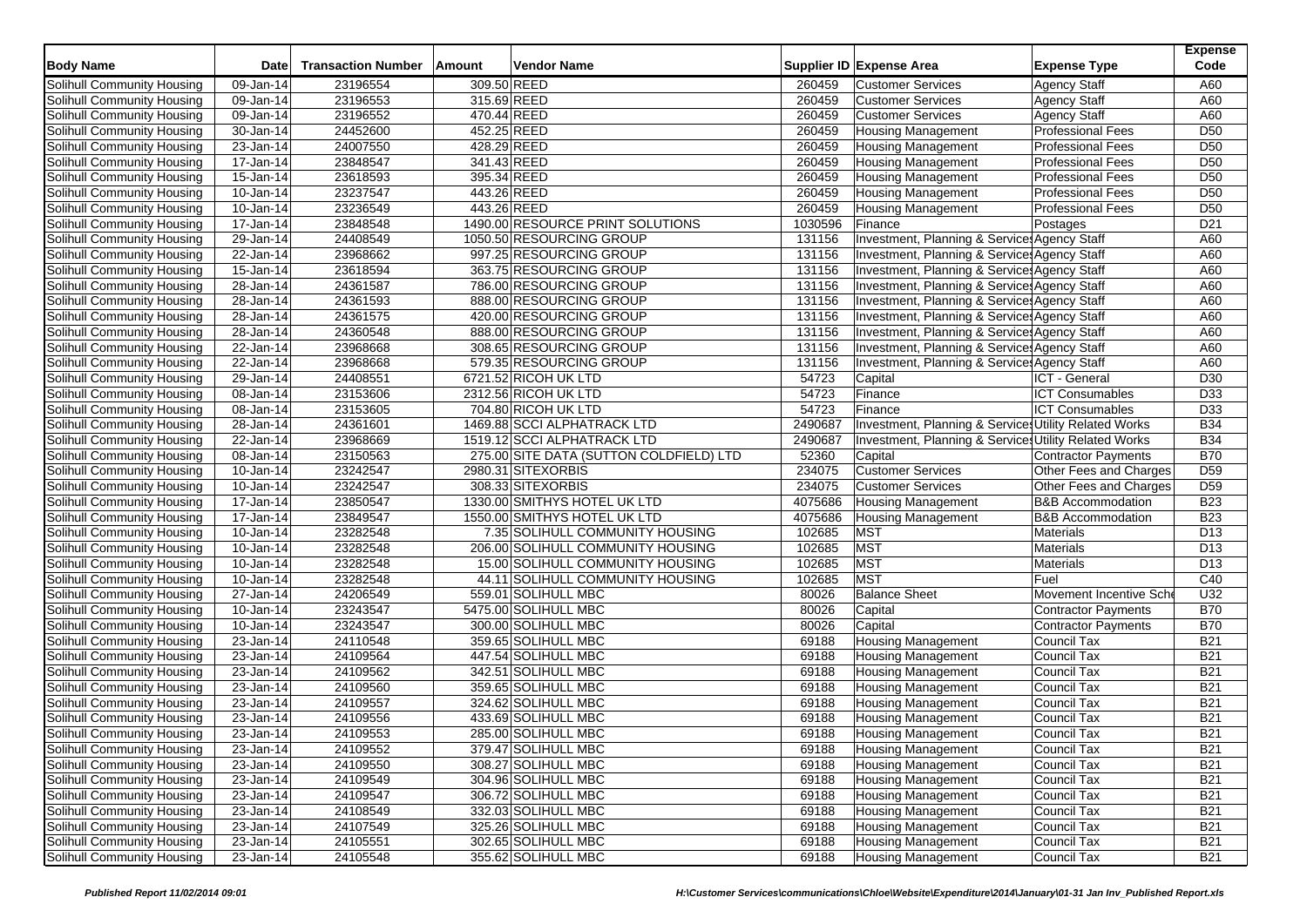| 355.62 SOLIHULL MBC<br>23-Jan-14<br>24104547<br><b>Housing Management</b><br>Council Tax<br><b>B21</b><br>69188<br><b>B70</b><br>Solihull Community Housing<br>07-Jan-14<br>23043664<br>260.00 SOLIHULL MBC<br>9466<br><b>Contractor Payments</b><br>Capital<br><b>Balance Sheet</b><br>S <sub>09</sub><br>23150582<br>370.00 SOLIHULL MBC<br>9466<br>Creditor: Solihull MBC<br>08-Jan-14<br>S09<br>$\overline{08}$ -Jan-14<br>23150582<br>101237.18 SOLIHULL MBC<br><b>Balance Sheet</b><br>Creditor: Solihull MBC<br>9466<br>46968.01 SOLIHULL MBC<br>S <sub>09</sub><br>23150568<br>9466<br><b>Balance Sheet</b><br>Creditor: Solihull MBC<br>08-Jan-14<br>23150568<br><b>Balance Sheet</b><br><b>S09</b><br>Solihull Community Housing<br>$08 - Jan - 14$<br>109571.36 SOLIHULL MBC<br>9466<br>Creditor: Solihull MBC<br>447.20 SOLIHULL MBC<br>D <sub>56</sub><br>22-Jan-14<br>23968673<br>9466<br><b>Customer Services</b><br>Conferences<br>S <sub>08</sub><br>24396547<br>32396.01 SOUTHERN ELECTRIC PLC<br>76903<br><b>Balance Sheet</b><br>Creditors<br>29-Jan-14<br>24394547<br>S08<br>29-Jan-14<br>1004.92 SOUTHERN ELECTRIC PLC<br>76903<br><b>Balance Sheet</b><br>Creditors<br>23379549<br>22950.73 SOUTHERN ELECTRIC PLC<br><b>Balance Sheet</b><br>S <sub>08</sub><br>13-Jan-14<br>76903<br>Creditors<br><b>MST</b><br>23974606<br>209.42 STECHFORD GLASS<br>8042<br>R <sub>10</sub><br>22-Jan-14<br>Stocks<br>23468556<br>165418<br><b>B22</b><br>14-Jan-14<br>16250.00 STEVEN J BAKER CLIENTS A/C<br>Investment, Planning & Services Rents<br>23468554<br><b>B22</b><br>14-Jan-14<br>16250.00 STEVEN J BAKER CLIENTS A/C<br>165418<br>Investment, Planning & Service: Rents<br>24361606<br>3709691<br><b>B33</b><br>1401.00 STUMPNGRIND<br><b>MST</b><br><b>External Structures</b><br>28-Jan-14<br><b>MST</b><br>24361625<br>73055<br>R <sub>10</sub><br>28-Jan-14<br>1739.11 SUPRA UK LTD<br><b>Stocks</b><br>23043665<br>8132<br>C20<br>Solihull Community Housing<br>07-Jan-14<br>477.00 T C CARS<br><b>Customer Services</b><br>Public Transport<br>24361564<br>8207<br>R <sub>10</sub><br>28-Jan-14<br>1655.11 THE BECK CO LTD<br><b>MST</b><br><b>Stocks</b><br>24361562<br>MST<br>518.00 THE BECK CO LTD<br>8207<br><b>Stocks</b><br>R <sub>10</sub><br>28-Jan-14<br>23974595<br>MST<br>R <sub>10</sub><br>Solihull Community Housing<br>22-Jan-14<br>1266.36 THE BECK CO LTD<br>8207<br>Stocks<br><b>MST</b><br>23694596<br>R10<br>Solihull Community Housing<br>1288.10 THE BECK CO LTD<br>8207<br><b>Stocks</b><br>16-Jan-14<br>MST<br>Solihull Community Housing<br>16-Jan-14<br>23694595<br>658.40 THE BECK CO LTD<br>8207<br><b>Stocks</b><br>R <sub>10</sub><br><b>MST</b><br>Solihull Community Housing<br>23486652<br>335.02 THE BECK CO LTD<br>8207<br><b>Stocks</b><br>R <sub>10</sub><br>14-Jan-14<br><b>MST</b><br>23486651<br>R10<br>Solihull Community Housing<br>1672.80 THE BECK CO LTD<br>8207<br>Stocks<br>14-Jan-14<br>22922547<br>MST<br>R <sub>10</sub><br>Solihull Community Housing<br>06-Jan-14<br>2110.53 THE BECK CO LTD<br>8207<br><b>Stocks</b><br><b>MST</b><br>22919547<br>R <sub>10</sub><br>Solihull Community Housing<br>06-Jan-14<br>2045.34 THE BECK CO LTD<br>8207<br><b>Stocks</b><br><b>MST</b><br>22918547<br>8207<br>R <sub>10</sub><br>Solihull Community Housing<br>06-Jan-14<br>1650.20 THE BECK CO LTD<br><b>Stocks</b><br>23624854<br>Solihull Community Housing<br>$16$ -Jan-14<br>642.57 THE DANWOOD GROUP LTD<br>251165<br>Finance<br><b>ICT Consumables</b><br>D33<br>251165<br>D <sub>33</sub><br>Solihull Community Housing<br>16-Jan-14<br>23624558<br>404.39 THE DANWOOD GROUP LTD<br>Finance<br><b>ICT Consumables</b><br>23153589<br>251165<br><b>ICT Consumables</b><br>D <sub>33</sub><br>243.87 THE DANWOOD GROUP LTD<br>Finance<br>Solihull Community Housing<br>08-Jan-14<br>23153588<br>251165<br><b>ICT Consumables</b><br>D33<br>Solihull Community Housing<br>08-Jan-14<br>346.41 THE DANWOOD GROUP LTD<br>Finance<br>23056547<br>A60<br>Solihull Community Housing<br>$\overline{07}$ -Jan-14<br>5036.25 THE KNIGHT PARTNERSHIP<br>213344<br>Investment, Planning & Service: Agency Staff<br>23495549<br>Solihull Community Housing<br>4649686<br>Capital<br>Contractor Payments<br><b>B70</b><br>15-Jan-14<br>97132.89 THOMAS VALE CONSTRUCTION<br><b>MST</b><br>23056554<br>11385<br><b>B90</b><br>Solihull Community Housing<br>07-Jan-14<br>271.20 TIMEPLAN LTD<br>Other Premises Costs<br><b>Balance Sheet</b><br><b>S08</b><br>Solihull Community Housing<br>24450688<br>1743.49 TOTAL GAS & POWER LTD<br>687955<br>30-Jan-14<br>Creditors<br>23495548<br>S <sub>08</sub><br>Solihull Community Housing<br>15-Jan-14<br>9340.94 TOTAL GAS & POWER LTD<br>687955<br><b>Balance Sheet</b><br>Creditors<br>23495547<br>687955<br>Creditors<br>S <sub>08</sub><br>Solihull Community Housing<br>15-Jan-14<br>1637.93 TOTAL GAS & POWER LTD<br><b>Balance Sheet</b><br>127678<br><b>ICT Software</b><br>D31<br>Solihull Community Housing<br>23-Jan-14<br>24013551<br>4900.00 TRANSPUTEC COMPUTERS PLC<br><b>Customer Services</b><br>24107548<br>Solihull Community Housing<br>23-Jan-14<br>490.22 TRENT ARCHITECTURE & DESIGN<br>2222696<br>Capital<br>Contractor Payments<br><b>B70</b><br>23153610<br>2222696<br><b>B70</b><br>Solihull Community Housing<br>08-Jan-14<br>842.58 TRENT ARCHITECTURE & DESIGN<br>Capital<br>Contractor Payments<br>D <sub>18</sub><br>Solihull Community Housing<br>23-Jan-14<br>24013552<br>4247.75 TYNETEC LTD<br>2050832<br><b>Housing Management</b><br>Equipment Rental/Lease<br>24356683<br>14230.16 TYRER BUILDING CONTRACTORS<br><b>B70</b><br>28-Jan-14<br>104269<br>Solihull Community Housing<br>Capital<br><b>Contractor Payments</b><br><b>B70</b><br>23952633<br>104269<br>Capital<br>Solihull Community Housing<br>21-Jan-14<br>795.71 TYRER BUILDING CONTRACTORS<br><b>Contractor Payments</b><br><b>B70</b><br>22797612<br>104269<br>Capital<br>Contractor Payments<br>Solihull Community Housing<br>03-Jan-14<br>628.54 TYRER BUILDING CONTRACTORS<br>Solihull Community Housing<br>22797611<br>2807.44 TYRER BUILDING CONTRACTORS<br><b>MST</b><br>Voids<br><b>B38</b><br>03-Jan-14<br>104269<br><b>MST</b><br><b>Internal Works</b><br>Solihull Community Housing<br>27-Jan-14<br>24202594<br>1486.48 TYRER BUILDING CONTRACTORS<br>104269<br><b>B31</b><br>Solihull Community Housing<br>23-Jan-14<br>23994548<br>1671.48 TYRER BUILDING CONTRACTORS<br>104269<br>Capital<br>Contractor Payments<br><b>B70</b><br>23993552<br>Solihull Community Housing<br>23-Jan-14<br>1579.09 TYRER BUILDING CONTRACTORS<br>104269<br>Capital<br><b>B70</b><br>Contractor Payments<br>Solihull Community Housing<br>23-Jan-14<br>23994547<br>1783.82 TYRER BUILDING CONTRACTORS<br>Contractor Payments<br><b>B70</b><br>104269<br>Capital<br>Solihull Community Housing<br>Contractor Payments<br><b>B70</b><br>23-Jan-14<br>23993551<br>1990.52 TYRER BUILDING CONTRACTORS<br>104269<br>Capital<br><b>MST</b><br><b>Solihull Community Housing</b><br>09-Jan-14<br>23177547<br>1081.35 UK CARD SERVICES LTD<br>2614703<br>C40<br>Fuel<br>23178547<br>C40<br>09-Jan-14<br>2377.78 UK CARD SERVICES LTD<br>2614703 MST<br>Fuel | <b>Body Name</b>                  | <b>Date</b> | <b>Transaction Number</b> | Amount | <b>Vendor Name</b> | Supplier ID Expense Area | <b>Expense Type</b> | <b>Expense</b><br>Code |
|------------------------------------------------------------------------------------------------------------------------------------------------------------------------------------------------------------------------------------------------------------------------------------------------------------------------------------------------------------------------------------------------------------------------------------------------------------------------------------------------------------------------------------------------------------------------------------------------------------------------------------------------------------------------------------------------------------------------------------------------------------------------------------------------------------------------------------------------------------------------------------------------------------------------------------------------------------------------------------------------------------------------------------------------------------------------------------------------------------------------------------------------------------------------------------------------------------------------------------------------------------------------------------------------------------------------------------------------------------------------------------------------------------------------------------------------------------------------------------------------------------------------------------------------------------------------------------------------------------------------------------------------------------------------------------------------------------------------------------------------------------------------------------------------------------------------------------------------------------------------------------------------------------------------------------------------------------------------------------------------------------------------------------------------------------------------------------------------------------------------------------------------------------------------------------------------------------------------------------------------------------------------------------------------------------------------------------------------------------------------------------------------------------------------------------------------------------------------------------------------------------------------------------------------------------------------------------------------------------------------------------------------------------------------------------------------------------------------------------------------------------------------------------------------------------------------------------------------------------------------------------------------------------------------------------------------------------------------------------------------------------------------------------------------------------------------------------------------------------------------------------------------------------------------------------------------------------------------------------------------------------------------------------------------------------------------------------------------------------------------------------------------------------------------------------------------------------------------------------------------------------------------------------------------------------------------------------------------------------------------------------------------------------------------------------------------------------------------------------------------------------------------------------------------------------------------------------------------------------------------------------------------------------------------------------------------------------------------------------------------------------------------------------------------------------------------------------------------------------------------------------------------------------------------------------------------------------------------------------------------------------------------------------------------------------------------------------------------------------------------------------------------------------------------------------------------------------------------------------------------------------------------------------------------------------------------------------------------------------------------------------------------------------------------------------------------------------------------------------------------------------------------------------------------------------------------------------------------------------------------------------------------------------------------------------------------------------------------------------------------------------------------------------------------------------------------------------------------------------------------------------------------------------------------------------------------------------------------------------------------------------------------------------------------------------------------------------------------------------------------------------------------------------------------------------------------------------------------------------------------------------------------------------------------------------------------------------------------------------------------------------------------------------------------------------------------------------------------------------------------------------------------------------------------------------------------------------------------------------------------------------------------------------------------------------------------------------------------------------------------------------------------------------------------------------------------------------------------------------------------------------------------------------------------------------------------------------------------------------------------------------------------------------------------------------------------------------------------------------------------------------------------------------------------------------------------------------------------------------------------------------------------------------------------------------------------------------------------------------------------------------------------------------------------------------------------------------------------------------------------------------------------------------------------------------------------------------------------------------------------------------------------------------------------------------------------------------------------------------------------------------------------------------------------------------------------------------------------------------------------------------------------------------------------------------------------------------------------------------------------------------------------|-----------------------------------|-------------|---------------------------|--------|--------------------|--------------------------|---------------------|------------------------|
|                                                                                                                                                                                                                                                                                                                                                                                                                                                                                                                                                                                                                                                                                                                                                                                                                                                                                                                                                                                                                                                                                                                                                                                                                                                                                                                                                                                                                                                                                                                                                                                                                                                                                                                                                                                                                                                                                                                                                                                                                                                                                                                                                                                                                                                                                                                                                                                                                                                                                                                                                                                                                                                                                                                                                                                                                                                                                                                                                                                                                                                                                                                                                                                                                                                                                                                                                                                                                                                                                                                                                                                                                                                                                                                                                                                                                                                                                                                                                                                                                                                                                                                                                                                                                                                                                                                                                                                                                                                                                                                                                                                                                                                                                                                                                                                                                                                                                                                                                                                                                                                                                                                                                                                                                                                                                                                                                                                                                                                                                                                                                                                                                                                                                                                                                                                                                                                                                                                                                                                                                                                                                                                                                                                                                                                                                                                                                                                                                                                                                                                                                                                                                                                                                                                                                                                                                                                                                                                                                                                                                                                                                                                                                                                                                                                                        | Solihull Community Housing        |             |                           |        |                    |                          |                     |                        |
|                                                                                                                                                                                                                                                                                                                                                                                                                                                                                                                                                                                                                                                                                                                                                                                                                                                                                                                                                                                                                                                                                                                                                                                                                                                                                                                                                                                                                                                                                                                                                                                                                                                                                                                                                                                                                                                                                                                                                                                                                                                                                                                                                                                                                                                                                                                                                                                                                                                                                                                                                                                                                                                                                                                                                                                                                                                                                                                                                                                                                                                                                                                                                                                                                                                                                                                                                                                                                                                                                                                                                                                                                                                                                                                                                                                                                                                                                                                                                                                                                                                                                                                                                                                                                                                                                                                                                                                                                                                                                                                                                                                                                                                                                                                                                                                                                                                                                                                                                                                                                                                                                                                                                                                                                                                                                                                                                                                                                                                                                                                                                                                                                                                                                                                                                                                                                                                                                                                                                                                                                                                                                                                                                                                                                                                                                                                                                                                                                                                                                                                                                                                                                                                                                                                                                                                                                                                                                                                                                                                                                                                                                                                                                                                                                                                                        |                                   |             |                           |        |                    |                          |                     |                        |
|                                                                                                                                                                                                                                                                                                                                                                                                                                                                                                                                                                                                                                                                                                                                                                                                                                                                                                                                                                                                                                                                                                                                                                                                                                                                                                                                                                                                                                                                                                                                                                                                                                                                                                                                                                                                                                                                                                                                                                                                                                                                                                                                                                                                                                                                                                                                                                                                                                                                                                                                                                                                                                                                                                                                                                                                                                                                                                                                                                                                                                                                                                                                                                                                                                                                                                                                                                                                                                                                                                                                                                                                                                                                                                                                                                                                                                                                                                                                                                                                                                                                                                                                                                                                                                                                                                                                                                                                                                                                                                                                                                                                                                                                                                                                                                                                                                                                                                                                                                                                                                                                                                                                                                                                                                                                                                                                                                                                                                                                                                                                                                                                                                                                                                                                                                                                                                                                                                                                                                                                                                                                                                                                                                                                                                                                                                                                                                                                                                                                                                                                                                                                                                                                                                                                                                                                                                                                                                                                                                                                                                                                                                                                                                                                                                                                        | Solihull Community Housing        |             |                           |        |                    |                          |                     |                        |
|                                                                                                                                                                                                                                                                                                                                                                                                                                                                                                                                                                                                                                                                                                                                                                                                                                                                                                                                                                                                                                                                                                                                                                                                                                                                                                                                                                                                                                                                                                                                                                                                                                                                                                                                                                                                                                                                                                                                                                                                                                                                                                                                                                                                                                                                                                                                                                                                                                                                                                                                                                                                                                                                                                                                                                                                                                                                                                                                                                                                                                                                                                                                                                                                                                                                                                                                                                                                                                                                                                                                                                                                                                                                                                                                                                                                                                                                                                                                                                                                                                                                                                                                                                                                                                                                                                                                                                                                                                                                                                                                                                                                                                                                                                                                                                                                                                                                                                                                                                                                                                                                                                                                                                                                                                                                                                                                                                                                                                                                                                                                                                                                                                                                                                                                                                                                                                                                                                                                                                                                                                                                                                                                                                                                                                                                                                                                                                                                                                                                                                                                                                                                                                                                                                                                                                                                                                                                                                                                                                                                                                                                                                                                                                                                                                                                        | Solihull Community Housing        |             |                           |        |                    |                          |                     |                        |
|                                                                                                                                                                                                                                                                                                                                                                                                                                                                                                                                                                                                                                                                                                                                                                                                                                                                                                                                                                                                                                                                                                                                                                                                                                                                                                                                                                                                                                                                                                                                                                                                                                                                                                                                                                                                                                                                                                                                                                                                                                                                                                                                                                                                                                                                                                                                                                                                                                                                                                                                                                                                                                                                                                                                                                                                                                                                                                                                                                                                                                                                                                                                                                                                                                                                                                                                                                                                                                                                                                                                                                                                                                                                                                                                                                                                                                                                                                                                                                                                                                                                                                                                                                                                                                                                                                                                                                                                                                                                                                                                                                                                                                                                                                                                                                                                                                                                                                                                                                                                                                                                                                                                                                                                                                                                                                                                                                                                                                                                                                                                                                                                                                                                                                                                                                                                                                                                                                                                                                                                                                                                                                                                                                                                                                                                                                                                                                                                                                                                                                                                                                                                                                                                                                                                                                                                                                                                                                                                                                                                                                                                                                                                                                                                                                                                        | Solihull Community Housing        |             |                           |        |                    |                          |                     |                        |
|                                                                                                                                                                                                                                                                                                                                                                                                                                                                                                                                                                                                                                                                                                                                                                                                                                                                                                                                                                                                                                                                                                                                                                                                                                                                                                                                                                                                                                                                                                                                                                                                                                                                                                                                                                                                                                                                                                                                                                                                                                                                                                                                                                                                                                                                                                                                                                                                                                                                                                                                                                                                                                                                                                                                                                                                                                                                                                                                                                                                                                                                                                                                                                                                                                                                                                                                                                                                                                                                                                                                                                                                                                                                                                                                                                                                                                                                                                                                                                                                                                                                                                                                                                                                                                                                                                                                                                                                                                                                                                                                                                                                                                                                                                                                                                                                                                                                                                                                                                                                                                                                                                                                                                                                                                                                                                                                                                                                                                                                                                                                                                                                                                                                                                                                                                                                                                                                                                                                                                                                                                                                                                                                                                                                                                                                                                                                                                                                                                                                                                                                                                                                                                                                                                                                                                                                                                                                                                                                                                                                                                                                                                                                                                                                                                                                        |                                   |             |                           |        |                    |                          |                     |                        |
|                                                                                                                                                                                                                                                                                                                                                                                                                                                                                                                                                                                                                                                                                                                                                                                                                                                                                                                                                                                                                                                                                                                                                                                                                                                                                                                                                                                                                                                                                                                                                                                                                                                                                                                                                                                                                                                                                                                                                                                                                                                                                                                                                                                                                                                                                                                                                                                                                                                                                                                                                                                                                                                                                                                                                                                                                                                                                                                                                                                                                                                                                                                                                                                                                                                                                                                                                                                                                                                                                                                                                                                                                                                                                                                                                                                                                                                                                                                                                                                                                                                                                                                                                                                                                                                                                                                                                                                                                                                                                                                                                                                                                                                                                                                                                                                                                                                                                                                                                                                                                                                                                                                                                                                                                                                                                                                                                                                                                                                                                                                                                                                                                                                                                                                                                                                                                                                                                                                                                                                                                                                                                                                                                                                                                                                                                                                                                                                                                                                                                                                                                                                                                                                                                                                                                                                                                                                                                                                                                                                                                                                                                                                                                                                                                                                                        | Solihull Community Housing        |             |                           |        |                    |                          |                     |                        |
|                                                                                                                                                                                                                                                                                                                                                                                                                                                                                                                                                                                                                                                                                                                                                                                                                                                                                                                                                                                                                                                                                                                                                                                                                                                                                                                                                                                                                                                                                                                                                                                                                                                                                                                                                                                                                                                                                                                                                                                                                                                                                                                                                                                                                                                                                                                                                                                                                                                                                                                                                                                                                                                                                                                                                                                                                                                                                                                                                                                                                                                                                                                                                                                                                                                                                                                                                                                                                                                                                                                                                                                                                                                                                                                                                                                                                                                                                                                                                                                                                                                                                                                                                                                                                                                                                                                                                                                                                                                                                                                                                                                                                                                                                                                                                                                                                                                                                                                                                                                                                                                                                                                                                                                                                                                                                                                                                                                                                                                                                                                                                                                                                                                                                                                                                                                                                                                                                                                                                                                                                                                                                                                                                                                                                                                                                                                                                                                                                                                                                                                                                                                                                                                                                                                                                                                                                                                                                                                                                                                                                                                                                                                                                                                                                                                                        | Solihull Community Housing        |             |                           |        |                    |                          |                     |                        |
|                                                                                                                                                                                                                                                                                                                                                                                                                                                                                                                                                                                                                                                                                                                                                                                                                                                                                                                                                                                                                                                                                                                                                                                                                                                                                                                                                                                                                                                                                                                                                                                                                                                                                                                                                                                                                                                                                                                                                                                                                                                                                                                                                                                                                                                                                                                                                                                                                                                                                                                                                                                                                                                                                                                                                                                                                                                                                                                                                                                                                                                                                                                                                                                                                                                                                                                                                                                                                                                                                                                                                                                                                                                                                                                                                                                                                                                                                                                                                                                                                                                                                                                                                                                                                                                                                                                                                                                                                                                                                                                                                                                                                                                                                                                                                                                                                                                                                                                                                                                                                                                                                                                                                                                                                                                                                                                                                                                                                                                                                                                                                                                                                                                                                                                                                                                                                                                                                                                                                                                                                                                                                                                                                                                                                                                                                                                                                                                                                                                                                                                                                                                                                                                                                                                                                                                                                                                                                                                                                                                                                                                                                                                                                                                                                                                                        | Solihull Community Housing        |             |                           |        |                    |                          |                     |                        |
|                                                                                                                                                                                                                                                                                                                                                                                                                                                                                                                                                                                                                                                                                                                                                                                                                                                                                                                                                                                                                                                                                                                                                                                                                                                                                                                                                                                                                                                                                                                                                                                                                                                                                                                                                                                                                                                                                                                                                                                                                                                                                                                                                                                                                                                                                                                                                                                                                                                                                                                                                                                                                                                                                                                                                                                                                                                                                                                                                                                                                                                                                                                                                                                                                                                                                                                                                                                                                                                                                                                                                                                                                                                                                                                                                                                                                                                                                                                                                                                                                                                                                                                                                                                                                                                                                                                                                                                                                                                                                                                                                                                                                                                                                                                                                                                                                                                                                                                                                                                                                                                                                                                                                                                                                                                                                                                                                                                                                                                                                                                                                                                                                                                                                                                                                                                                                                                                                                                                                                                                                                                                                                                                                                                                                                                                                                                                                                                                                                                                                                                                                                                                                                                                                                                                                                                                                                                                                                                                                                                                                                                                                                                                                                                                                                                                        | Solihull Community Housing        |             |                           |        |                    |                          |                     |                        |
|                                                                                                                                                                                                                                                                                                                                                                                                                                                                                                                                                                                                                                                                                                                                                                                                                                                                                                                                                                                                                                                                                                                                                                                                                                                                                                                                                                                                                                                                                                                                                                                                                                                                                                                                                                                                                                                                                                                                                                                                                                                                                                                                                                                                                                                                                                                                                                                                                                                                                                                                                                                                                                                                                                                                                                                                                                                                                                                                                                                                                                                                                                                                                                                                                                                                                                                                                                                                                                                                                                                                                                                                                                                                                                                                                                                                                                                                                                                                                                                                                                                                                                                                                                                                                                                                                                                                                                                                                                                                                                                                                                                                                                                                                                                                                                                                                                                                                                                                                                                                                                                                                                                                                                                                                                                                                                                                                                                                                                                                                                                                                                                                                                                                                                                                                                                                                                                                                                                                                                                                                                                                                                                                                                                                                                                                                                                                                                                                                                                                                                                                                                                                                                                                                                                                                                                                                                                                                                                                                                                                                                                                                                                                                                                                                                                                        | Solihull Community Housing        |             |                           |        |                    |                          |                     |                        |
|                                                                                                                                                                                                                                                                                                                                                                                                                                                                                                                                                                                                                                                                                                                                                                                                                                                                                                                                                                                                                                                                                                                                                                                                                                                                                                                                                                                                                                                                                                                                                                                                                                                                                                                                                                                                                                                                                                                                                                                                                                                                                                                                                                                                                                                                                                                                                                                                                                                                                                                                                                                                                                                                                                                                                                                                                                                                                                                                                                                                                                                                                                                                                                                                                                                                                                                                                                                                                                                                                                                                                                                                                                                                                                                                                                                                                                                                                                                                                                                                                                                                                                                                                                                                                                                                                                                                                                                                                                                                                                                                                                                                                                                                                                                                                                                                                                                                                                                                                                                                                                                                                                                                                                                                                                                                                                                                                                                                                                                                                                                                                                                                                                                                                                                                                                                                                                                                                                                                                                                                                                                                                                                                                                                                                                                                                                                                                                                                                                                                                                                                                                                                                                                                                                                                                                                                                                                                                                                                                                                                                                                                                                                                                                                                                                                                        | Solihull Community Housing        |             |                           |        |                    |                          |                     |                        |
|                                                                                                                                                                                                                                                                                                                                                                                                                                                                                                                                                                                                                                                                                                                                                                                                                                                                                                                                                                                                                                                                                                                                                                                                                                                                                                                                                                                                                                                                                                                                                                                                                                                                                                                                                                                                                                                                                                                                                                                                                                                                                                                                                                                                                                                                                                                                                                                                                                                                                                                                                                                                                                                                                                                                                                                                                                                                                                                                                                                                                                                                                                                                                                                                                                                                                                                                                                                                                                                                                                                                                                                                                                                                                                                                                                                                                                                                                                                                                                                                                                                                                                                                                                                                                                                                                                                                                                                                                                                                                                                                                                                                                                                                                                                                                                                                                                                                                                                                                                                                                                                                                                                                                                                                                                                                                                                                                                                                                                                                                                                                                                                                                                                                                                                                                                                                                                                                                                                                                                                                                                                                                                                                                                                                                                                                                                                                                                                                                                                                                                                                                                                                                                                                                                                                                                                                                                                                                                                                                                                                                                                                                                                                                                                                                                                                        | Solihull Community Housing        |             |                           |        |                    |                          |                     |                        |
|                                                                                                                                                                                                                                                                                                                                                                                                                                                                                                                                                                                                                                                                                                                                                                                                                                                                                                                                                                                                                                                                                                                                                                                                                                                                                                                                                                                                                                                                                                                                                                                                                                                                                                                                                                                                                                                                                                                                                                                                                                                                                                                                                                                                                                                                                                                                                                                                                                                                                                                                                                                                                                                                                                                                                                                                                                                                                                                                                                                                                                                                                                                                                                                                                                                                                                                                                                                                                                                                                                                                                                                                                                                                                                                                                                                                                                                                                                                                                                                                                                                                                                                                                                                                                                                                                                                                                                                                                                                                                                                                                                                                                                                                                                                                                                                                                                                                                                                                                                                                                                                                                                                                                                                                                                                                                                                                                                                                                                                                                                                                                                                                                                                                                                                                                                                                                                                                                                                                                                                                                                                                                                                                                                                                                                                                                                                                                                                                                                                                                                                                                                                                                                                                                                                                                                                                                                                                                                                                                                                                                                                                                                                                                                                                                                                                        | Solihull Community Housing        |             |                           |        |                    |                          |                     |                        |
|                                                                                                                                                                                                                                                                                                                                                                                                                                                                                                                                                                                                                                                                                                                                                                                                                                                                                                                                                                                                                                                                                                                                                                                                                                                                                                                                                                                                                                                                                                                                                                                                                                                                                                                                                                                                                                                                                                                                                                                                                                                                                                                                                                                                                                                                                                                                                                                                                                                                                                                                                                                                                                                                                                                                                                                                                                                                                                                                                                                                                                                                                                                                                                                                                                                                                                                                                                                                                                                                                                                                                                                                                                                                                                                                                                                                                                                                                                                                                                                                                                                                                                                                                                                                                                                                                                                                                                                                                                                                                                                                                                                                                                                                                                                                                                                                                                                                                                                                                                                                                                                                                                                                                                                                                                                                                                                                                                                                                                                                                                                                                                                                                                                                                                                                                                                                                                                                                                                                                                                                                                                                                                                                                                                                                                                                                                                                                                                                                                                                                                                                                                                                                                                                                                                                                                                                                                                                                                                                                                                                                                                                                                                                                                                                                                                                        | <b>Solihull Community Housing</b> |             |                           |        |                    |                          |                     |                        |
|                                                                                                                                                                                                                                                                                                                                                                                                                                                                                                                                                                                                                                                                                                                                                                                                                                                                                                                                                                                                                                                                                                                                                                                                                                                                                                                                                                                                                                                                                                                                                                                                                                                                                                                                                                                                                                                                                                                                                                                                                                                                                                                                                                                                                                                                                                                                                                                                                                                                                                                                                                                                                                                                                                                                                                                                                                                                                                                                                                                                                                                                                                                                                                                                                                                                                                                                                                                                                                                                                                                                                                                                                                                                                                                                                                                                                                                                                                                                                                                                                                                                                                                                                                                                                                                                                                                                                                                                                                                                                                                                                                                                                                                                                                                                                                                                                                                                                                                                                                                                                                                                                                                                                                                                                                                                                                                                                                                                                                                                                                                                                                                                                                                                                                                                                                                                                                                                                                                                                                                                                                                                                                                                                                                                                                                                                                                                                                                                                                                                                                                                                                                                                                                                                                                                                                                                                                                                                                                                                                                                                                                                                                                                                                                                                                                                        |                                   |             |                           |        |                    |                          |                     |                        |
|                                                                                                                                                                                                                                                                                                                                                                                                                                                                                                                                                                                                                                                                                                                                                                                                                                                                                                                                                                                                                                                                                                                                                                                                                                                                                                                                                                                                                                                                                                                                                                                                                                                                                                                                                                                                                                                                                                                                                                                                                                                                                                                                                                                                                                                                                                                                                                                                                                                                                                                                                                                                                                                                                                                                                                                                                                                                                                                                                                                                                                                                                                                                                                                                                                                                                                                                                                                                                                                                                                                                                                                                                                                                                                                                                                                                                                                                                                                                                                                                                                                                                                                                                                                                                                                                                                                                                                                                                                                                                                                                                                                                                                                                                                                                                                                                                                                                                                                                                                                                                                                                                                                                                                                                                                                                                                                                                                                                                                                                                                                                                                                                                                                                                                                                                                                                                                                                                                                                                                                                                                                                                                                                                                                                                                                                                                                                                                                                                                                                                                                                                                                                                                                                                                                                                                                                                                                                                                                                                                                                                                                                                                                                                                                                                                                                        | Solihull Community Housing        |             |                           |        |                    |                          |                     |                        |
|                                                                                                                                                                                                                                                                                                                                                                                                                                                                                                                                                                                                                                                                                                                                                                                                                                                                                                                                                                                                                                                                                                                                                                                                                                                                                                                                                                                                                                                                                                                                                                                                                                                                                                                                                                                                                                                                                                                                                                                                                                                                                                                                                                                                                                                                                                                                                                                                                                                                                                                                                                                                                                                                                                                                                                                                                                                                                                                                                                                                                                                                                                                                                                                                                                                                                                                                                                                                                                                                                                                                                                                                                                                                                                                                                                                                                                                                                                                                                                                                                                                                                                                                                                                                                                                                                                                                                                                                                                                                                                                                                                                                                                                                                                                                                                                                                                                                                                                                                                                                                                                                                                                                                                                                                                                                                                                                                                                                                                                                                                                                                                                                                                                                                                                                                                                                                                                                                                                                                                                                                                                                                                                                                                                                                                                                                                                                                                                                                                                                                                                                                                                                                                                                                                                                                                                                                                                                                                                                                                                                                                                                                                                                                                                                                                                                        | Solihull Community Housing        |             |                           |        |                    |                          |                     |                        |
|                                                                                                                                                                                                                                                                                                                                                                                                                                                                                                                                                                                                                                                                                                                                                                                                                                                                                                                                                                                                                                                                                                                                                                                                                                                                                                                                                                                                                                                                                                                                                                                                                                                                                                                                                                                                                                                                                                                                                                                                                                                                                                                                                                                                                                                                                                                                                                                                                                                                                                                                                                                                                                                                                                                                                                                                                                                                                                                                                                                                                                                                                                                                                                                                                                                                                                                                                                                                                                                                                                                                                                                                                                                                                                                                                                                                                                                                                                                                                                                                                                                                                                                                                                                                                                                                                                                                                                                                                                                                                                                                                                                                                                                                                                                                                                                                                                                                                                                                                                                                                                                                                                                                                                                                                                                                                                                                                                                                                                                                                                                                                                                                                                                                                                                                                                                                                                                                                                                                                                                                                                                                                                                                                                                                                                                                                                                                                                                                                                                                                                                                                                                                                                                                                                                                                                                                                                                                                                                                                                                                                                                                                                                                                                                                                                                                        |                                   |             |                           |        |                    |                          |                     |                        |
|                                                                                                                                                                                                                                                                                                                                                                                                                                                                                                                                                                                                                                                                                                                                                                                                                                                                                                                                                                                                                                                                                                                                                                                                                                                                                                                                                                                                                                                                                                                                                                                                                                                                                                                                                                                                                                                                                                                                                                                                                                                                                                                                                                                                                                                                                                                                                                                                                                                                                                                                                                                                                                                                                                                                                                                                                                                                                                                                                                                                                                                                                                                                                                                                                                                                                                                                                                                                                                                                                                                                                                                                                                                                                                                                                                                                                                                                                                                                                                                                                                                                                                                                                                                                                                                                                                                                                                                                                                                                                                                                                                                                                                                                                                                                                                                                                                                                                                                                                                                                                                                                                                                                                                                                                                                                                                                                                                                                                                                                                                                                                                                                                                                                                                                                                                                                                                                                                                                                                                                                                                                                                                                                                                                                                                                                                                                                                                                                                                                                                                                                                                                                                                                                                                                                                                                                                                                                                                                                                                                                                                                                                                                                                                                                                                                                        |                                   |             |                           |        |                    |                          |                     |                        |
|                                                                                                                                                                                                                                                                                                                                                                                                                                                                                                                                                                                                                                                                                                                                                                                                                                                                                                                                                                                                                                                                                                                                                                                                                                                                                                                                                                                                                                                                                                                                                                                                                                                                                                                                                                                                                                                                                                                                                                                                                                                                                                                                                                                                                                                                                                                                                                                                                                                                                                                                                                                                                                                                                                                                                                                                                                                                                                                                                                                                                                                                                                                                                                                                                                                                                                                                                                                                                                                                                                                                                                                                                                                                                                                                                                                                                                                                                                                                                                                                                                                                                                                                                                                                                                                                                                                                                                                                                                                                                                                                                                                                                                                                                                                                                                                                                                                                                                                                                                                                                                                                                                                                                                                                                                                                                                                                                                                                                                                                                                                                                                                                                                                                                                                                                                                                                                                                                                                                                                                                                                                                                                                                                                                                                                                                                                                                                                                                                                                                                                                                                                                                                                                                                                                                                                                                                                                                                                                                                                                                                                                                                                                                                                                                                                                                        |                                   |             |                           |        |                    |                          |                     |                        |
|                                                                                                                                                                                                                                                                                                                                                                                                                                                                                                                                                                                                                                                                                                                                                                                                                                                                                                                                                                                                                                                                                                                                                                                                                                                                                                                                                                                                                                                                                                                                                                                                                                                                                                                                                                                                                                                                                                                                                                                                                                                                                                                                                                                                                                                                                                                                                                                                                                                                                                                                                                                                                                                                                                                                                                                                                                                                                                                                                                                                                                                                                                                                                                                                                                                                                                                                                                                                                                                                                                                                                                                                                                                                                                                                                                                                                                                                                                                                                                                                                                                                                                                                                                                                                                                                                                                                                                                                                                                                                                                                                                                                                                                                                                                                                                                                                                                                                                                                                                                                                                                                                                                                                                                                                                                                                                                                                                                                                                                                                                                                                                                                                                                                                                                                                                                                                                                                                                                                                                                                                                                                                                                                                                                                                                                                                                                                                                                                                                                                                                                                                                                                                                                                                                                                                                                                                                                                                                                                                                                                                                                                                                                                                                                                                                                                        |                                   |             |                           |        |                    |                          |                     |                        |
|                                                                                                                                                                                                                                                                                                                                                                                                                                                                                                                                                                                                                                                                                                                                                                                                                                                                                                                                                                                                                                                                                                                                                                                                                                                                                                                                                                                                                                                                                                                                                                                                                                                                                                                                                                                                                                                                                                                                                                                                                                                                                                                                                                                                                                                                                                                                                                                                                                                                                                                                                                                                                                                                                                                                                                                                                                                                                                                                                                                                                                                                                                                                                                                                                                                                                                                                                                                                                                                                                                                                                                                                                                                                                                                                                                                                                                                                                                                                                                                                                                                                                                                                                                                                                                                                                                                                                                                                                                                                                                                                                                                                                                                                                                                                                                                                                                                                                                                                                                                                                                                                                                                                                                                                                                                                                                                                                                                                                                                                                                                                                                                                                                                                                                                                                                                                                                                                                                                                                                                                                                                                                                                                                                                                                                                                                                                                                                                                                                                                                                                                                                                                                                                                                                                                                                                                                                                                                                                                                                                                                                                                                                                                                                                                                                                                        |                                   |             |                           |        |                    |                          |                     |                        |
|                                                                                                                                                                                                                                                                                                                                                                                                                                                                                                                                                                                                                                                                                                                                                                                                                                                                                                                                                                                                                                                                                                                                                                                                                                                                                                                                                                                                                                                                                                                                                                                                                                                                                                                                                                                                                                                                                                                                                                                                                                                                                                                                                                                                                                                                                                                                                                                                                                                                                                                                                                                                                                                                                                                                                                                                                                                                                                                                                                                                                                                                                                                                                                                                                                                                                                                                                                                                                                                                                                                                                                                                                                                                                                                                                                                                                                                                                                                                                                                                                                                                                                                                                                                                                                                                                                                                                                                                                                                                                                                                                                                                                                                                                                                                                                                                                                                                                                                                                                                                                                                                                                                                                                                                                                                                                                                                                                                                                                                                                                                                                                                                                                                                                                                                                                                                                                                                                                                                                                                                                                                                                                                                                                                                                                                                                                                                                                                                                                                                                                                                                                                                                                                                                                                                                                                                                                                                                                                                                                                                                                                                                                                                                                                                                                                                        |                                   |             |                           |        |                    |                          |                     |                        |
|                                                                                                                                                                                                                                                                                                                                                                                                                                                                                                                                                                                                                                                                                                                                                                                                                                                                                                                                                                                                                                                                                                                                                                                                                                                                                                                                                                                                                                                                                                                                                                                                                                                                                                                                                                                                                                                                                                                                                                                                                                                                                                                                                                                                                                                                                                                                                                                                                                                                                                                                                                                                                                                                                                                                                                                                                                                                                                                                                                                                                                                                                                                                                                                                                                                                                                                                                                                                                                                                                                                                                                                                                                                                                                                                                                                                                                                                                                                                                                                                                                                                                                                                                                                                                                                                                                                                                                                                                                                                                                                                                                                                                                                                                                                                                                                                                                                                                                                                                                                                                                                                                                                                                                                                                                                                                                                                                                                                                                                                                                                                                                                                                                                                                                                                                                                                                                                                                                                                                                                                                                                                                                                                                                                                                                                                                                                                                                                                                                                                                                                                                                                                                                                                                                                                                                                                                                                                                                                                                                                                                                                                                                                                                                                                                                                                        |                                   |             |                           |        |                    |                          |                     |                        |
|                                                                                                                                                                                                                                                                                                                                                                                                                                                                                                                                                                                                                                                                                                                                                                                                                                                                                                                                                                                                                                                                                                                                                                                                                                                                                                                                                                                                                                                                                                                                                                                                                                                                                                                                                                                                                                                                                                                                                                                                                                                                                                                                                                                                                                                                                                                                                                                                                                                                                                                                                                                                                                                                                                                                                                                                                                                                                                                                                                                                                                                                                                                                                                                                                                                                                                                                                                                                                                                                                                                                                                                                                                                                                                                                                                                                                                                                                                                                                                                                                                                                                                                                                                                                                                                                                                                                                                                                                                                                                                                                                                                                                                                                                                                                                                                                                                                                                                                                                                                                                                                                                                                                                                                                                                                                                                                                                                                                                                                                                                                                                                                                                                                                                                                                                                                                                                                                                                                                                                                                                                                                                                                                                                                                                                                                                                                                                                                                                                                                                                                                                                                                                                                                                                                                                                                                                                                                                                                                                                                                                                                                                                                                                                                                                                                                        |                                   |             |                           |        |                    |                          |                     |                        |
|                                                                                                                                                                                                                                                                                                                                                                                                                                                                                                                                                                                                                                                                                                                                                                                                                                                                                                                                                                                                                                                                                                                                                                                                                                                                                                                                                                                                                                                                                                                                                                                                                                                                                                                                                                                                                                                                                                                                                                                                                                                                                                                                                                                                                                                                                                                                                                                                                                                                                                                                                                                                                                                                                                                                                                                                                                                                                                                                                                                                                                                                                                                                                                                                                                                                                                                                                                                                                                                                                                                                                                                                                                                                                                                                                                                                                                                                                                                                                                                                                                                                                                                                                                                                                                                                                                                                                                                                                                                                                                                                                                                                                                                                                                                                                                                                                                                                                                                                                                                                                                                                                                                                                                                                                                                                                                                                                                                                                                                                                                                                                                                                                                                                                                                                                                                                                                                                                                                                                                                                                                                                                                                                                                                                                                                                                                                                                                                                                                                                                                                                                                                                                                                                                                                                                                                                                                                                                                                                                                                                                                                                                                                                                                                                                                                                        |                                   |             |                           |        |                    |                          |                     |                        |
|                                                                                                                                                                                                                                                                                                                                                                                                                                                                                                                                                                                                                                                                                                                                                                                                                                                                                                                                                                                                                                                                                                                                                                                                                                                                                                                                                                                                                                                                                                                                                                                                                                                                                                                                                                                                                                                                                                                                                                                                                                                                                                                                                                                                                                                                                                                                                                                                                                                                                                                                                                                                                                                                                                                                                                                                                                                                                                                                                                                                                                                                                                                                                                                                                                                                                                                                                                                                                                                                                                                                                                                                                                                                                                                                                                                                                                                                                                                                                                                                                                                                                                                                                                                                                                                                                                                                                                                                                                                                                                                                                                                                                                                                                                                                                                                                                                                                                                                                                                                                                                                                                                                                                                                                                                                                                                                                                                                                                                                                                                                                                                                                                                                                                                                                                                                                                                                                                                                                                                                                                                                                                                                                                                                                                                                                                                                                                                                                                                                                                                                                                                                                                                                                                                                                                                                                                                                                                                                                                                                                                                                                                                                                                                                                                                                                        |                                   |             |                           |        |                    |                          |                     |                        |
|                                                                                                                                                                                                                                                                                                                                                                                                                                                                                                                                                                                                                                                                                                                                                                                                                                                                                                                                                                                                                                                                                                                                                                                                                                                                                                                                                                                                                                                                                                                                                                                                                                                                                                                                                                                                                                                                                                                                                                                                                                                                                                                                                                                                                                                                                                                                                                                                                                                                                                                                                                                                                                                                                                                                                                                                                                                                                                                                                                                                                                                                                                                                                                                                                                                                                                                                                                                                                                                                                                                                                                                                                                                                                                                                                                                                                                                                                                                                                                                                                                                                                                                                                                                                                                                                                                                                                                                                                                                                                                                                                                                                                                                                                                                                                                                                                                                                                                                                                                                                                                                                                                                                                                                                                                                                                                                                                                                                                                                                                                                                                                                                                                                                                                                                                                                                                                                                                                                                                                                                                                                                                                                                                                                                                                                                                                                                                                                                                                                                                                                                                                                                                                                                                                                                                                                                                                                                                                                                                                                                                                                                                                                                                                                                                                                                        |                                   |             |                           |        |                    |                          |                     |                        |
|                                                                                                                                                                                                                                                                                                                                                                                                                                                                                                                                                                                                                                                                                                                                                                                                                                                                                                                                                                                                                                                                                                                                                                                                                                                                                                                                                                                                                                                                                                                                                                                                                                                                                                                                                                                                                                                                                                                                                                                                                                                                                                                                                                                                                                                                                                                                                                                                                                                                                                                                                                                                                                                                                                                                                                                                                                                                                                                                                                                                                                                                                                                                                                                                                                                                                                                                                                                                                                                                                                                                                                                                                                                                                                                                                                                                                                                                                                                                                                                                                                                                                                                                                                                                                                                                                                                                                                                                                                                                                                                                                                                                                                                                                                                                                                                                                                                                                                                                                                                                                                                                                                                                                                                                                                                                                                                                                                                                                                                                                                                                                                                                                                                                                                                                                                                                                                                                                                                                                                                                                                                                                                                                                                                                                                                                                                                                                                                                                                                                                                                                                                                                                                                                                                                                                                                                                                                                                                                                                                                                                                                                                                                                                                                                                                                                        |                                   |             |                           |        |                    |                          |                     |                        |
|                                                                                                                                                                                                                                                                                                                                                                                                                                                                                                                                                                                                                                                                                                                                                                                                                                                                                                                                                                                                                                                                                                                                                                                                                                                                                                                                                                                                                                                                                                                                                                                                                                                                                                                                                                                                                                                                                                                                                                                                                                                                                                                                                                                                                                                                                                                                                                                                                                                                                                                                                                                                                                                                                                                                                                                                                                                                                                                                                                                                                                                                                                                                                                                                                                                                                                                                                                                                                                                                                                                                                                                                                                                                                                                                                                                                                                                                                                                                                                                                                                                                                                                                                                                                                                                                                                                                                                                                                                                                                                                                                                                                                                                                                                                                                                                                                                                                                                                                                                                                                                                                                                                                                                                                                                                                                                                                                                                                                                                                                                                                                                                                                                                                                                                                                                                                                                                                                                                                                                                                                                                                                                                                                                                                                                                                                                                                                                                                                                                                                                                                                                                                                                                                                                                                                                                                                                                                                                                                                                                                                                                                                                                                                                                                                                                                        |                                   |             |                           |        |                    |                          |                     |                        |
|                                                                                                                                                                                                                                                                                                                                                                                                                                                                                                                                                                                                                                                                                                                                                                                                                                                                                                                                                                                                                                                                                                                                                                                                                                                                                                                                                                                                                                                                                                                                                                                                                                                                                                                                                                                                                                                                                                                                                                                                                                                                                                                                                                                                                                                                                                                                                                                                                                                                                                                                                                                                                                                                                                                                                                                                                                                                                                                                                                                                                                                                                                                                                                                                                                                                                                                                                                                                                                                                                                                                                                                                                                                                                                                                                                                                                                                                                                                                                                                                                                                                                                                                                                                                                                                                                                                                                                                                                                                                                                                                                                                                                                                                                                                                                                                                                                                                                                                                                                                                                                                                                                                                                                                                                                                                                                                                                                                                                                                                                                                                                                                                                                                                                                                                                                                                                                                                                                                                                                                                                                                                                                                                                                                                                                                                                                                                                                                                                                                                                                                                                                                                                                                                                                                                                                                                                                                                                                                                                                                                                                                                                                                                                                                                                                                                        |                                   |             |                           |        |                    |                          |                     |                        |
|                                                                                                                                                                                                                                                                                                                                                                                                                                                                                                                                                                                                                                                                                                                                                                                                                                                                                                                                                                                                                                                                                                                                                                                                                                                                                                                                                                                                                                                                                                                                                                                                                                                                                                                                                                                                                                                                                                                                                                                                                                                                                                                                                                                                                                                                                                                                                                                                                                                                                                                                                                                                                                                                                                                                                                                                                                                                                                                                                                                                                                                                                                                                                                                                                                                                                                                                                                                                                                                                                                                                                                                                                                                                                                                                                                                                                                                                                                                                                                                                                                                                                                                                                                                                                                                                                                                                                                                                                                                                                                                                                                                                                                                                                                                                                                                                                                                                                                                                                                                                                                                                                                                                                                                                                                                                                                                                                                                                                                                                                                                                                                                                                                                                                                                                                                                                                                                                                                                                                                                                                                                                                                                                                                                                                                                                                                                                                                                                                                                                                                                                                                                                                                                                                                                                                                                                                                                                                                                                                                                                                                                                                                                                                                                                                                                                        |                                   |             |                           |        |                    |                          |                     |                        |
|                                                                                                                                                                                                                                                                                                                                                                                                                                                                                                                                                                                                                                                                                                                                                                                                                                                                                                                                                                                                                                                                                                                                                                                                                                                                                                                                                                                                                                                                                                                                                                                                                                                                                                                                                                                                                                                                                                                                                                                                                                                                                                                                                                                                                                                                                                                                                                                                                                                                                                                                                                                                                                                                                                                                                                                                                                                                                                                                                                                                                                                                                                                                                                                                                                                                                                                                                                                                                                                                                                                                                                                                                                                                                                                                                                                                                                                                                                                                                                                                                                                                                                                                                                                                                                                                                                                                                                                                                                                                                                                                                                                                                                                                                                                                                                                                                                                                                                                                                                                                                                                                                                                                                                                                                                                                                                                                                                                                                                                                                                                                                                                                                                                                                                                                                                                                                                                                                                                                                                                                                                                                                                                                                                                                                                                                                                                                                                                                                                                                                                                                                                                                                                                                                                                                                                                                                                                                                                                                                                                                                                                                                                                                                                                                                                                                        |                                   |             |                           |        |                    |                          |                     |                        |
|                                                                                                                                                                                                                                                                                                                                                                                                                                                                                                                                                                                                                                                                                                                                                                                                                                                                                                                                                                                                                                                                                                                                                                                                                                                                                                                                                                                                                                                                                                                                                                                                                                                                                                                                                                                                                                                                                                                                                                                                                                                                                                                                                                                                                                                                                                                                                                                                                                                                                                                                                                                                                                                                                                                                                                                                                                                                                                                                                                                                                                                                                                                                                                                                                                                                                                                                                                                                                                                                                                                                                                                                                                                                                                                                                                                                                                                                                                                                                                                                                                                                                                                                                                                                                                                                                                                                                                                                                                                                                                                                                                                                                                                                                                                                                                                                                                                                                                                                                                                                                                                                                                                                                                                                                                                                                                                                                                                                                                                                                                                                                                                                                                                                                                                                                                                                                                                                                                                                                                                                                                                                                                                                                                                                                                                                                                                                                                                                                                                                                                                                                                                                                                                                                                                                                                                                                                                                                                                                                                                                                                                                                                                                                                                                                                                                        |                                   |             |                           |        |                    |                          |                     |                        |
|                                                                                                                                                                                                                                                                                                                                                                                                                                                                                                                                                                                                                                                                                                                                                                                                                                                                                                                                                                                                                                                                                                                                                                                                                                                                                                                                                                                                                                                                                                                                                                                                                                                                                                                                                                                                                                                                                                                                                                                                                                                                                                                                                                                                                                                                                                                                                                                                                                                                                                                                                                                                                                                                                                                                                                                                                                                                                                                                                                                                                                                                                                                                                                                                                                                                                                                                                                                                                                                                                                                                                                                                                                                                                                                                                                                                                                                                                                                                                                                                                                                                                                                                                                                                                                                                                                                                                                                                                                                                                                                                                                                                                                                                                                                                                                                                                                                                                                                                                                                                                                                                                                                                                                                                                                                                                                                                                                                                                                                                                                                                                                                                                                                                                                                                                                                                                                                                                                                                                                                                                                                                                                                                                                                                                                                                                                                                                                                                                                                                                                                                                                                                                                                                                                                                                                                                                                                                                                                                                                                                                                                                                                                                                                                                                                                                        |                                   |             |                           |        |                    |                          |                     |                        |
|                                                                                                                                                                                                                                                                                                                                                                                                                                                                                                                                                                                                                                                                                                                                                                                                                                                                                                                                                                                                                                                                                                                                                                                                                                                                                                                                                                                                                                                                                                                                                                                                                                                                                                                                                                                                                                                                                                                                                                                                                                                                                                                                                                                                                                                                                                                                                                                                                                                                                                                                                                                                                                                                                                                                                                                                                                                                                                                                                                                                                                                                                                                                                                                                                                                                                                                                                                                                                                                                                                                                                                                                                                                                                                                                                                                                                                                                                                                                                                                                                                                                                                                                                                                                                                                                                                                                                                                                                                                                                                                                                                                                                                                                                                                                                                                                                                                                                                                                                                                                                                                                                                                                                                                                                                                                                                                                                                                                                                                                                                                                                                                                                                                                                                                                                                                                                                                                                                                                                                                                                                                                                                                                                                                                                                                                                                                                                                                                                                                                                                                                                                                                                                                                                                                                                                                                                                                                                                                                                                                                                                                                                                                                                                                                                                                                        |                                   |             |                           |        |                    |                          |                     |                        |
|                                                                                                                                                                                                                                                                                                                                                                                                                                                                                                                                                                                                                                                                                                                                                                                                                                                                                                                                                                                                                                                                                                                                                                                                                                                                                                                                                                                                                                                                                                                                                                                                                                                                                                                                                                                                                                                                                                                                                                                                                                                                                                                                                                                                                                                                                                                                                                                                                                                                                                                                                                                                                                                                                                                                                                                                                                                                                                                                                                                                                                                                                                                                                                                                                                                                                                                                                                                                                                                                                                                                                                                                                                                                                                                                                                                                                                                                                                                                                                                                                                                                                                                                                                                                                                                                                                                                                                                                                                                                                                                                                                                                                                                                                                                                                                                                                                                                                                                                                                                                                                                                                                                                                                                                                                                                                                                                                                                                                                                                                                                                                                                                                                                                                                                                                                                                                                                                                                                                                                                                                                                                                                                                                                                                                                                                                                                                                                                                                                                                                                                                                                                                                                                                                                                                                                                                                                                                                                                                                                                                                                                                                                                                                                                                                                                                        |                                   |             |                           |        |                    |                          |                     |                        |
|                                                                                                                                                                                                                                                                                                                                                                                                                                                                                                                                                                                                                                                                                                                                                                                                                                                                                                                                                                                                                                                                                                                                                                                                                                                                                                                                                                                                                                                                                                                                                                                                                                                                                                                                                                                                                                                                                                                                                                                                                                                                                                                                                                                                                                                                                                                                                                                                                                                                                                                                                                                                                                                                                                                                                                                                                                                                                                                                                                                                                                                                                                                                                                                                                                                                                                                                                                                                                                                                                                                                                                                                                                                                                                                                                                                                                                                                                                                                                                                                                                                                                                                                                                                                                                                                                                                                                                                                                                                                                                                                                                                                                                                                                                                                                                                                                                                                                                                                                                                                                                                                                                                                                                                                                                                                                                                                                                                                                                                                                                                                                                                                                                                                                                                                                                                                                                                                                                                                                                                                                                                                                                                                                                                                                                                                                                                                                                                                                                                                                                                                                                                                                                                                                                                                                                                                                                                                                                                                                                                                                                                                                                                                                                                                                                                                        |                                   |             |                           |        |                    |                          |                     |                        |
|                                                                                                                                                                                                                                                                                                                                                                                                                                                                                                                                                                                                                                                                                                                                                                                                                                                                                                                                                                                                                                                                                                                                                                                                                                                                                                                                                                                                                                                                                                                                                                                                                                                                                                                                                                                                                                                                                                                                                                                                                                                                                                                                                                                                                                                                                                                                                                                                                                                                                                                                                                                                                                                                                                                                                                                                                                                                                                                                                                                                                                                                                                                                                                                                                                                                                                                                                                                                                                                                                                                                                                                                                                                                                                                                                                                                                                                                                                                                                                                                                                                                                                                                                                                                                                                                                                                                                                                                                                                                                                                                                                                                                                                                                                                                                                                                                                                                                                                                                                                                                                                                                                                                                                                                                                                                                                                                                                                                                                                                                                                                                                                                                                                                                                                                                                                                                                                                                                                                                                                                                                                                                                                                                                                                                                                                                                                                                                                                                                                                                                                                                                                                                                                                                                                                                                                                                                                                                                                                                                                                                                                                                                                                                                                                                                                                        |                                   |             |                           |        |                    |                          |                     |                        |
|                                                                                                                                                                                                                                                                                                                                                                                                                                                                                                                                                                                                                                                                                                                                                                                                                                                                                                                                                                                                                                                                                                                                                                                                                                                                                                                                                                                                                                                                                                                                                                                                                                                                                                                                                                                                                                                                                                                                                                                                                                                                                                                                                                                                                                                                                                                                                                                                                                                                                                                                                                                                                                                                                                                                                                                                                                                                                                                                                                                                                                                                                                                                                                                                                                                                                                                                                                                                                                                                                                                                                                                                                                                                                                                                                                                                                                                                                                                                                                                                                                                                                                                                                                                                                                                                                                                                                                                                                                                                                                                                                                                                                                                                                                                                                                                                                                                                                                                                                                                                                                                                                                                                                                                                                                                                                                                                                                                                                                                                                                                                                                                                                                                                                                                                                                                                                                                                                                                                                                                                                                                                                                                                                                                                                                                                                                                                                                                                                                                                                                                                                                                                                                                                                                                                                                                                                                                                                                                                                                                                                                                                                                                                                                                                                                                                        |                                   |             |                           |        |                    |                          |                     |                        |
|                                                                                                                                                                                                                                                                                                                                                                                                                                                                                                                                                                                                                                                                                                                                                                                                                                                                                                                                                                                                                                                                                                                                                                                                                                                                                                                                                                                                                                                                                                                                                                                                                                                                                                                                                                                                                                                                                                                                                                                                                                                                                                                                                                                                                                                                                                                                                                                                                                                                                                                                                                                                                                                                                                                                                                                                                                                                                                                                                                                                                                                                                                                                                                                                                                                                                                                                                                                                                                                                                                                                                                                                                                                                                                                                                                                                                                                                                                                                                                                                                                                                                                                                                                                                                                                                                                                                                                                                                                                                                                                                                                                                                                                                                                                                                                                                                                                                                                                                                                                                                                                                                                                                                                                                                                                                                                                                                                                                                                                                                                                                                                                                                                                                                                                                                                                                                                                                                                                                                                                                                                                                                                                                                                                                                                                                                                                                                                                                                                                                                                                                                                                                                                                                                                                                                                                                                                                                                                                                                                                                                                                                                                                                                                                                                                                                        |                                   |             |                           |        |                    |                          |                     |                        |
|                                                                                                                                                                                                                                                                                                                                                                                                                                                                                                                                                                                                                                                                                                                                                                                                                                                                                                                                                                                                                                                                                                                                                                                                                                                                                                                                                                                                                                                                                                                                                                                                                                                                                                                                                                                                                                                                                                                                                                                                                                                                                                                                                                                                                                                                                                                                                                                                                                                                                                                                                                                                                                                                                                                                                                                                                                                                                                                                                                                                                                                                                                                                                                                                                                                                                                                                                                                                                                                                                                                                                                                                                                                                                                                                                                                                                                                                                                                                                                                                                                                                                                                                                                                                                                                                                                                                                                                                                                                                                                                                                                                                                                                                                                                                                                                                                                                                                                                                                                                                                                                                                                                                                                                                                                                                                                                                                                                                                                                                                                                                                                                                                                                                                                                                                                                                                                                                                                                                                                                                                                                                                                                                                                                                                                                                                                                                                                                                                                                                                                                                                                                                                                                                                                                                                                                                                                                                                                                                                                                                                                                                                                                                                                                                                                                                        |                                   |             |                           |        |                    |                          |                     |                        |
|                                                                                                                                                                                                                                                                                                                                                                                                                                                                                                                                                                                                                                                                                                                                                                                                                                                                                                                                                                                                                                                                                                                                                                                                                                                                                                                                                                                                                                                                                                                                                                                                                                                                                                                                                                                                                                                                                                                                                                                                                                                                                                                                                                                                                                                                                                                                                                                                                                                                                                                                                                                                                                                                                                                                                                                                                                                                                                                                                                                                                                                                                                                                                                                                                                                                                                                                                                                                                                                                                                                                                                                                                                                                                                                                                                                                                                                                                                                                                                                                                                                                                                                                                                                                                                                                                                                                                                                                                                                                                                                                                                                                                                                                                                                                                                                                                                                                                                                                                                                                                                                                                                                                                                                                                                                                                                                                                                                                                                                                                                                                                                                                                                                                                                                                                                                                                                                                                                                                                                                                                                                                                                                                                                                                                                                                                                                                                                                                                                                                                                                                                                                                                                                                                                                                                                                                                                                                                                                                                                                                                                                                                                                                                                                                                                                                        |                                   |             |                           |        |                    |                          |                     |                        |
|                                                                                                                                                                                                                                                                                                                                                                                                                                                                                                                                                                                                                                                                                                                                                                                                                                                                                                                                                                                                                                                                                                                                                                                                                                                                                                                                                                                                                                                                                                                                                                                                                                                                                                                                                                                                                                                                                                                                                                                                                                                                                                                                                                                                                                                                                                                                                                                                                                                                                                                                                                                                                                                                                                                                                                                                                                                                                                                                                                                                                                                                                                                                                                                                                                                                                                                                                                                                                                                                                                                                                                                                                                                                                                                                                                                                                                                                                                                                                                                                                                                                                                                                                                                                                                                                                                                                                                                                                                                                                                                                                                                                                                                                                                                                                                                                                                                                                                                                                                                                                                                                                                                                                                                                                                                                                                                                                                                                                                                                                                                                                                                                                                                                                                                                                                                                                                                                                                                                                                                                                                                                                                                                                                                                                                                                                                                                                                                                                                                                                                                                                                                                                                                                                                                                                                                                                                                                                                                                                                                                                                                                                                                                                                                                                                                                        |                                   |             |                           |        |                    |                          |                     |                        |
|                                                                                                                                                                                                                                                                                                                                                                                                                                                                                                                                                                                                                                                                                                                                                                                                                                                                                                                                                                                                                                                                                                                                                                                                                                                                                                                                                                                                                                                                                                                                                                                                                                                                                                                                                                                                                                                                                                                                                                                                                                                                                                                                                                                                                                                                                                                                                                                                                                                                                                                                                                                                                                                                                                                                                                                                                                                                                                                                                                                                                                                                                                                                                                                                                                                                                                                                                                                                                                                                                                                                                                                                                                                                                                                                                                                                                                                                                                                                                                                                                                                                                                                                                                                                                                                                                                                                                                                                                                                                                                                                                                                                                                                                                                                                                                                                                                                                                                                                                                                                                                                                                                                                                                                                                                                                                                                                                                                                                                                                                                                                                                                                                                                                                                                                                                                                                                                                                                                                                                                                                                                                                                                                                                                                                                                                                                                                                                                                                                                                                                                                                                                                                                                                                                                                                                                                                                                                                                                                                                                                                                                                                                                                                                                                                                                                        |                                   |             |                           |        |                    |                          |                     |                        |
|                                                                                                                                                                                                                                                                                                                                                                                                                                                                                                                                                                                                                                                                                                                                                                                                                                                                                                                                                                                                                                                                                                                                                                                                                                                                                                                                                                                                                                                                                                                                                                                                                                                                                                                                                                                                                                                                                                                                                                                                                                                                                                                                                                                                                                                                                                                                                                                                                                                                                                                                                                                                                                                                                                                                                                                                                                                                                                                                                                                                                                                                                                                                                                                                                                                                                                                                                                                                                                                                                                                                                                                                                                                                                                                                                                                                                                                                                                                                                                                                                                                                                                                                                                                                                                                                                                                                                                                                                                                                                                                                                                                                                                                                                                                                                                                                                                                                                                                                                                                                                                                                                                                                                                                                                                                                                                                                                                                                                                                                                                                                                                                                                                                                                                                                                                                                                                                                                                                                                                                                                                                                                                                                                                                                                                                                                                                                                                                                                                                                                                                                                                                                                                                                                                                                                                                                                                                                                                                                                                                                                                                                                                                                                                                                                                                                        |                                   |             |                           |        |                    |                          |                     |                        |
|                                                                                                                                                                                                                                                                                                                                                                                                                                                                                                                                                                                                                                                                                                                                                                                                                                                                                                                                                                                                                                                                                                                                                                                                                                                                                                                                                                                                                                                                                                                                                                                                                                                                                                                                                                                                                                                                                                                                                                                                                                                                                                                                                                                                                                                                                                                                                                                                                                                                                                                                                                                                                                                                                                                                                                                                                                                                                                                                                                                                                                                                                                                                                                                                                                                                                                                                                                                                                                                                                                                                                                                                                                                                                                                                                                                                                                                                                                                                                                                                                                                                                                                                                                                                                                                                                                                                                                                                                                                                                                                                                                                                                                                                                                                                                                                                                                                                                                                                                                                                                                                                                                                                                                                                                                                                                                                                                                                                                                                                                                                                                                                                                                                                                                                                                                                                                                                                                                                                                                                                                                                                                                                                                                                                                                                                                                                                                                                                                                                                                                                                                                                                                                                                                                                                                                                                                                                                                                                                                                                                                                                                                                                                                                                                                                                                        |                                   |             |                           |        |                    |                          |                     |                        |
|                                                                                                                                                                                                                                                                                                                                                                                                                                                                                                                                                                                                                                                                                                                                                                                                                                                                                                                                                                                                                                                                                                                                                                                                                                                                                                                                                                                                                                                                                                                                                                                                                                                                                                                                                                                                                                                                                                                                                                                                                                                                                                                                                                                                                                                                                                                                                                                                                                                                                                                                                                                                                                                                                                                                                                                                                                                                                                                                                                                                                                                                                                                                                                                                                                                                                                                                                                                                                                                                                                                                                                                                                                                                                                                                                                                                                                                                                                                                                                                                                                                                                                                                                                                                                                                                                                                                                                                                                                                                                                                                                                                                                                                                                                                                                                                                                                                                                                                                                                                                                                                                                                                                                                                                                                                                                                                                                                                                                                                                                                                                                                                                                                                                                                                                                                                                                                                                                                                                                                                                                                                                                                                                                                                                                                                                                                                                                                                                                                                                                                                                                                                                                                                                                                                                                                                                                                                                                                                                                                                                                                                                                                                                                                                                                                                                        |                                   |             |                           |        |                    |                          |                     |                        |
|                                                                                                                                                                                                                                                                                                                                                                                                                                                                                                                                                                                                                                                                                                                                                                                                                                                                                                                                                                                                                                                                                                                                                                                                                                                                                                                                                                                                                                                                                                                                                                                                                                                                                                                                                                                                                                                                                                                                                                                                                                                                                                                                                                                                                                                                                                                                                                                                                                                                                                                                                                                                                                                                                                                                                                                                                                                                                                                                                                                                                                                                                                                                                                                                                                                                                                                                                                                                                                                                                                                                                                                                                                                                                                                                                                                                                                                                                                                                                                                                                                                                                                                                                                                                                                                                                                                                                                                                                                                                                                                                                                                                                                                                                                                                                                                                                                                                                                                                                                                                                                                                                                                                                                                                                                                                                                                                                                                                                                                                                                                                                                                                                                                                                                                                                                                                                                                                                                                                                                                                                                                                                                                                                                                                                                                                                                                                                                                                                                                                                                                                                                                                                                                                                                                                                                                                                                                                                                                                                                                                                                                                                                                                                                                                                                                                        |                                   |             |                           |        |                    |                          |                     |                        |
|                                                                                                                                                                                                                                                                                                                                                                                                                                                                                                                                                                                                                                                                                                                                                                                                                                                                                                                                                                                                                                                                                                                                                                                                                                                                                                                                                                                                                                                                                                                                                                                                                                                                                                                                                                                                                                                                                                                                                                                                                                                                                                                                                                                                                                                                                                                                                                                                                                                                                                                                                                                                                                                                                                                                                                                                                                                                                                                                                                                                                                                                                                                                                                                                                                                                                                                                                                                                                                                                                                                                                                                                                                                                                                                                                                                                                                                                                                                                                                                                                                                                                                                                                                                                                                                                                                                                                                                                                                                                                                                                                                                                                                                                                                                                                                                                                                                                                                                                                                                                                                                                                                                                                                                                                                                                                                                                                                                                                                                                                                                                                                                                                                                                                                                                                                                                                                                                                                                                                                                                                                                                                                                                                                                                                                                                                                                                                                                                                                                                                                                                                                                                                                                                                                                                                                                                                                                                                                                                                                                                                                                                                                                                                                                                                                                                        | Solihull Community Housing        |             |                           |        |                    |                          |                     |                        |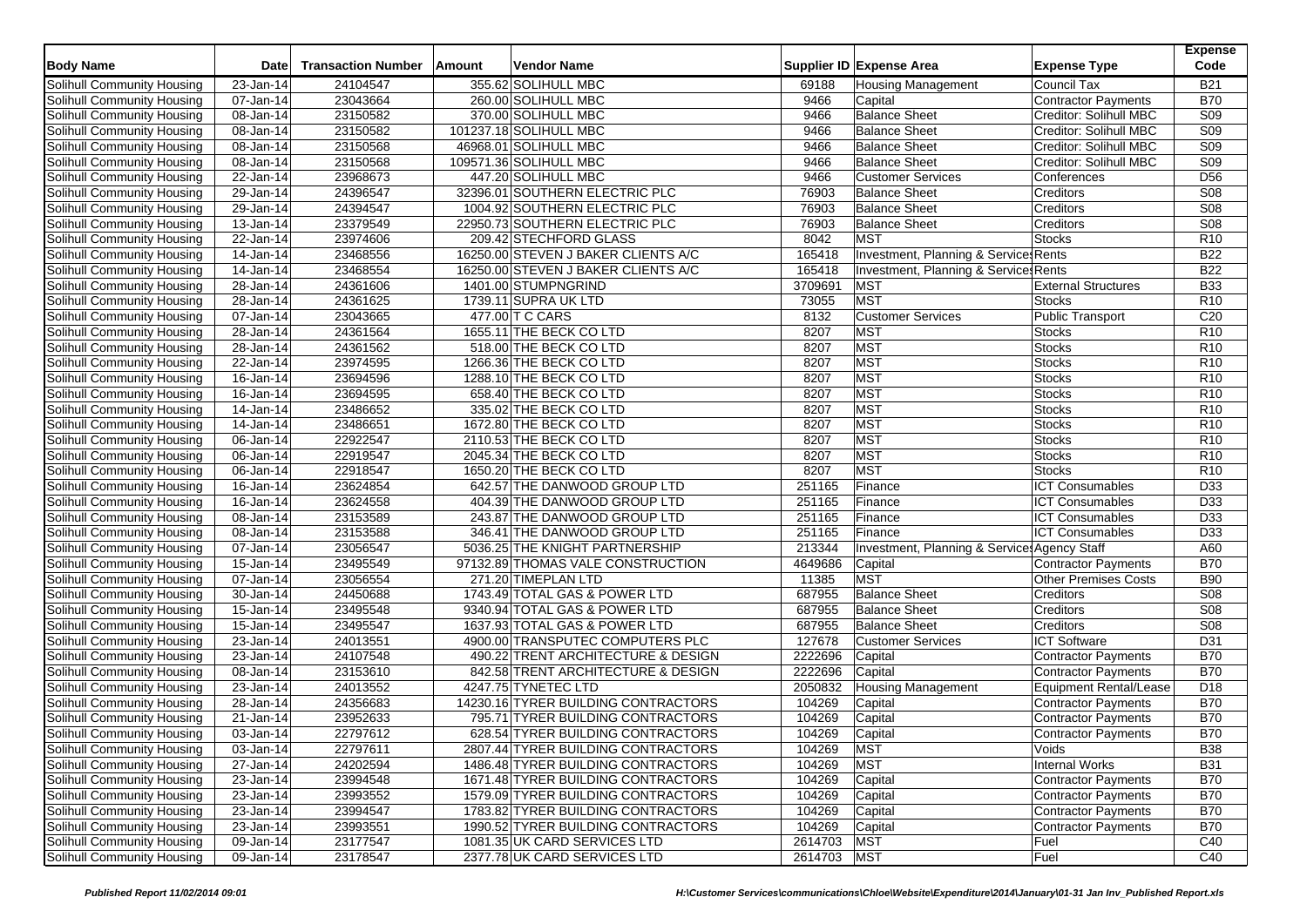| <b>Body Name</b>           | Date                    | <b>Transaction Number</b> | Amount | <b>Vendor Name</b>                      |             | Supplier ID Expense Area  | <b>Expense Type</b>          | <b>Expense</b><br>Code |
|----------------------------|-------------------------|---------------------------|--------|-----------------------------------------|-------------|---------------------------|------------------------------|------------------------|
| Solihull Community Housing | 30-Jan-14               | 24452601                  |        | 740.00 VENNGROUP RECRUITMENT SOLUTIONS  | 120630      | <b>Housing Management</b> | <b>Agency Staff</b>          | A60                    |
| Solihull Community Housing | 27-Jan-14               | 24293573                  |        | 740.00 VENNGROUP RECRUITMENT SOLUTIONS  | 120630      | <b>Housing Management</b> | <b>Agency Staff</b>          | A60                    |
| Solihull Community Housing | 15-Jan-14               | 23618604                  |        | 640.00 VENNGROUP RECRUITMENT SOLUTIONS  | 120630      | <b>Housing Management</b> | <b>Agency Staff</b>          | A60                    |
| Solihull Community Housing | 02-Jan-14               | 22760554                  |        | 340.00 VENNGROUP RECRUITMENT SOLUTIONS  | 120630      | <b>Housing Management</b> | <b>Agency Staff</b>          | A60                    |
| Solihull Community Housing | 30-Jan-14               | 24452603                  |        | 4750.78 VINSHIRE PLUMBING & HEATING LTD | 2601688     | Capital                   | <b>Contractor Payments</b>   | <b>B70</b>             |
| Solihull Community Housing | 15-Jan-14               | 23618605                  |        | 5500.00 VIRGIN MEDIA PAYMENTS LTD       | 172138      | <b>Housing Management</b> | <b>Utility Related Works</b> | <b>B34</b>             |
| Solihull Community Housing | 10-Jan-14               | 23252547                  |        | 437.50 WALKER COTTER                    | 3562686     | Capital                   | Contractor Payments          | <b>B70</b>             |
| Solihull Community Housing | 07-Jan-14               | 23062548                  |        | 42682.18 WATES CONSTRUCTION LTD         | 272406      | Capital                   | <b>Contractor Payments</b>   | <b>B70</b>             |
| Solihull Community Housing | 07-Jan-14               | 23056556                  |        | 5459.00 WESTERN POWER DISTRIBUTION      | 1059596     | Capital                   | <b>Contractor Payments</b>   | <b>B70</b>             |
| Solihull Community Housing | 09-Jan-14               | 23198547                  |        | 272.11 WIRELESS INNOVATION LTD          | 2404686     | <b>Housing Management</b> | Telephones                   | D40                    |
| Solihull Community Housing | 27-Jan-14               | 24202556                  |        | 459.45 WOODHULL ROOFING LTD             | 221070      | <b>MST</b>                | <b>External Structures</b>   | <b>B33</b>             |
| Solihull Community Housing | 27-Jan-14               | 24202566                  |        | 222.03 WOODHULL ROOFING LTD             | 221070      | <b>MST</b>                | <b>External Structures</b>   | <b>B33</b>             |
| Solihull Community Housing | 27-Jan-14               | 24202572                  |        | 257.62 WOODHULL ROOFING LTD             | 221070      | <b>MST</b>                | <b>External Structures</b>   | <b>B33</b>             |
| Solihull Community Housing | 27-Jan-14               | 24202570                  |        | 292.31 WOODHULL ROOFING LTD             | 221070      | <b>MST</b>                | <b>External Structures</b>   | <b>B33</b>             |
| Solihull Community Housing | 21-Jan-14               | 23952562                  |        | 360.80 WOODHULL ROOFING LTD             | 221070      | <b>MST</b>                | <b>External Structures</b>   | <b>B33</b>             |
| Solihull Community Housing | 21-Jan-14               | 23952560                  |        | 217.83 WOODHULL ROOFING LTD             | 221070      | <b>MST</b>                | <b>External Structures</b>   | <b>B33</b>             |
| Solihull Community Housing | 21-Jan-14               | 23952558                  |        | 310.95 WOODHULL ROOFING LTD             | 221070      | <b>MST</b>                | <b>External Structures</b>   | <b>B33</b>             |
| Solihull Community Housing | 21-Jan-14               | 23952557                  |        | 254.39 WOODHULL ROOFING LTD             | 221070      | <b>MST</b>                | <b>External Structures</b>   | <b>B33</b>             |
| Solihull Community Housing | 21-Jan-14               | 23952556                  |        | 365.79 WOODHULL ROOFING LTD             | 221070      | <b>MST</b>                | <b>External Structures</b>   | <b>B33</b>             |
| Solihull Community Housing | 21-Jan-14               | 23952574                  |        | 260.49 WOODHULL ROOFING LTD             | 221070      | <b>MST</b>                | <b>External Structures</b>   | <b>B33</b>             |
| Solihull Community Housing | 21-Jan-14               | 23952573                  |        | 1114.10 WOODHULL ROOFING LTD            | 221070      | <b>MST</b>                | <b>External Structures</b>   | <b>B33</b>             |
| Solihull Community Housing | 21-Jan-14               | 23952564                  |        | 424.07 WOODHULL ROOFING LTD             | 221070      | <b>MST</b>                | <b>External Structures</b>   | <b>B33</b>             |
| Solihull Community Housing | 21-Jan-14               | 23952563                  |        | 240.68 WOODHULL ROOFING LTD             | 221070      | <b>MST</b>                | <b>External Structures</b>   | <b>B33</b>             |
| Solihull Community Housing | 08-Jan-14               | 23153582                  |        | 234.76 WOODHULL ROOFING LTD             | 221070      | <b>MST</b>                | <b>External Structures</b>   | <b>B33</b>             |
| Solihull Community Housing | 21-Jan-14               | 23952575                  |        | 256.69 WOODHULL ROOFING LTD             | 221070      | <b>MST</b>                | Voids                        | <b>B</b> 38            |
| Solihull Community Housing | 21-Jan-14               | 23952577                  |        | 398.66 WOODHULL ROOFING LTD             | 221070      | <b>MST</b>                | <b>External Structures</b>   | <b>B33</b>             |
| Solihull Community Housing | 30-Jan-14               | 24452584                  |        | 3431.96 WOODHULL ROOFING LTD            | 221070      | Capital                   | Contractor Payments          | <b>B70</b>             |
| Solihull Community Housing | 29-Jan-14               | 24408554                  |        | 364.25 WORKMATES BUILDING TRADES LTD    | 2185688     | Capital                   | Contractor Payments          | <b>B70</b>             |
| Solihull Community Housing | 23-Jan-14               | 24114548                  |        | 573.50 WORKMATES BUILDING TRADES LTD    | 2185688     | Capital                   | Contractor Payments          | <b>B70</b>             |
| Solihull Community Housing | 07-Jan-14               | 23062547                  |        | 457.25 WORKMATES BUILDING TRADES LTD    | 2185688     | Capital                   | <b>Contractor Payments</b>   | <b>B70</b>             |
| Solihull Community Housing | 07-Jan-14               | 23056561                  |        | 573.50 WORKMATES BUILDING TRADES LTD    | 2185688     | Capital                   | <b>Contractor Payments</b>   | <b>B70</b>             |
| Solihull Community Housing | 29-Jan-14               | 24408554                  |        | 536.50 WORKMATES BUILDING TRADES LTD    | 2185688     | <b>MST</b>                | <b>Agency Staff</b>          | A60                    |
| Solihull Community Housing | $\overline{23}$ -Jan-14 | 24114548                  |        | 536.50 WORKMATES BUILDING TRADES LTD    | 2185688     | <b>MST</b>                | <b>Agency Staff</b>          | A60                    |
| Solihull Community Housing | 17-Jan-14               | 23852548                  |        | 427.75 WORKMATES BUILDING TRADES LTD    | 2185688     | <b>MST</b>                | <b>Agency Staff</b>          | A60                    |
| Solihull Community Housing | 07-Jan-14               | 23062547                  |        | 536.50 WORKMATES BUILDING TRADES LTD    | 2185688     | <b>MST</b>                | <b>Agency Staff</b>          | A60                    |
| Solihull Community Housing | 07-Jan-14               | 23056561                  |        | 536.50 WORKMATES BUILDING TRADES LTD    | 2185688     | <b>MST</b>                | <b>Agency Staff</b>          | A60                    |
| Solihull Community Housing | 29-Jan-14               | 24408555                  |        | 518.00 WORKMATES BUILDING TRADES LTD    | 2185688     | <b>MST</b>                | <b>Agency Staff</b>          | A60                    |
| Solihull Community Housing | 23-Jan-14               | 24115547                  |        | 118.03 WORKMATES BUILDING TRADES LTD    | 2185688     | <b>MST</b>                | <b>Agency Staff</b>          | A60                    |
| Solihull Community Housing | 23-Jan-14               | 24115547                  |        | 518.00 WORKMATES BUILDING TRADES LTD    | 2185688     | <b>MST</b>                | <b>Agency Staff</b>          | A60                    |
| Solihull Community Housing | 17-Jan-14               | 23852549                  |        | 119.62 WORKMATES BUILDING TRADES LTD    | 2185688     | <b>MST</b>                | <b>Agency Staff</b>          | A60                    |
| Solihull Community Housing | 09-Jan-14               | 23197547                  |        | 59.82 WORKMATES BUILDING TRADES LTD     | 2185688     | <b>MST</b>                | <b>Agency Staff</b>          | A60                    |
| Solihull Community Housing | 07-Jan-14               | 23060548                  |        | 118.03 WORKMATES BUILDING TRADES LTD    | 2185688     | <b>MST</b>                | <b>Agency Staff</b>          | A60                    |
| Solihull Community Housing | 07-Jan-14               | 23056563                  |        | 420.00 WORKMATES BUILDING TRADES LTD    | 2185688     | <b>MST</b>                | <b>Agency Staff</b>          | A60                    |
| Solihull Community Housing | 07-Jan-14               | 23056558                  |        | 118.03 WORKMATES BUILDING TRADES LTD    | 2185688 MST |                           | <b>Agency Staff</b>          | A60                    |
| Solihull Community Housing | 23-Jan-14               | 24115547                  |        | 118.03 WORKMATES BUILDING TRADES LTD    | 2185688     | <b>MST</b>                | <b>Agency Staff</b>          | A60                    |
| Solihull Community Housing | 17-Jan-14               | 23852549                  |        | 119.62 WORKMATES BUILDING TRADES LTD    | 2185688     | <b>MST</b>                | <b>Agency Staff</b>          | A60                    |
| Solihull Community Housing | 09-Jan-14               | 23197547                  |        | 59.81 WORKMATES BUILDING TRADES LTD     | 2185688     | <b>MST</b>                | <b>Agency Staff</b>          | A60                    |
| Solihull Community Housing | 07-Jan-14               | 23060548                  |        | 118.03 WORKMATES BUILDING TRADES LTD    | 2185688     | <b>MST</b>                | <b>Agency Staff</b>          | A60                    |
| Solihull Community Housing | $\overline{07}$ -Jan-14 | 23056558                  |        | 118.03 WORKMATES BUILDING TRADES LTD    | 2185688     | MST                       | <b>Agency Staff</b>          | A60                    |
| Solihull Community Housing | 29-Jan-14               | 24408556                  |        | 438.73 WORKMATES BUILDING TRADES LTD    | 2185688 MST |                           | <b>Agency Staff</b>          | A60                    |
| Solihull Community Housing | 23-Jan-14               | 24015547                  |        | 349.84 WORKMATES BUILDING TRADES LTD    | 2185688 MST |                           | <b>Agency Staff</b>          | A60                    |